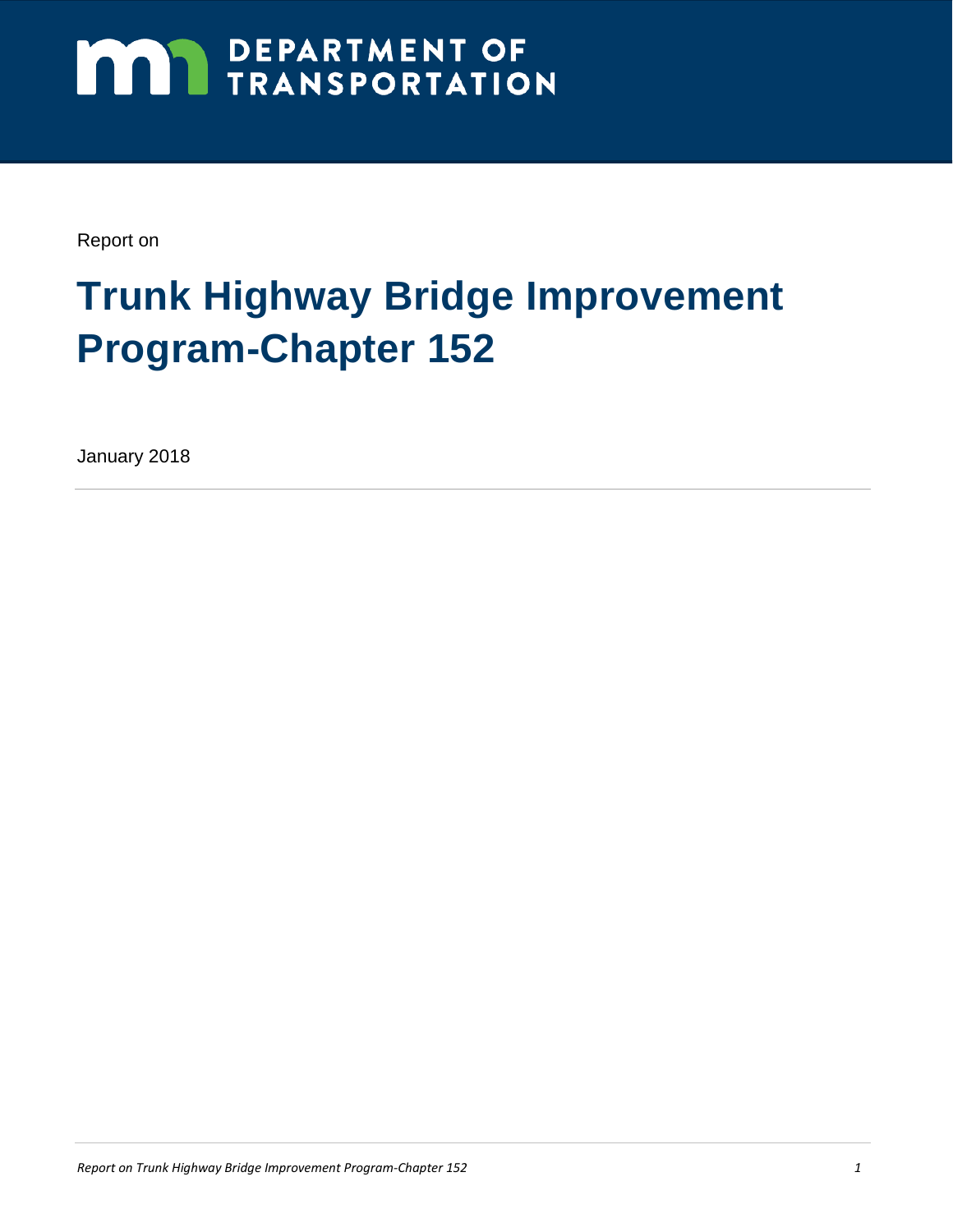Prepared by:

The Minnesota Department of Transportation 395 John Ireland Boulevard Saint Paul, Minnesota 55155-1899

Phone: 651-296-3000 Toll-Free: 1-800-657-3774 TTY, Voice or ASCII: 1-800-627-3529

To request this document in an alternative format, call 651-366-4718 or 1-800-657-3774 (Greater Minnesota). You may also send an email to **ADArequest.dot@state.mn.us**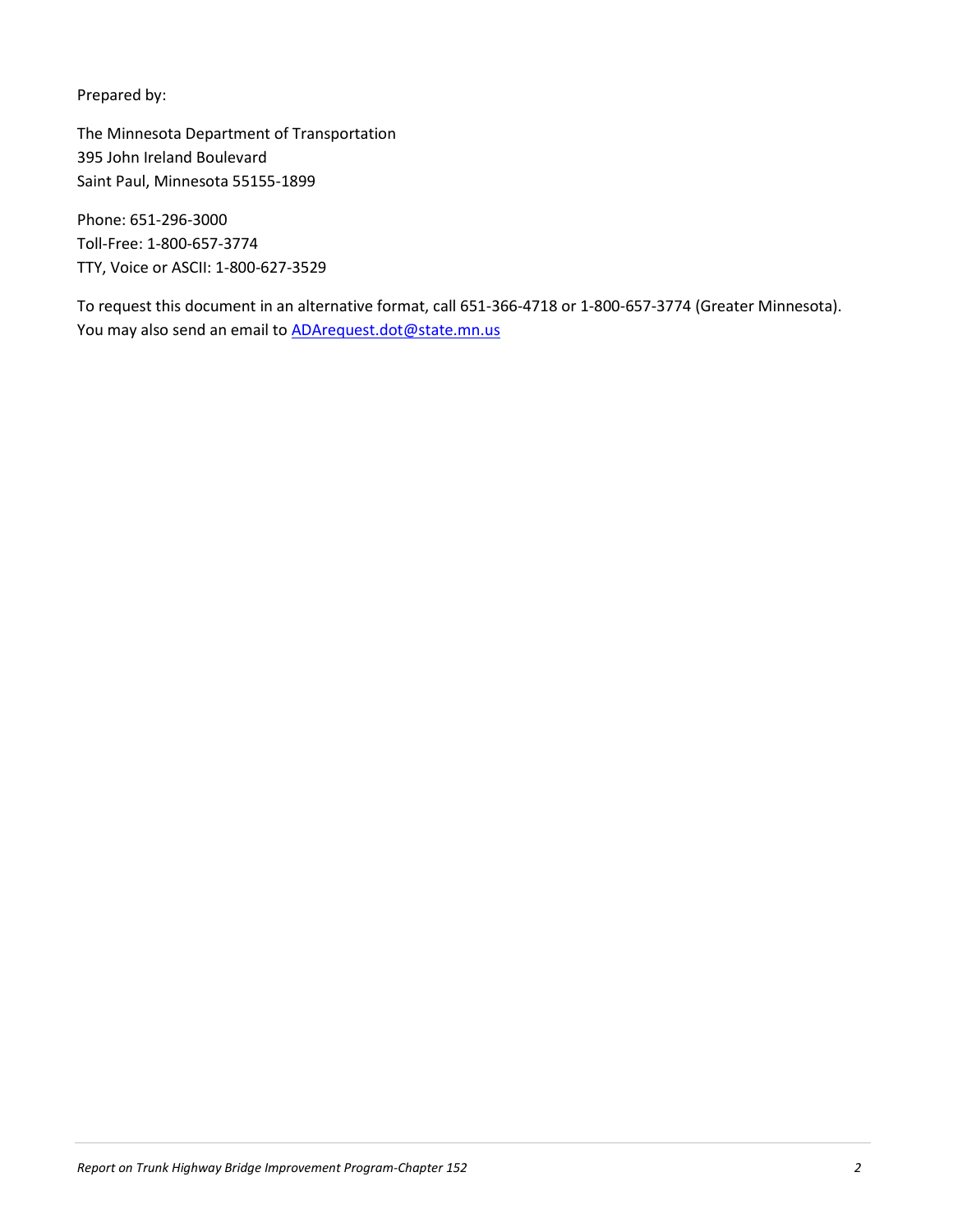#### **Contents**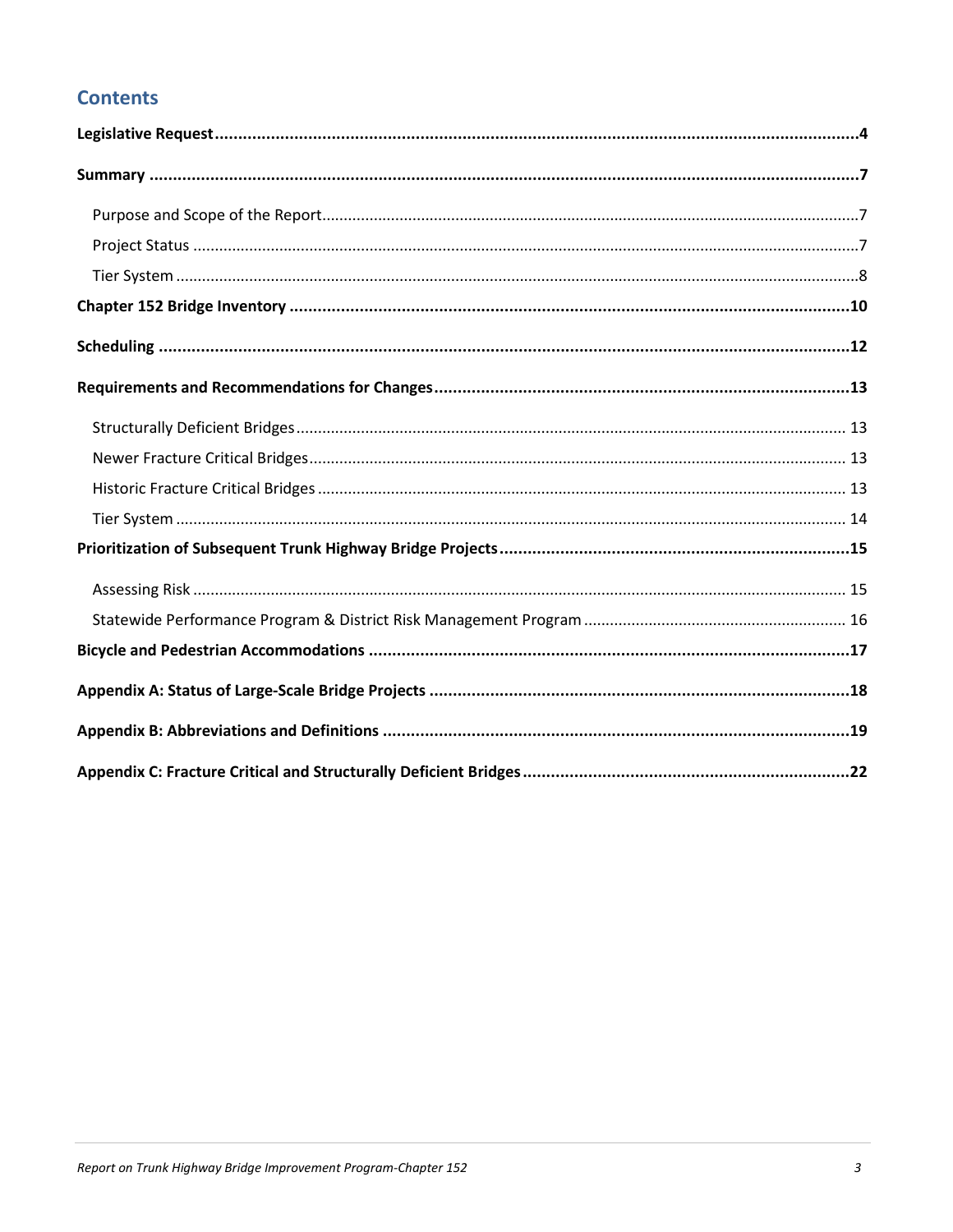## **Legislative Request**

This report is issued to comply with [Minnesota Statutes](https://www.revisor.mn.gov/statutes/?id=165.14) 165.14.

#### **165.14 TRUNK HIGHWAY BRIDGE IMPROVEMENT PROGRAM.**

#### **Subdivision1. Definition**

For purposes of this section, "program" means the trunk highway bridge improvement program established under this section.

#### **Subd. 2. Program created**

The commissioner shall develop a trunk highway bridge improvement program for accelerating repair and replacement of trunk highway bridges throughout the state. The program receives funding for bridge projects as specified by law.

#### **Subd. 3. Program requirements**

- (a) The commissioner shall develop an inventory of bridges included in the program. The inventory must include all bridges on the trunk highway system in Minnesota that are classified as fracture-critical or structurally deficient, or constitute a priority project, as identified by the commissioner. In determining whether a bridge is a priority project, the commissioner may consider national bridge inventory (NBI) condition codes, bridge classification as functionally obsolete, the year in which the bridge was built, the history of bridge maintenance and inspection report findings, the average daily traffic count, engineering judgments with respect to the safety or condition of the bridge, and any other factors specifically identified by the commissioner.
- (b) For each bridge included in the inventory, the commissioner must provide the following information: a summary of the bridge, including but not limited to, county and department district, route number, feature crossed, the year in which the bridge was built, average daily traffic count, load rating, bridge length and deck area, and main span type; the condition ratings for the deck, superstructure, and substructure; identification of whether the bridge is structurally deficient, functionally obsolete, or fracture-critical; the sufficiency rating; a brief description of the work planned for the bridge, including work type needed; an estimate of total costs related to the bridge, which may include general and planning cost estimates; and, the year or range of years in which the work is planned.

#### **Subd. 4. Prioritization of bridge projects**

- (a) The commissioner shall classify all bridges in the program into tier 1, 2, or 3 bridges, where tier 1 is the highest tier. Unless the commissioner identifies a reason for proceeding otherwise, before commencing bridge projects in a lower tier, all bridge projects within a higher tier must to the extent feasible be selected and funded in the approved state transportation improvement program, at any stage in the project development process, solicited for bids, in contract negotiation, under construction, or completed.
- (b) The classification of each tier is as follows:
	- (1) tier 1 consists of any bridge in the program that (i) has an average daily traffic count that is above 1,000 and has a sufficiency rating that is at or below 50, or (ii) is identified by the commissioner as a priority project;
	- (2) tier 2 consists of any bridge that is not a tier 1 bridge, and (i) is classified as fracture-critical, or (ii) has a sufficiency rating that is at or below 80; and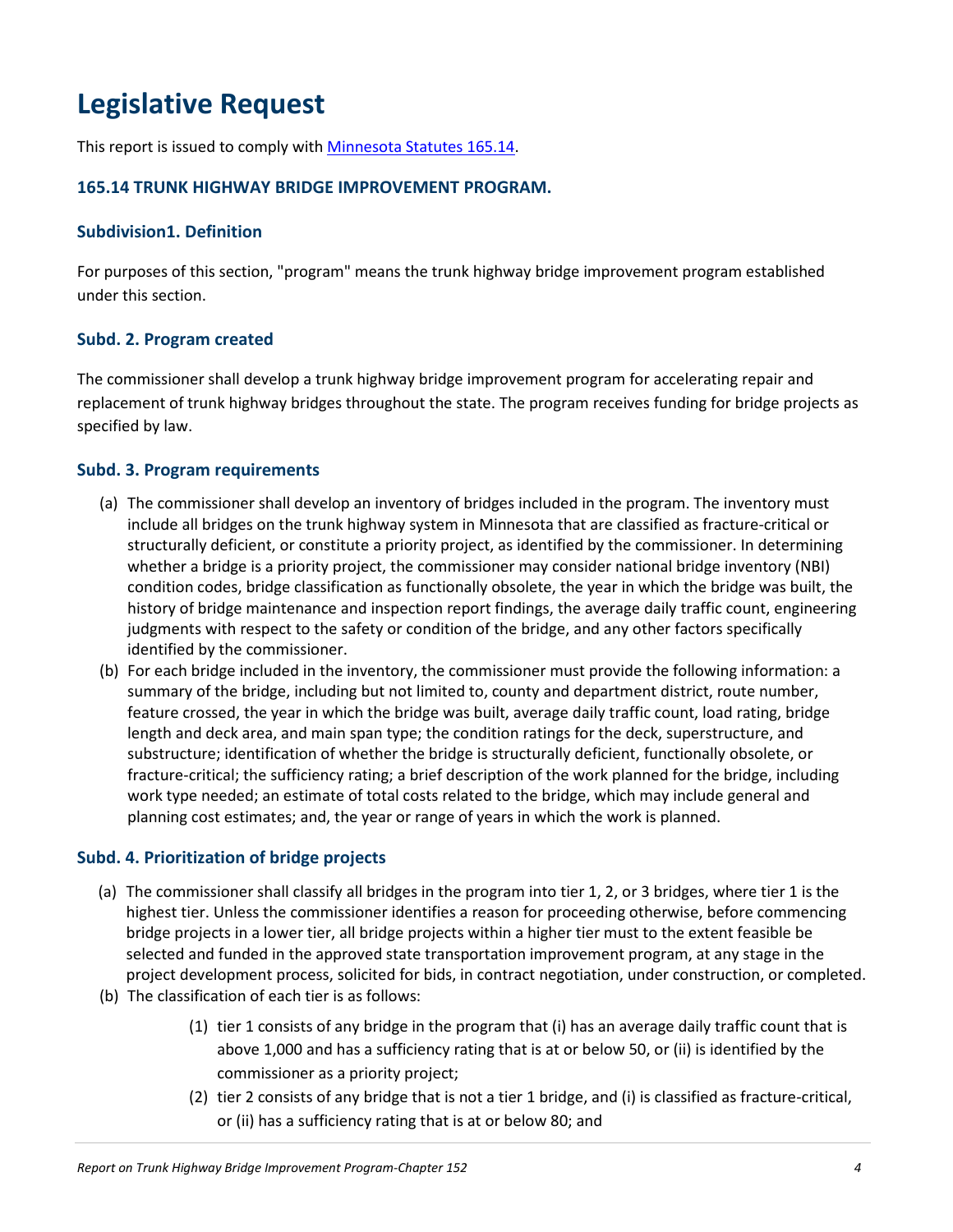- (3) tier 3 consists of any other bridge in the program that is not a tier 1 or tier 2 bridge.
- (c) By June 30, 2018, all tier 1 and tier 2 bridges originally included in the program must be under contract for repair or replacement with a new bridge that contains a load-path-redundant design, except that a specific bridge may remain in continued service if the reasons are documented in the report required under subdivision 5. Bridges that are not originally included in the program and additional bridges identified for contract after the trunk highway bridge improvement program concludes on June 30, 2018, must be prioritized according to subdivision 7.
- (d) All bridge projects funded under this section in fiscal year 2012 or later must include bicycle and pedestrian accommodations if both sides of the bridge are located in a city or the bridge links a pedestrian way, shared-use path, trail, or scenic bikeway.

Bicycle and pedestrian accommodations would not be required if:

- (1) a comprehensive assessment demonstrates that there is an absence of need for bicycle and pedestrian accommodations for the life of the bridge; or
- (2) there is a reasonable alternative bicycle and pedestrian crossing within one-quarter mile of the bridge project.

All bicycle and pedestrian accommodations should enable a connection to any existing bicycle and pedestrian infrastructure in close proximity to the bridge. All pedestrian facilities must meet or exceed federal accessibility requirements as outlined in Title II of the Americans with Disabilities Act, codified in United States Code, title 42, chapter 126, subchapter II, and Section 504 of the Rehabilitation Act of 1973, codified in Untied States Code, title 29, section 794.

(e) The commissioner shall establish criteria for determining the priority of bridge projects within each tier, and must include safety considerations as a criterion.

#### **Subd. 5. Statewide transportation planning report**

In conjunction with each update to the Minnesota statewide transportation plan, or at least every six years, the commissioner shall submit a report to the chairs and ranking minority members of the House of Representatives and senate committees with jurisdiction over transportation finance. The report must include:

- (1) an explanation of the criteria and decision-making processes used to prioritize bridge projects;
- (2) a historical and projected analysis of the extent to which all trunk highway bridges meet bridge performance targets;
- (3) a summary of bridge projects (i) completed in the previous six years or since the last update to the Minnesota statewide transportation plan, and (ii) currently in progress under the program;
- (4) a summary of bridge projects scheduled in the next four fiscal years and included in the state transportation improvement program;
- (5) a projection of annual needs over the next 20 years;
- (6) a calculation funding necessary to meet the completion date under subdivision 4, paragraph (c), compared to the total amount of bridge-related funding available; and
- (7) for any tier 1 fracture-critical bridge that is repaired but not replaced, an explanation of the reasons for repair instead of replacement.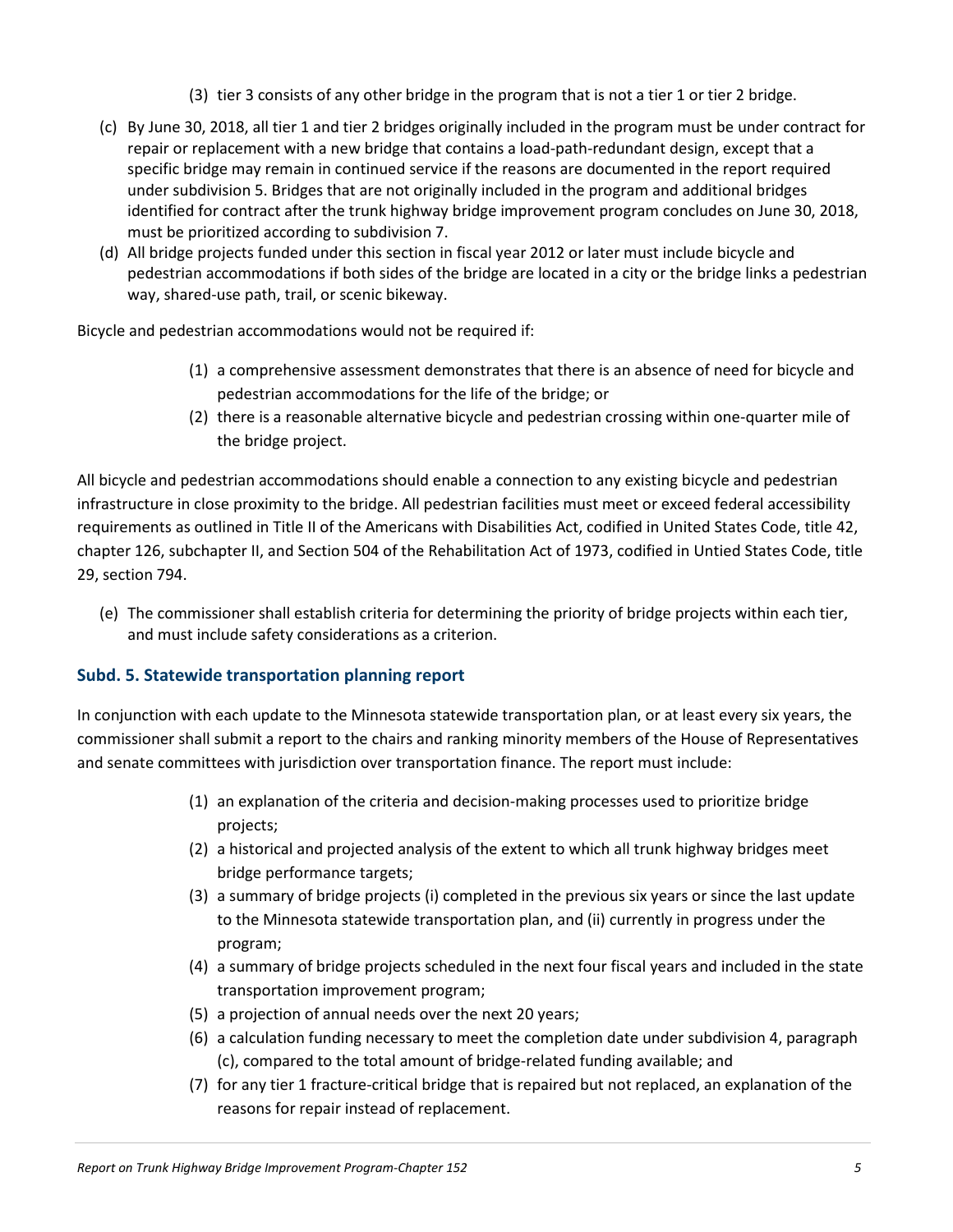#### **Subd. 6. Annual report**

Annually by January 15, the commissioner shall submit a report on the program to the chairs and ranking minority members of the House of Representatives and senate committees with jurisdiction over transportation finance. The report must include the inventory information required under subdivision 3, and an analysis, including any recommendations for changes, of the adequacy and efficacy of

> (1) the program requirements under subdivision 3, and (2) the prioritization requirements under subdivision 4.

#### **Subd. 7. Prioritization of subsequent trunk highway bridge projects.**

The trunk highway bridge improvement program described in subdivisions 1 through 6 concludes on June 30, 2018, and applies to bridge projects identified at the inception of the program. Additional bridges that did not qualify for the initial trunk highway bridge improvement program under the tiered classification system that may subsequently need repair or replacement must be prioritized as follows:

- (1) the commissioner shall develop a prioritization method for scheduling bridge repairs and replacements that will include consideration of the risk of service interruption resulting in temporary road closures or restrictions of existing bridges;
- (2) the prioritization system must consider factors including but not limited to bridge condition, age, load capacity, type of bridge, susceptibility to flood damage, fracture-critical design features, traffic volume, detour length, and functional classification of highway route;
- (3) the prioritization system must be utilized in conjunction with department knowledge of the bridge infrastructure to establish the repair and replacement program; and
- (4) the commissioner shall establish a risk-based prioritization system no later than February 1, 2011.

*The cost of preparing this report is less than \$5,000.*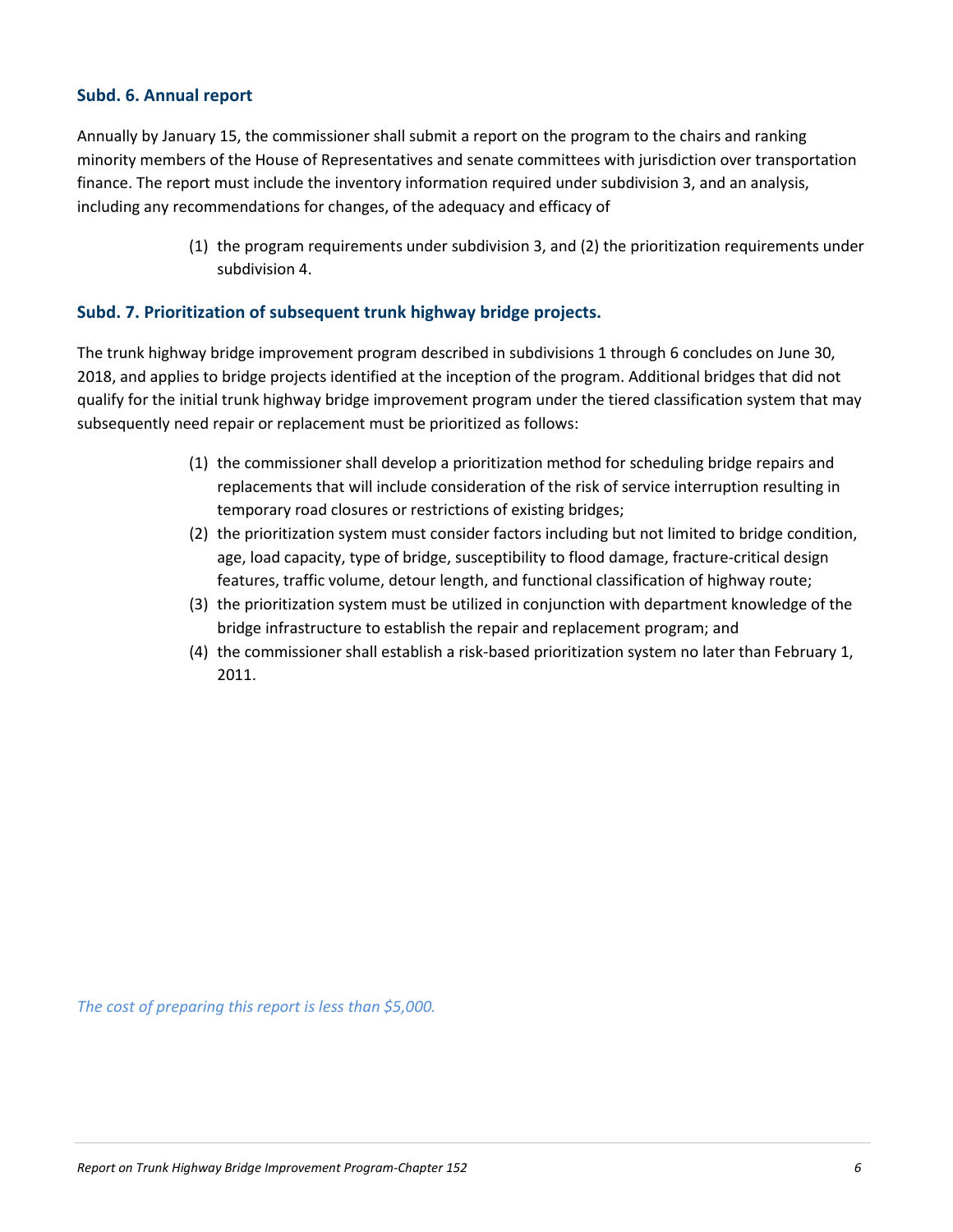## **Summary**

#### **Purpose and Scope of the Report**

The Trunk Highway Bridge Improvement Program Report, the ninth since 2009, is submitted in accordance with the requirements of [Minn. Stat. 165.14.](https://www.revisor.mn.gov/statutes/?id=165.14) The information in this report is current as of November 2017.

All of the bridge projects in this report are part of a master bridge list developed on March 1, 2008 (revised on April 23, 2008) identifying 172 bridges that met the criteria established i[n Laws of Minnesota 2008, Chapter 152.](https://www.revisor.mn.gov/laws/?year=2008&type=0&doctype=Chapter&id=152) This program focuses on those bridges classified as either structurally deficient or fracture critical.

Of the 172 bridges identified as part of the Chapter 152 program, 137 bridges are under contract to be replaced or rehabilitated by June 30, 2018. The remaining bridges were either under construction at the time the program was established; classified as "Tier 3" under the priority system and were not required to be funded as part of the program (although many were already programmed for work); privately owned; or deemed in good working order and only in need of routine maintenance until after June 30, 2018.

#### **Project Status**

The status of the 172 bridges is as follows:

- 123 bridges are substantially complete (103 are new bridges and 20 are bridge rehabilitation projects)
- 4 bridges will be complete by the end of the 2018 construction season\*
- 10 bridges are scheduled to be under contract for repair or replacement in 2018\*
- 32 bridges only need routine maintenance during the Chapter 152 program years
- 2 bridges are privately owned
- 1 bridge is closed to traffic and therefore will not receive any work under Chapter 152

*\* Bridge 69101 (Highway 2 WB off ramp over I35 ramp, railroad and lake) has an additional project in 2018 that is not included in these numbers. See Appendix C for more information.*



*NOTE: Project status of 137 bridges identified under Chapter 152 program that need work*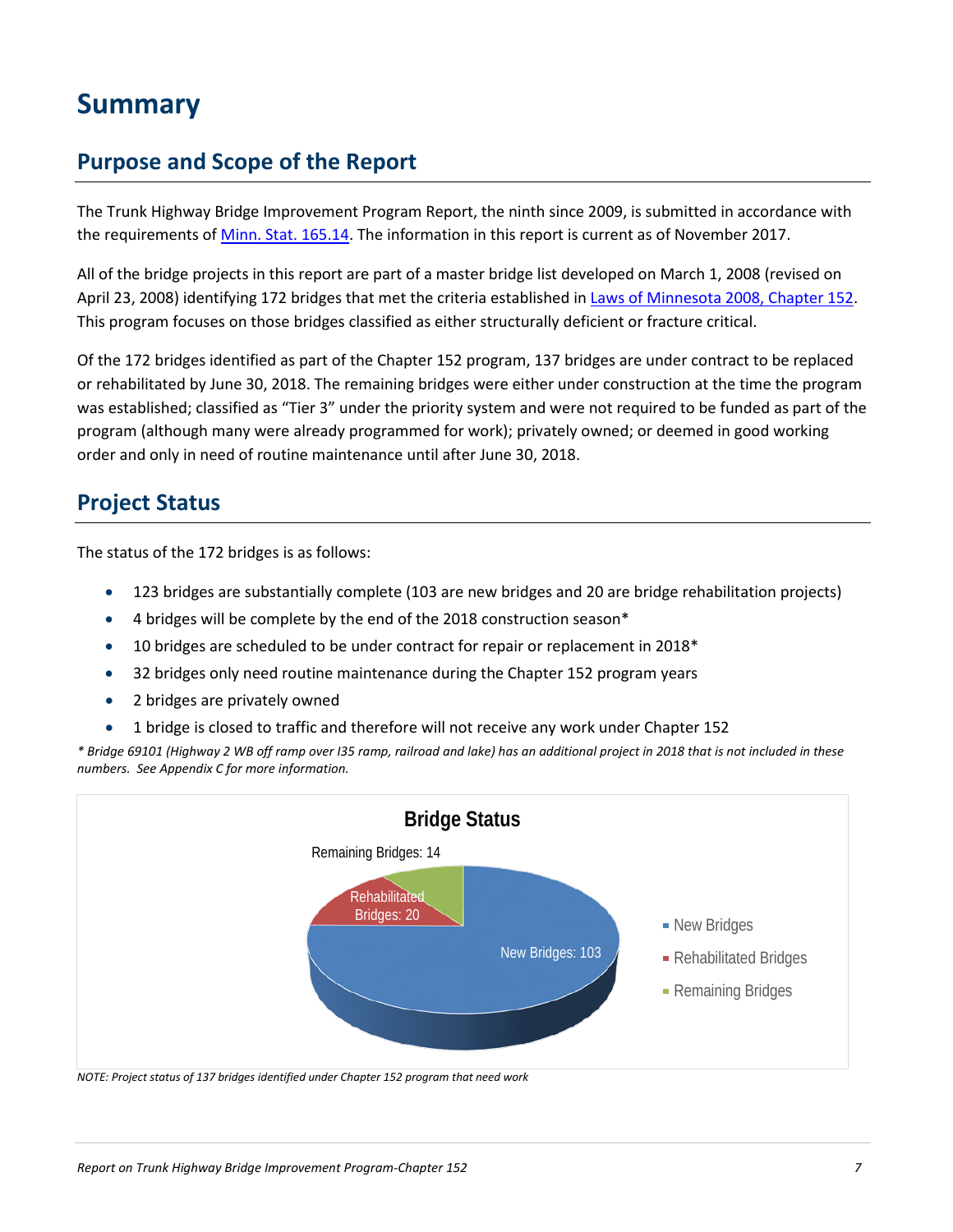#### **Tier System**

The legislation created a tier system to prioritize bridges based on each bridge's overall condition and usability. All bridges inventoried are classified as a Tier 1, Tier 2 or Tier 3 bridge, where Tier 1 is the highest priority. Unless the commissioner identifies a reason for proceeding otherwise, all bridge projects within a higher tier must, to the extent feasible, be selected and funded in the approved State Transportation Improvement Program before beginning bridge projects in a lower tier. This can occur at any stage in the project development process—during bid solicitation, contract negotiations, construction or completion.

- Tier 1: Any bridge with an average daily traffic count greater than 1,000 and a sufficiency rating that is at or below 50; or is identified by the commissioner as a priority project.
- Tier 2: Any bridge that is not a Tier 1 bridge, and is classified as fracture critical, or has a sufficiency rating that is at or below 80.
- Tier 3: Any other bridge meeting the program criteria (structurally deficient) that is not a Tier 1 or Tier 2 bridge.

The Bridge Office and the Office of Transportation System Management met with all MnDOT districts at the time the program was established to review the Tier 1 and Tier 2 bridge projects. Together the needed improvements for each bridge were identified, such as rehabilitation, re-deck, minor maintenance or replacement.

The outcome of those meetings provided information to the districts to determine project scopes, cost estimates and preliminary construction dates associated with the identified bridge improvements. The project scopes and cost estimates for the bridge projects were completed in December 2008 and are updated annually. There are several major bridges included in this program where ownership is shared with Canada, Wisconsin or North Dakota. For the purposes of this report, only Minnesota's cost share of those bridges is reported.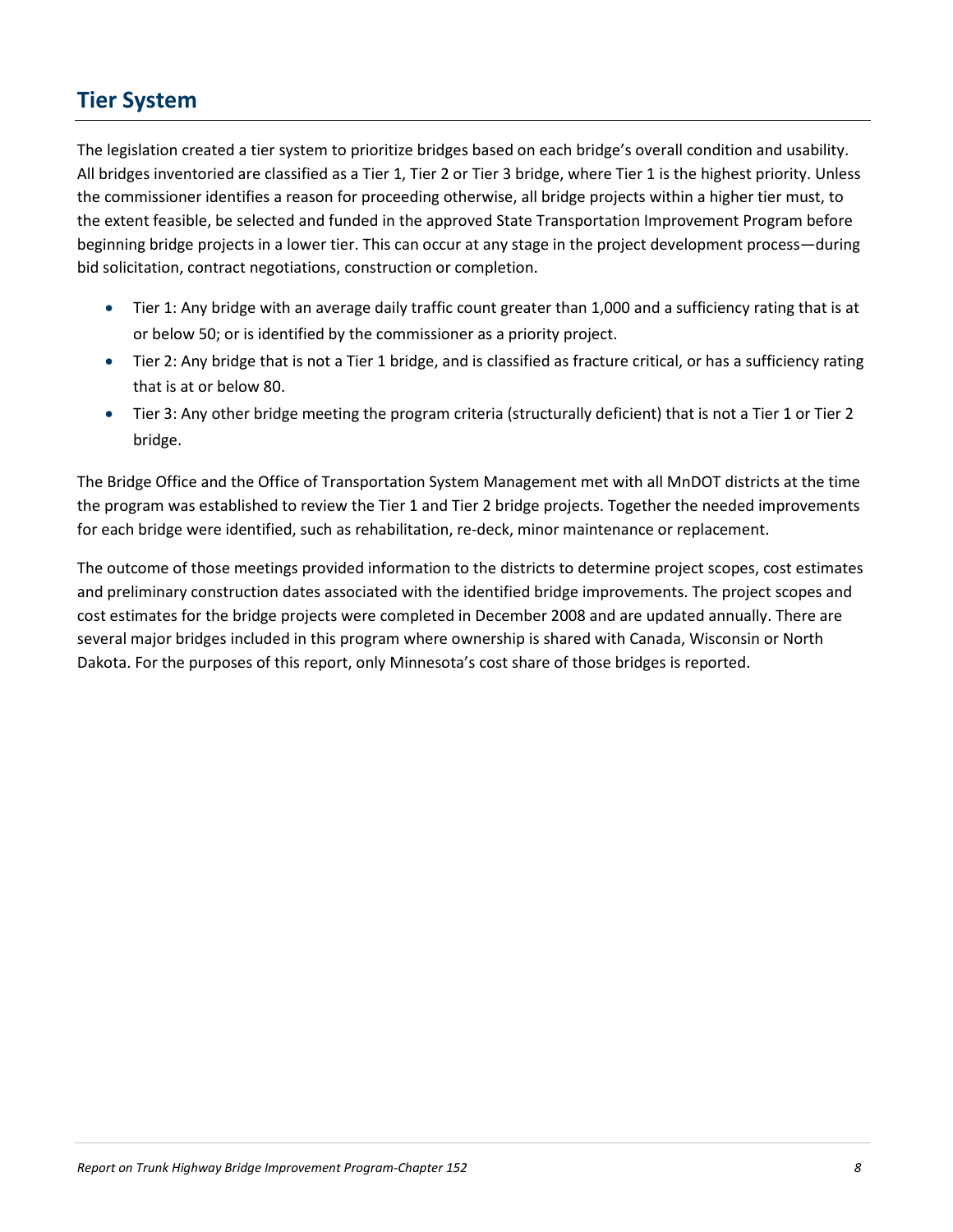



#### *NOTE: Tier 3 bridges are not represented in above diagram*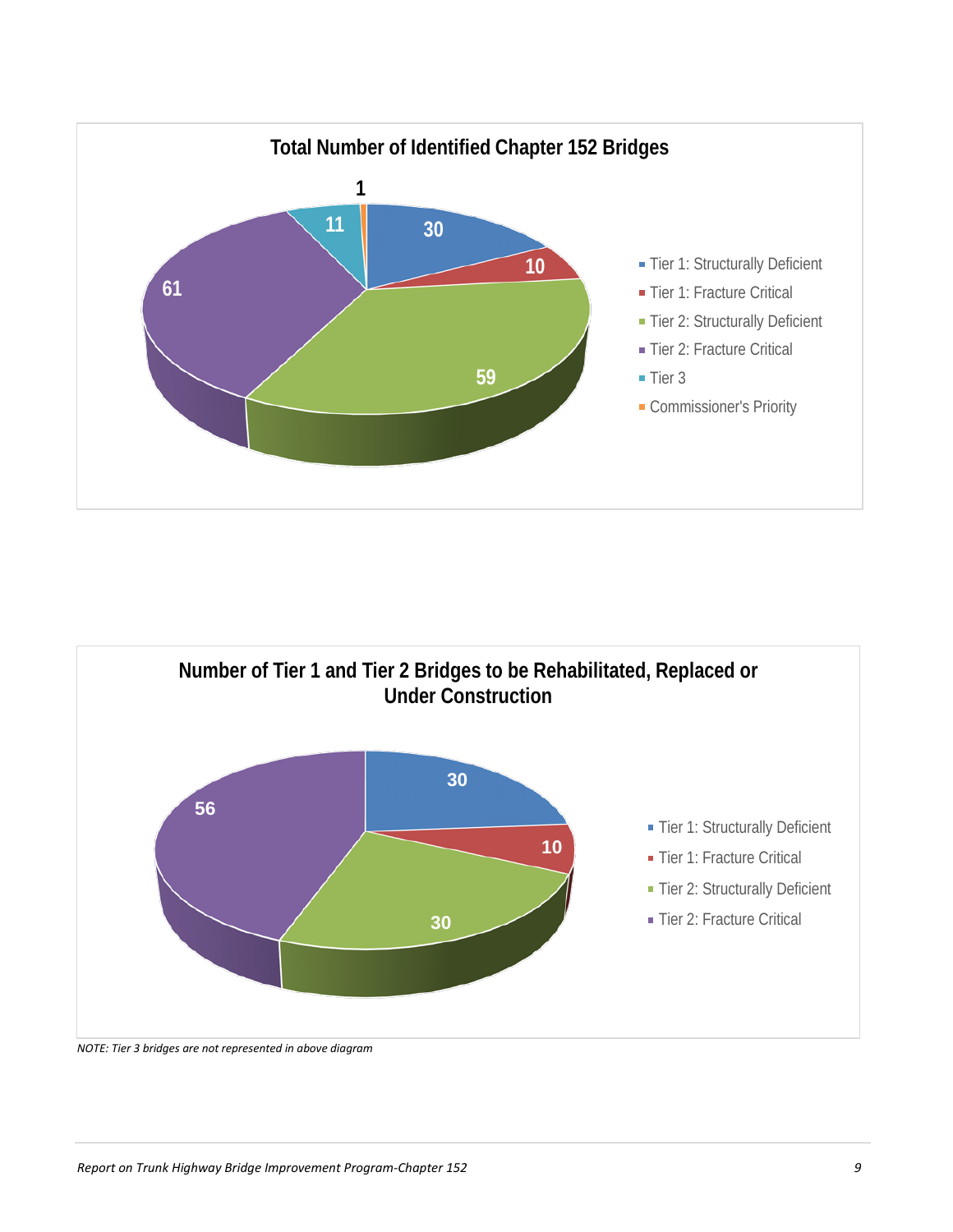## **Chapter 152 Bridge Inventory**

A bridge inventory is included in this report with the following information:

- Bridge number
- County
- MnDOT district
- Route number
- Facility carried and feature crossed
- National Bridge Inspection Standards condition ratings (deck, superstructure, substructure)
- Bridge classification(s): structurally deficient, fracture-critical or functionally obsolete
- Sufficiency rating
- Year built
- Average daily traffic count
- Load (operating) rating
- Length
- Deck area
- Main span type
- Brief description of the work planned
- Total project costs
- Year (or range of years) in which the work is planned
- Any notes on the bridge regarding history of bridge maintenance and inspection report findings, engineering judgments about the safety or condition of the bridge, or any other factors specifically identified by the commissioner

Each project within the 4-year STIP has a total project cost estimate associated with it. Projects planned for years beyond the STIP time frame have a total project cost estimate range identified.

In accordance wit[h Minn. Stat. 165.14,](https://www.revisor.mn.gov/statutes/?id=165.14) MnDOT will accomplish the following by June 30, 2018:

- Tier 1: All 10 fracture critical bridges will be replaced, rehabilitated or under construction.
- Tier 1: All 30 of the structurally deficient bridges that are not fracture critical will be replaced, rehabilitated or under construction.
- Tier 2: Of the 61 fracture critical bridges originally identified, 56 will be replaced or repaired, 12 will be or have been replaced, 18 will be or have been repaired or renovated, two are privately owned, and one does not carry trunk highway traffic. The remaining Tier 2 fracture critical bridges that are not being repaired or replaced within this 10-year program have performed well and are only in need of routine maintenance at this time. Some of these bridges are planned for rehabilitation or replacement beyond 2018.
- Tier 2: Of the 59 structurally deficient bridges originally identified, 30 bridges will be replaced or repaired based on load posting status, maintenance history, condition and sufficiency ratings. The remaining 29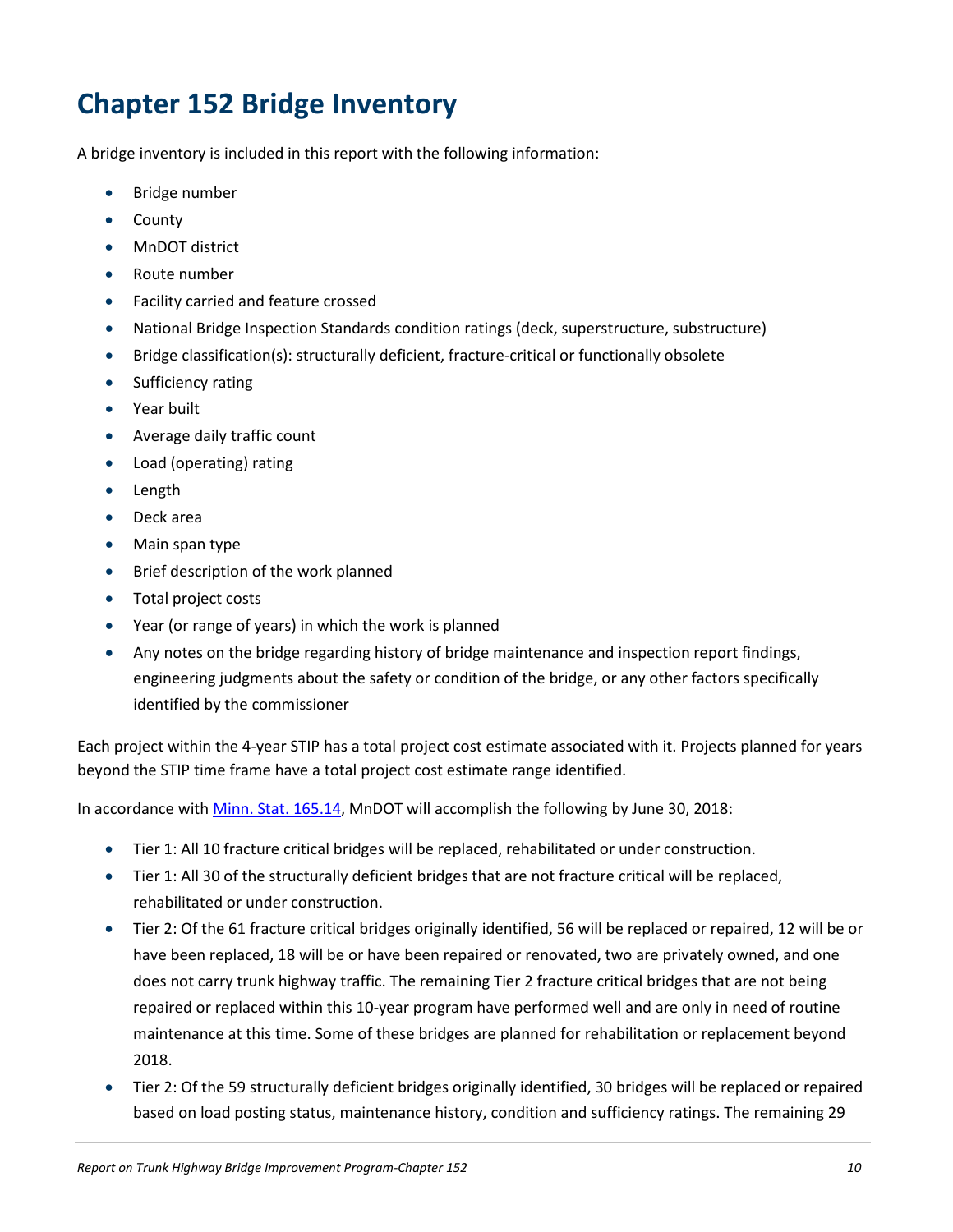structurally deficient bridges that are not being repaired or replaced within this 10-year program have either performed well and are only in need of routine maintenance at this time or are being planned for rehabilitation or replacement beyond 2018.

- Tier 3: Of the 11 structurally deficient bridges, replacements will be prioritized based on load posting status, maintenance history and condition ratings.
- Commissioner's Priority: One load-posted bridge (neither structurally deficient nor fracture critical) was added to this program as a commissioner's priority.
- Additional bridges that become structurally deficient during the next decade will be programmed for replacement or repair, as funding allows.

Assumptions that may affect the Chapter 152 Bridge Program include:

- The current appropriation schedule for bond funds during the 10-year program does not match the current schedule for bridge improvements, which creates a negative balance in the program. Redistribution of bond appropriations may be needed to match the current bridge schedule and estimates.
- The current projections of inflation rates were used to calculate cost estimates to the year of construction or the mid-year of construction for multi-year, large-scale bridges. There were 13 large-scale bridges identified in the inventory. The inventory spreadsheet for these bridges is Appendix A. TH 99 over the Minnesota River in St. Peter and Sorlie Bridge (US 2B over the Red River in East Grand Forks) were rehabilitated in-place and are no longer considered large-scale bridge projects.
- Schedule changes for any individual large-scale bridge may require a shift in the overall bridge project schedule for one or more of the other large-scale bridges.
- Current bridge conditions were used to develop this program. Significant changes in bridge conditions may affect the order and magnitude of funding needed to deliver this program.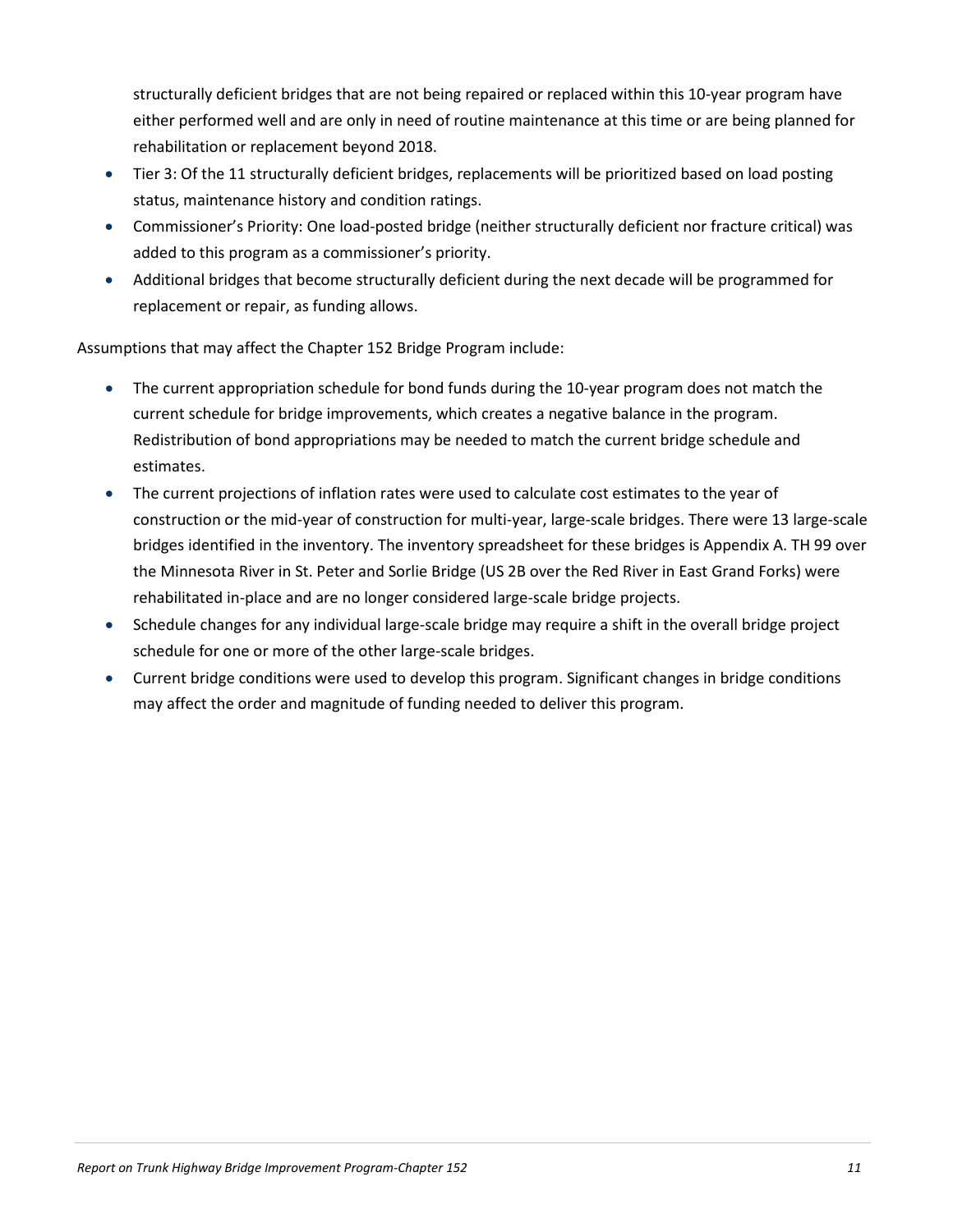## **Scheduling**

Projects will be scheduled using these priorities:

- 1. Bridge projects currently programmed in the 2018-21 STIP will be delivered as planned.
- 2. Large-scale bridges will be scheduled based on bond availability, project readiness, remaining bridge life and condition.
- 3. Remaining bridges will be replaced in order of tiers and generally ranked by these priorities:
	- a. Load posted
	- b. History of maintenance issues or inspection findings
	- c. Condition Code Four or less for superstructure
	- d. Condition Code Four or less for substructure
	- e. Sufficiency rating less than 50
	- f. Permit restricted
	- g. Sufficiency rating less than 80
	- h. Functional class (principal arterials before others)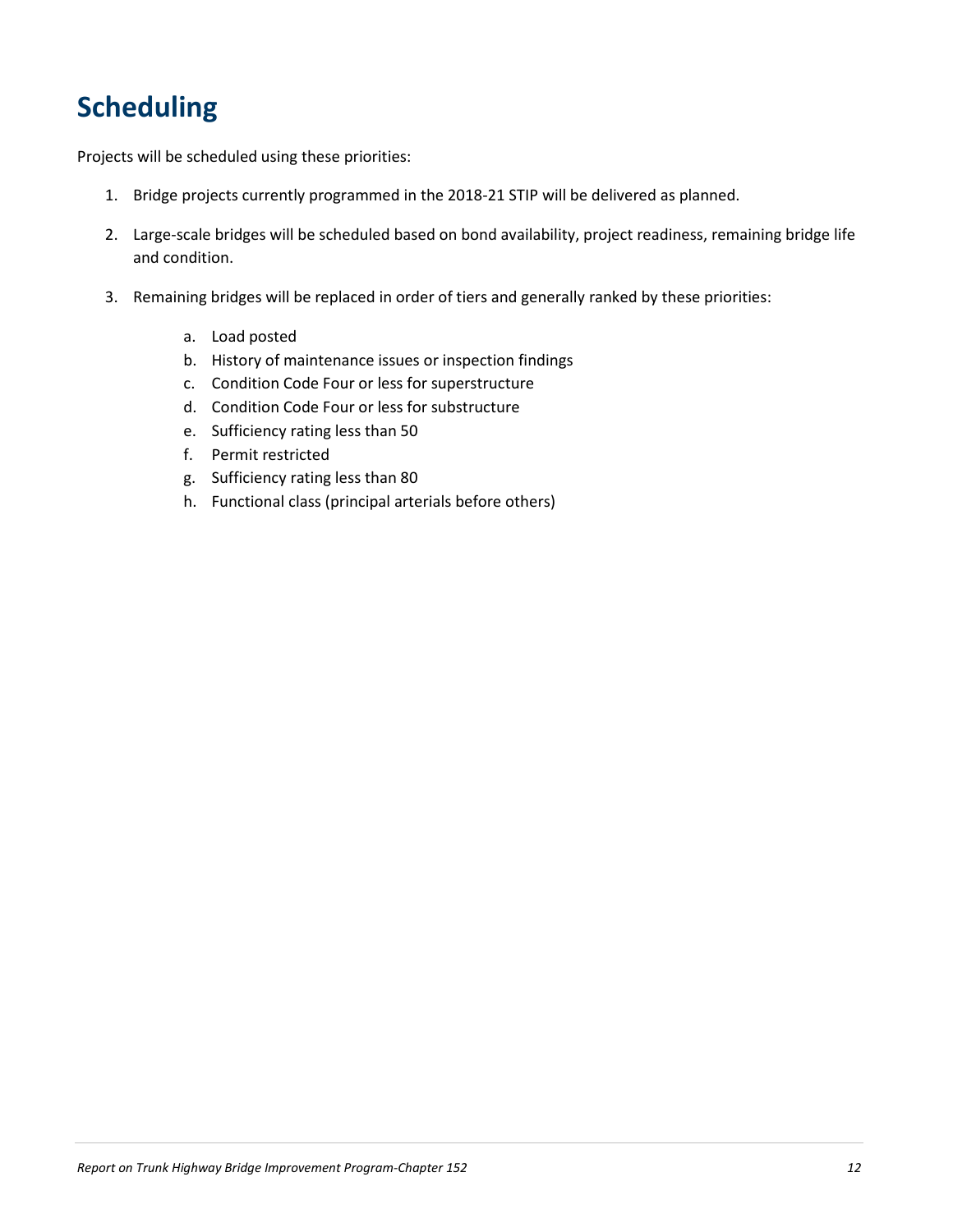## **Requirements and Recommendations for Changes**

Per [Minn. Stat. 165.14, subdivision 6,](https://www.revisor.mn.gov/statutes/?id=165.14) the commissioner is to report on the adequacy and efficacy of (1) the program requirements under subdivision 3, and (2) the prioritization requirements under subdivision 4.

Under subdivision 3, the program requires the commissioner to develop an inventory of bridges on the trunk highway system that are classified as fracture critical or structurally deficient, or constitute a priority project. In determining whether a bridge is a priority project, the commissioner may consider national bridge inventory condition codes, bridge classification (such as functionally obsolete), the year in which the bridge was built, the history of bridge maintenance and inspection report findings, the average daily traffic count and engineering judgments with respect to the safety or condition of the bridge.

#### **Structurally Deficient Bridges**

Prior to the enactment of this legislation, structurally deficient bridges were considered for replacement or rehabilitation as a part of programming and planning bridge projects. Prioritization occurred using the same criteria established in this legislation.

#### **Newer Fracture Critical Bridges**

Only certain fracture critical bridges are programmed or planned for replacement within the time frame of this program. Many fracture critical bridges on the trunk highway system were built after the mid-1970s, when the engineering community came to know more about steel fatigue. These newer bridges were designed and fabricated with improved details for resistance to fatigue. Steel specifications in the mid-1970s required steel "toughness" properties that provide resistance to fatigue. A Fracture Control Plan published in 1978 by the American Association of State Highway and Transportation Officials also served as a guide for fabricating bridges using improved welding techniques for assembly. Many of these bridges need only regularly scheduled maintenance or minor repairs within the time frame of this program and are not recommended for replacement until they near the end of their usable life. For this reason, the commissioner's broad interpretation of the legislation is to allow specific bridges to remain in service if the reasons are documented.

#### **Historic Fracture Critical Bridges**

MnDOT coordinated with the Federal Highway Administration to implement the Historic Fracture Critical Bridge program. Under Section 106 of the National Historic Preservation Act, older fracture critical bridges eligible for the National Register of Historic Places required an in-depth study of the feasibility of rehabilitating these bridges prior to moving forward with a replacement project. As a part of these rehabilitation feasibility studies, MnDOT examined the potential for retrofitting fracture critical structures to provide load path redundancy. This is feasible for some types of fracture critical bridges. In other cases, such as truss bridges, the retrofit options examined did not provide designs that yield the 50-year service life expected from such a large investment. Additionally, some of the options examined would have created visual impacts that render the structure ineligible for the National Register. As with the newer fracture critical bridges described above, historic fracture critical bridges are also being considered as candidates for continued service.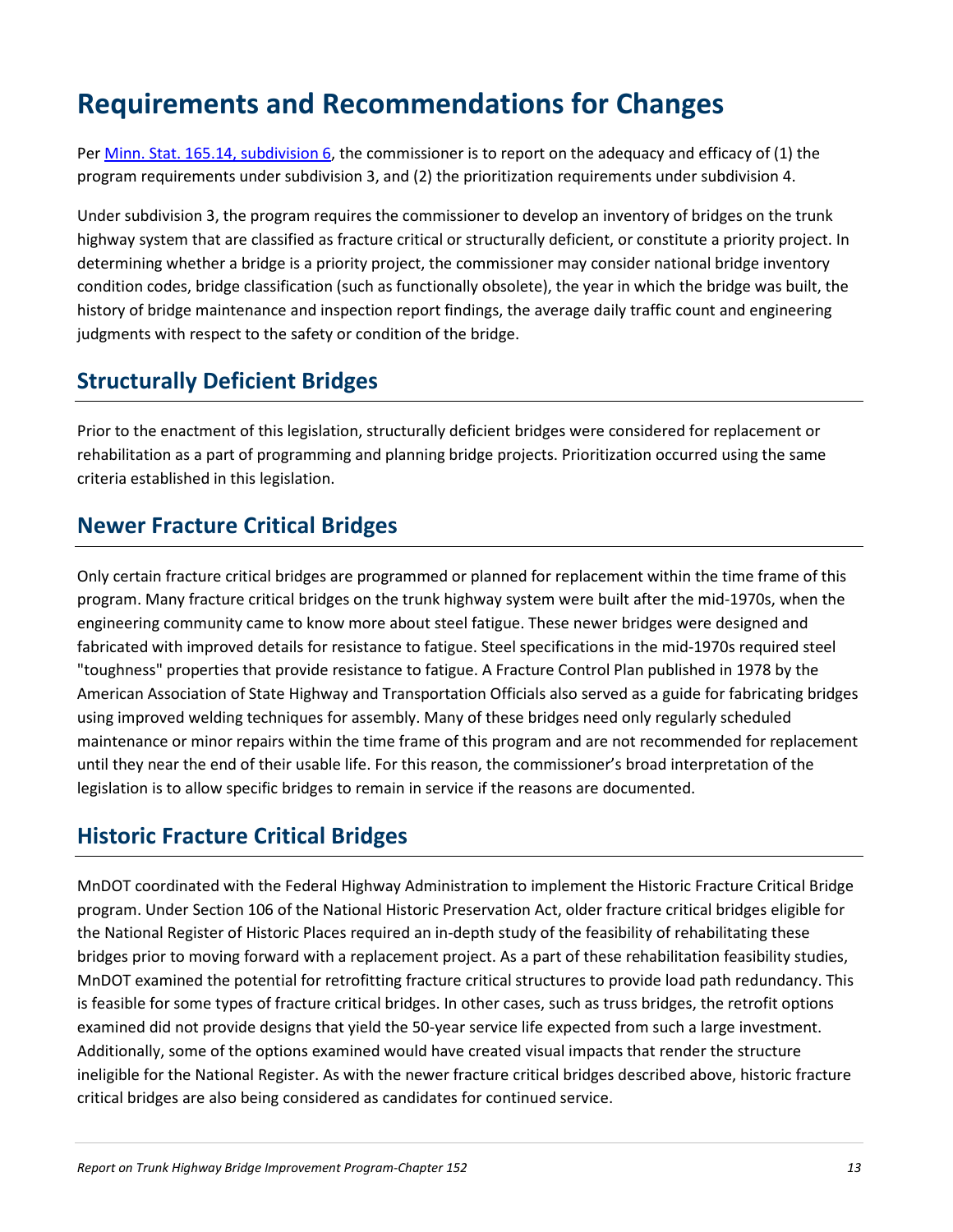#### **Tier System**

Prioritization parameters under [Minn. Stat. 165.14, subd. 4](https://www.revisor.mn.gov/statutes/?id=165.14) require the commissioner to classify all bridges in the program into Tier 1, Tier 2 or Tier 3, with Tier 1 as the highest priority tier. Before beginning a bridge project prioritized within either Tier 2 or Tier 3, all bridge projects within Tier 1 must be funded in the approved STIP. The Tier 1 projects must be in some stage of the project development process, including bid solicitation, contract negotiation, under construction or completed.

The commissioner may identify projects within the lower tiers with special circumstances and decide to prioritize those projects ahead of Tier 1 bridges. The prioritizing criteria laid out in the legislation used much of the same criteria the commissioner used to prioritize bridges before the legislation was passed, except that the commissioner had not previously categorized bridges in tiers. Since the Chapter 152 program was implemented, MnDOT has found the tier system workable and has no changes to suggest regarding its adequacy and efficacy.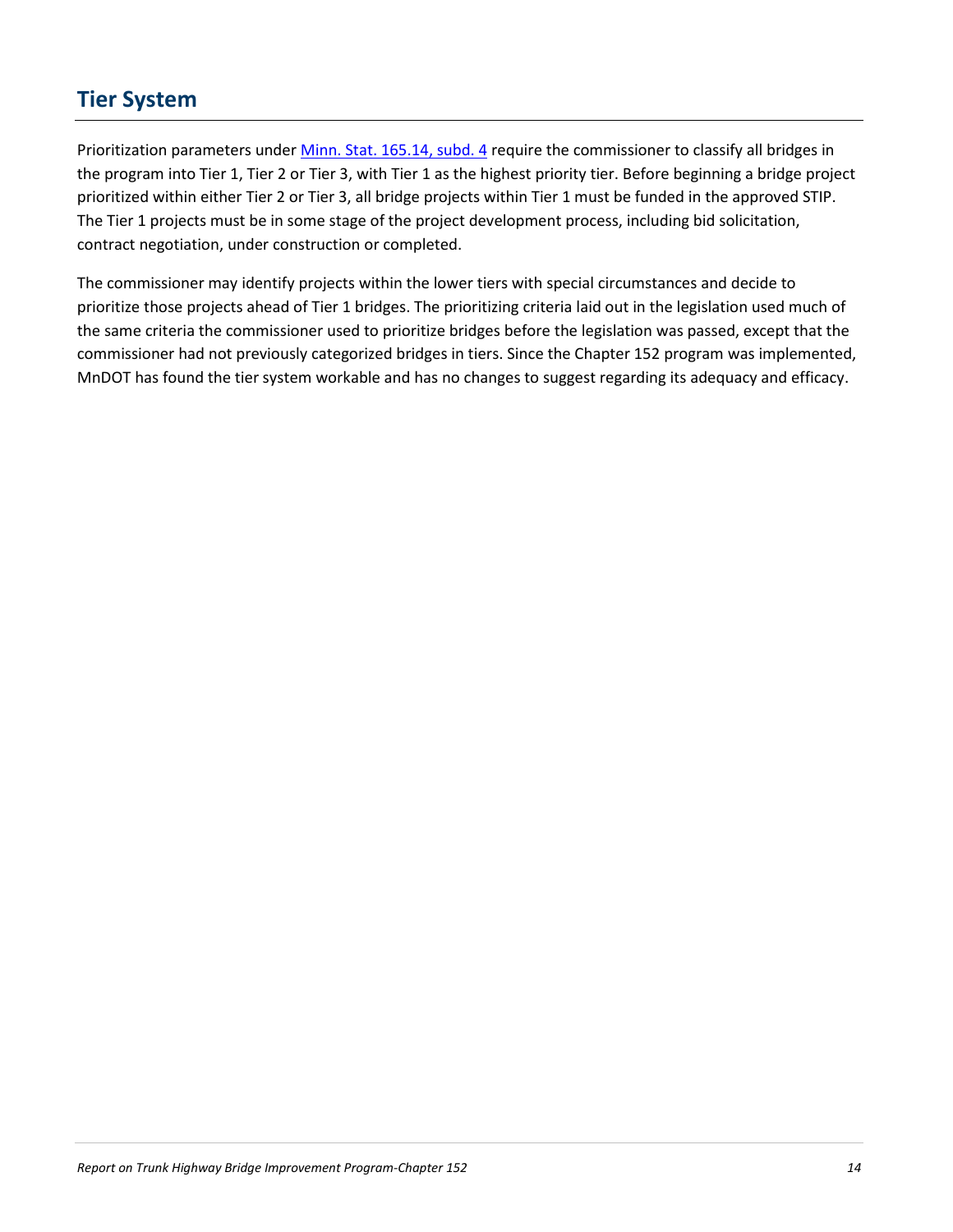## **Prioritization of Subsequent Trunk Highway Bridge Projects**

#### **Assessing Risk**

Legislation passed during the 2010 session requires expansion of the current planning process to include riskbased criteria for project identification outside of the Chapter 152 Bridge Improvement Program. The intent of introducing risk assessments is to provide a comprehensive look at factors that affect the likelihood of a service interruption and impacts of an interruption to the traveling public. The risk assessment process considers the following factors:

- Condition of the deck
- Condition of the superstructure
- Condition of the substructures
- Fatigue in steel structures
- Fracture criticality
- Scour susceptibility
- Geometric factors
- Special vulnerabilities
- Traffic volume
- Heavy commercial traffic
- Detour length
- Highway classification

MnDOT developed a process called Bridge Replacement and Improvement Management to incorporate the risk assessment tool. BRIM was developed and calibrated for use in the planning of bridge improvements and replacements. The BRIM process consists of three steps:

- Identifying improvement needs
- Ranking each bridge based on the bridge planning index
- Conducting an expert review

Improvement needs are developed based on bridge inspection and inventory data for each individual bridge using the expected deterioration of each bridge. The result is a draft list of bridge needs, including cost and schedule.

The next step incorporates the bridge planning index, or BPI, which applies the principles of risk assessment to the planning process and includes the factors mentioned previously. The BPI rates each individual bridge from 0 (highest priority) to 100 (lowest priority).

The last step in the BRIM process is the expert review with the MnDOT district offices. This step provides an opportunity for local experts with a more intimate knowledge of the bridges to ensure projects are programmed appropriately based on the local transportation needs, scope and schedule.

The expert review process is further refined by meeting with the MnDOT districts and making final changes based on the feedback collected. The updated bridge improvement needs are used as a basis for planning investments in state trunk highway bridges.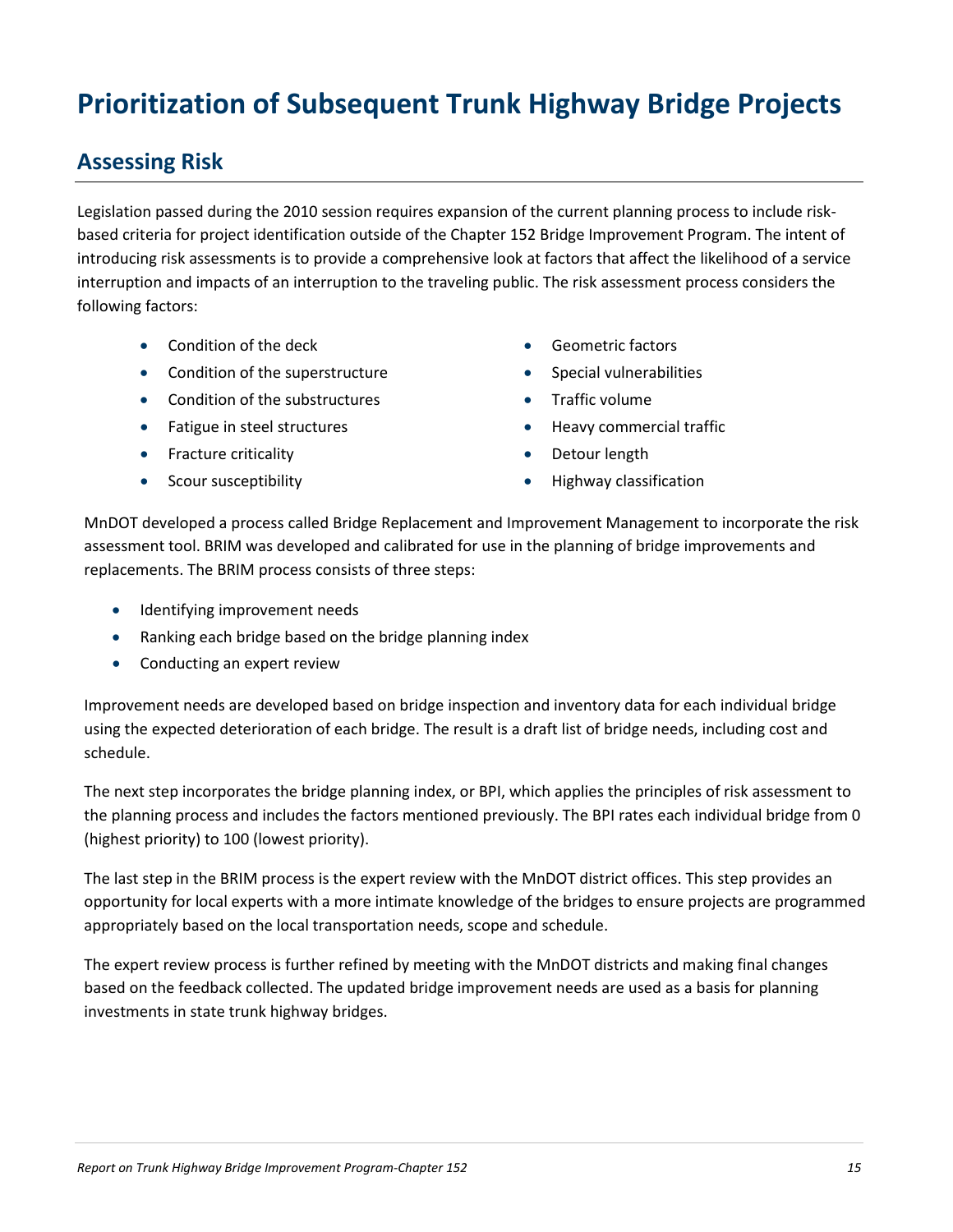#### **Statewide Performance Program & District Risk Management Program**

For many years, MnDOT allocated a large portion of revenue to its eight districts to progress towards performance targets and key objectives and to address district-specific risks. Since the passage of MAP-21 in 2012, federal policy and performance requirements direct the majority of federal funds to the National Highway System. This will continue in the newest federal transportation legislation, Fixing America's Surface Transportation Act of 2015, otherwise known as the FAST Act. Continuing to allocate most revenue to the eight districts might not meet NHS targets in an optimal way. Further, MnDOT must carefully manage the risk that the condition of state highways and bridges might negatively affect Minnesota's bond rating. Therefore, MnDOT developed the Statewide Performance Program and District Risk Management Program to respond to these changes.

Project selection in both programs, SPP and DRMP, continues to require coordination with local and regional units of government and the eight Area Transportation Partnerships, and outreach and information sharing with other stakeholders and the general public.

The SPP focuses on federal performance conditions, which require MnDOT to make progress towards pavement, bridge, safety and congestion performance targets. A failure to do so may result in the loss of some federal funding flexibility. MnDOT's functional and district offices will work collaboratively to select appropriate projects. These projects will focus on existing pavement conditions, bridges, roadside infrastructure rehabilitation and replacement, and it will include some lower cost, high-benefit projects to improve safety and mobility.

The DRMP focuses on non-NHS highways and addresses unique conditions at the district level. Revenue will be allocated to the districts to identify and prioritize projects in this program; however, project selections will be evaluated across districts in a collaborative process to ensure each district is balancing district-level risks and making progress towards statewide goals. Projects will focus on pavement, bridge, roadside infrastructure, safety and mobility.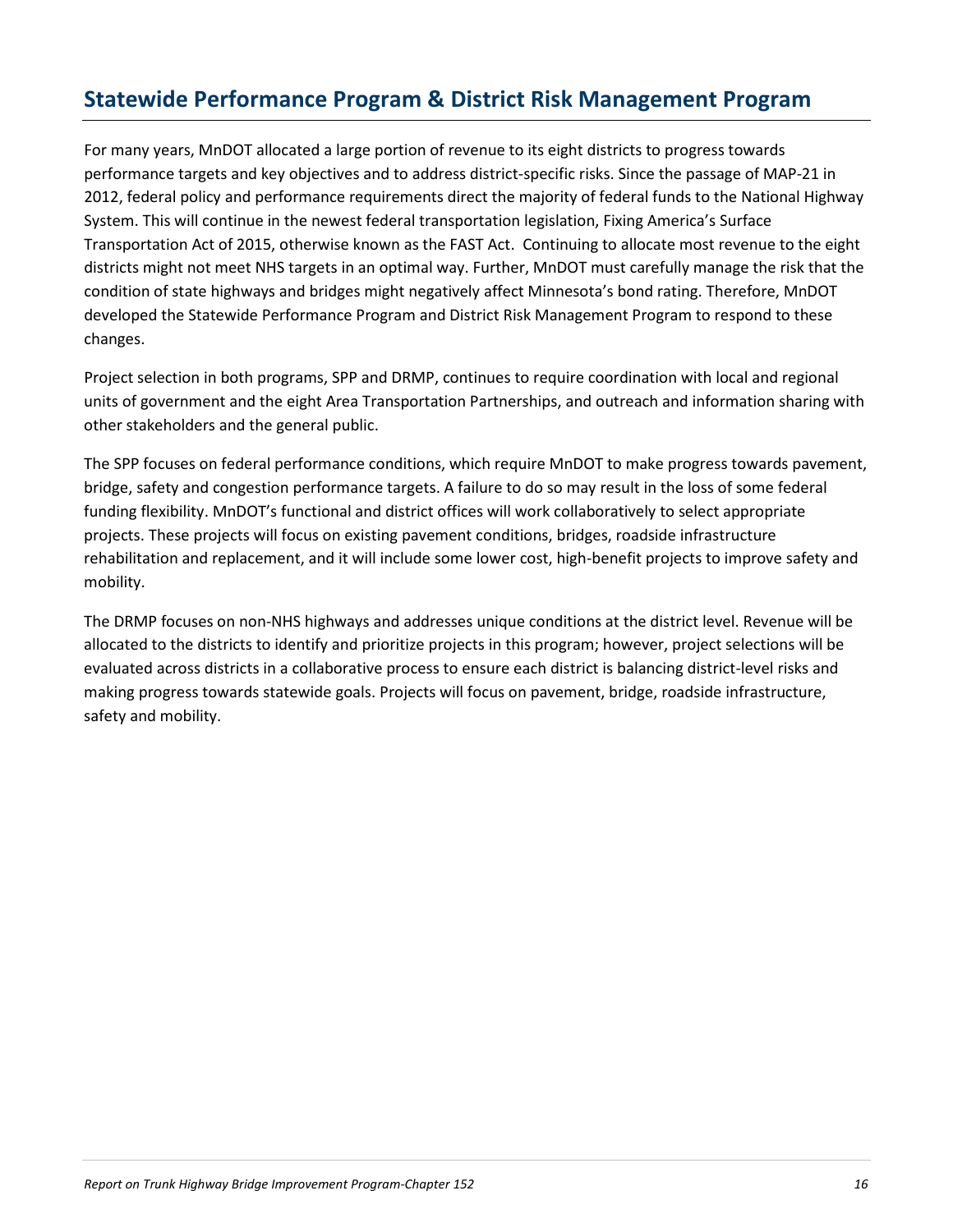## **Bicycle and Pedestrian Accommodations**

During the 2010 session, legislation passed requiring all bridge projects funded under the Chapter 152 program in fiscal year 2012 or later to include bicycle and pedestrian accommodations. The requirement applies if both sides of the bridge are located within a municipality or if the bridge links a pedestrian way, shared-use path, trail or scenic bikeway. Bicycle and pedestrian accommodations are not required if a comprehensive assessment demonstrates there is no need or there is a reasonable alternative within one-quarter mile of the bridge project. Bicycle and pedestrian accommodations are being implemented in accordance with the requirements of the legislation.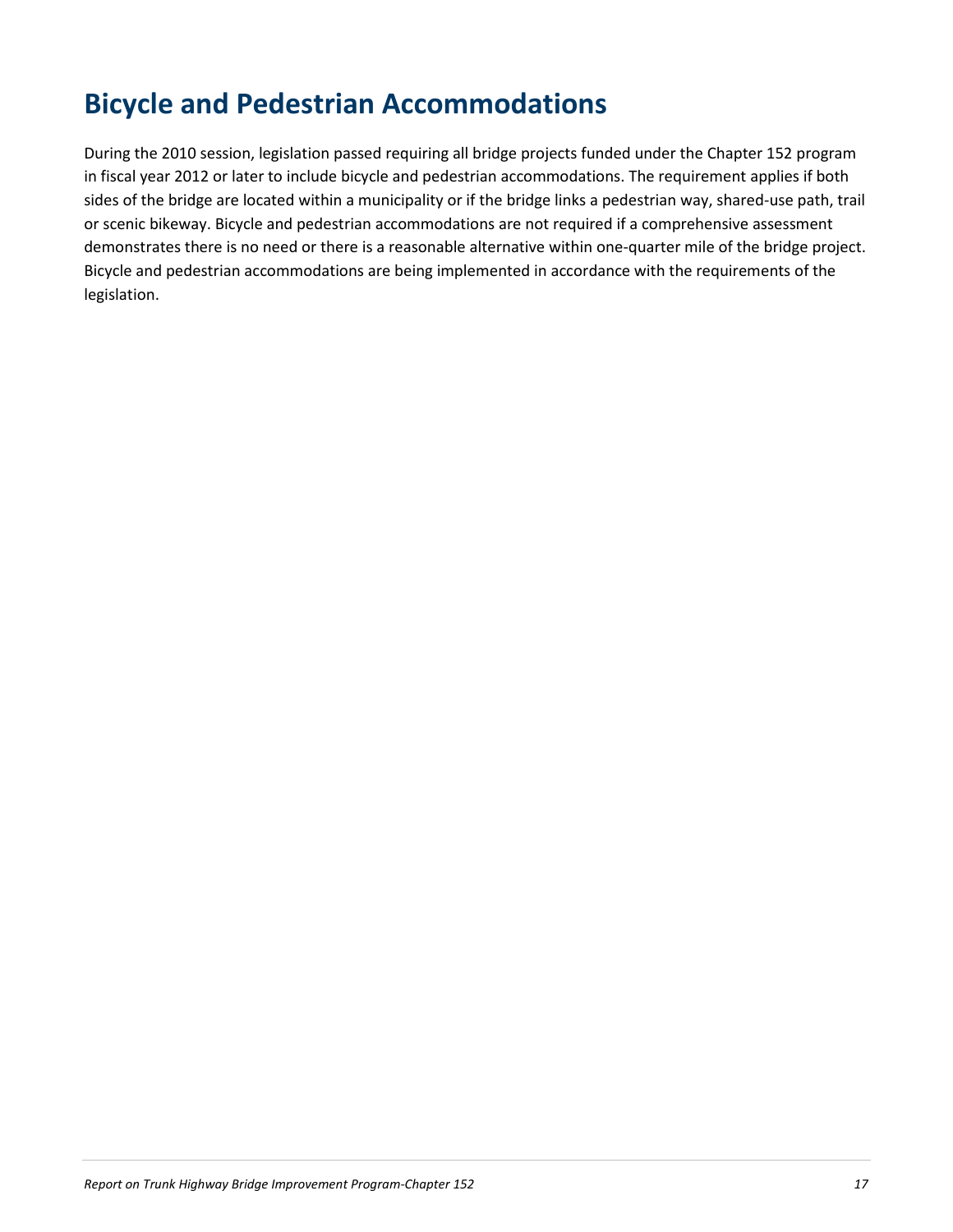## **Appendix A: Status of Large-Scale Bridge Projects**

| Name/Location                                                               | County               | <b>District</b> | <b>Bridge No.</b> | <b>Status</b>                                      |
|-----------------------------------------------------------------------------|----------------------|-----------------|-------------------|----------------------------------------------------|
| DeSoto, in St. Cloud; TH23 over<br>Mississippi River & Riverside Dr.        | <b>Stearns</b>       | 3               | 6748              | Replacement complete                               |
| Robbin-Drayton; TH11 over Red<br>River of the North                         | Kittson              | 2               | 6690              | Replacement complete                               |
| Hastings; US61 over the<br>Mississippi River, RR, Streets                   | Dakota               | Metro           | 5895              | Replacement complete                               |
| Lafayette; US52 over the<br>Mississippi River, RR & Streets                 | Ramsey               | Metro           | 9800              | Replacement complete                               |
| Dresbach; I-90 over the Mississippi<br>River                                | Winona               | 6               | 9320              | Replacement complete                               |
| St. Peter; TH99 over the Minnesota<br>River*                                | <b>LeSueur</b>       | $\overline{7}$  | 4930              | Rehabilitation complete*                           |
| Cayuga; I-35 over Cayuga Street &<br><b>BNSF RR</b>                         | Ramsey               | Metro           | 6515              | Replacement complete                               |
| St. Croix River Crossing in<br>Stillwater; TH36 over the St. Croix<br>River | Washington           | Metro           | 4654              | Replacement complete                               |
| Winona; TH43 over the Mississippi<br>River, RR, Streets                     | Winona               | 6               | 5900              | Rehabilitation underway<br>and new bridge complete |
| Sorlie Bridge, E Grand Forks; US 2B<br>over the Red River of the North*     | Polk                 | 2               | 4700              | Rehabilitation complete*                           |
| TH72 over the Rainy River in<br><b>Baudette</b>                             | Lake of the<br>Woods | $\overline{2}$  | 9412              | Replacement planned for FY<br>2018                 |
| Red Wing; US63 over Mississippi<br>River & CP Rail                          | Goodhue              | 6               | 9040              | Replacement underway                               |
| New Ulm; TH14 over the<br>Minnesota River                                   | Brown                | 7               | 9200              | Replacement underway                               |

*\* TH 99 over the Minnesota River in St. Peter and Sorlie Bridge (US 2B over Red River in East Grand Forks) were rehabilitated in-place and are no longer considered large-scale bridge projects.*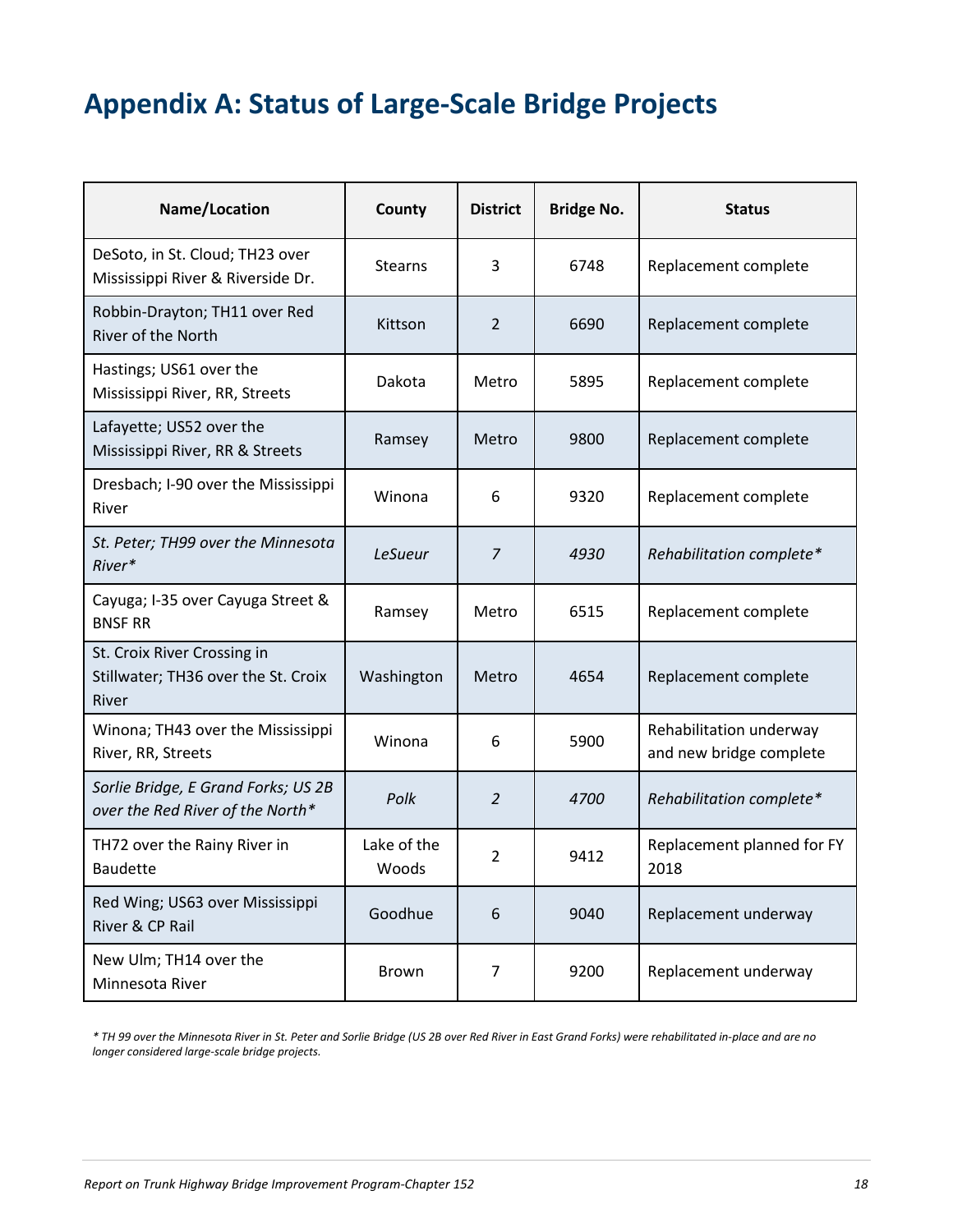## **Appendix B: Abbreviations and Definitions**

| <b>Abbreviation</b>                    | <b>Definition</b>                                                                                                                                                                                                                                                                                                                                                                                                                                                                                                                                                                                       |
|----------------------------------------|---------------------------------------------------------------------------------------------------------------------------------------------------------------------------------------------------------------------------------------------------------------------------------------------------------------------------------------------------------------------------------------------------------------------------------------------------------------------------------------------------------------------------------------------------------------------------------------------------------|
| <b>ADT</b>                             | Average daily traffic                                                                                                                                                                                                                                                                                                                                                                                                                                                                                                                                                                                   |
| Bridge length                          | Length of bridge from abutment to abutment                                                                                                                                                                                                                                                                                                                                                                                                                                                                                                                                                              |
| Bridge number                          | Unique number assigned to a specific bridge                                                                                                                                                                                                                                                                                                                                                                                                                                                                                                                                                             |
| CH 152 work planned                    | Type of work planned for bridge                                                                                                                                                                                                                                                                                                                                                                                                                                                                                                                                                                         |
| CH 152 tier                            | Classification created by the Legislature - See Summary                                                                                                                                                                                                                                                                                                                                                                                                                                                                                                                                                 |
| Condition (NBIS rating)                | National Bridge Inspection Standards rating given to<br>a part of a bridge to identify its condition                                                                                                                                                                                                                                                                                                                                                                                                                                                                                                    |
| Construction year planned              | Estimated year construction is to begin                                                                                                                                                                                                                                                                                                                                                                                                                                                                                                                                                                 |
| Deck area                              | Total bridge deck area (square feet)                                                                                                                                                                                                                                                                                                                                                                                                                                                                                                                                                                    |
| <b>Deck</b>                            | Deck rating                                                                                                                                                                                                                                                                                                                                                                                                                                                                                                                                                                                             |
| <b>District</b>                        | MnDOT construction district; there are eight MnDOT districts                                                                                                                                                                                                                                                                                                                                                                                                                                                                                                                                            |
| Facility/feature crossed               | Facility carried by the bridge/feature being crossed by bridge                                                                                                                                                                                                                                                                                                                                                                                                                                                                                                                                          |
| Fracture critical<br>$(Y=Yes, N=No)$   | A fracture critical bridge typically has a steel superstructure with load (tension)-<br>carrying members arranged in a manner in which, if one fails, the bridge would<br>collapse. Examples of fracture critical bridges are two-girder bridges or truss<br>bridges. The classification of fracture critical does not mean the bridge is<br>inherently unsafe.                                                                                                                                                                                                                                         |
| Functionally obsolete<br>(Y=Yes, N=No) | A functionally obsolete bridge is one that was built to standards that no longer<br>meet the minimum federal clearance requirements for a new bridge. These<br>bridges are not automatically rated as structurally deficient, nor are they<br>inherently unsafe. Functionally obsolete bridges include those that have sub-<br>standard geometric features, such as narrow lanes, narrow shoulders, poor<br>approach alignment, or inadequate vertical under clearance. The classification of<br>a bridge as functionally obsolete also indicates a priority status for federal<br>funding eligibility. |
| Load (operating) rating                | Load ratings based on the operating rating level generally describe the<br>maximum permissible live load to which the structure may be subjected.<br>Allowing unlimited numbers of vehicles to use the bridge at operating level may<br>shorten the life of the bridge.                                                                                                                                                                                                                                                                                                                                 |
| Load posting                           | The placement of regulatory signs at a bridge indicating the safe load carrying<br>capacity of the bridge.                                                                                                                                                                                                                                                                                                                                                                                                                                                                                              |
| Main span type                         | Type of main span superstructure                                                                                                                                                                                                                                                                                                                                                                                                                                                                                                                                                                        |
| <b>Notes</b>                           | Notes on a specific bridge                                                                                                                                                                                                                                                                                                                                                                                                                                                                                                                                                                              |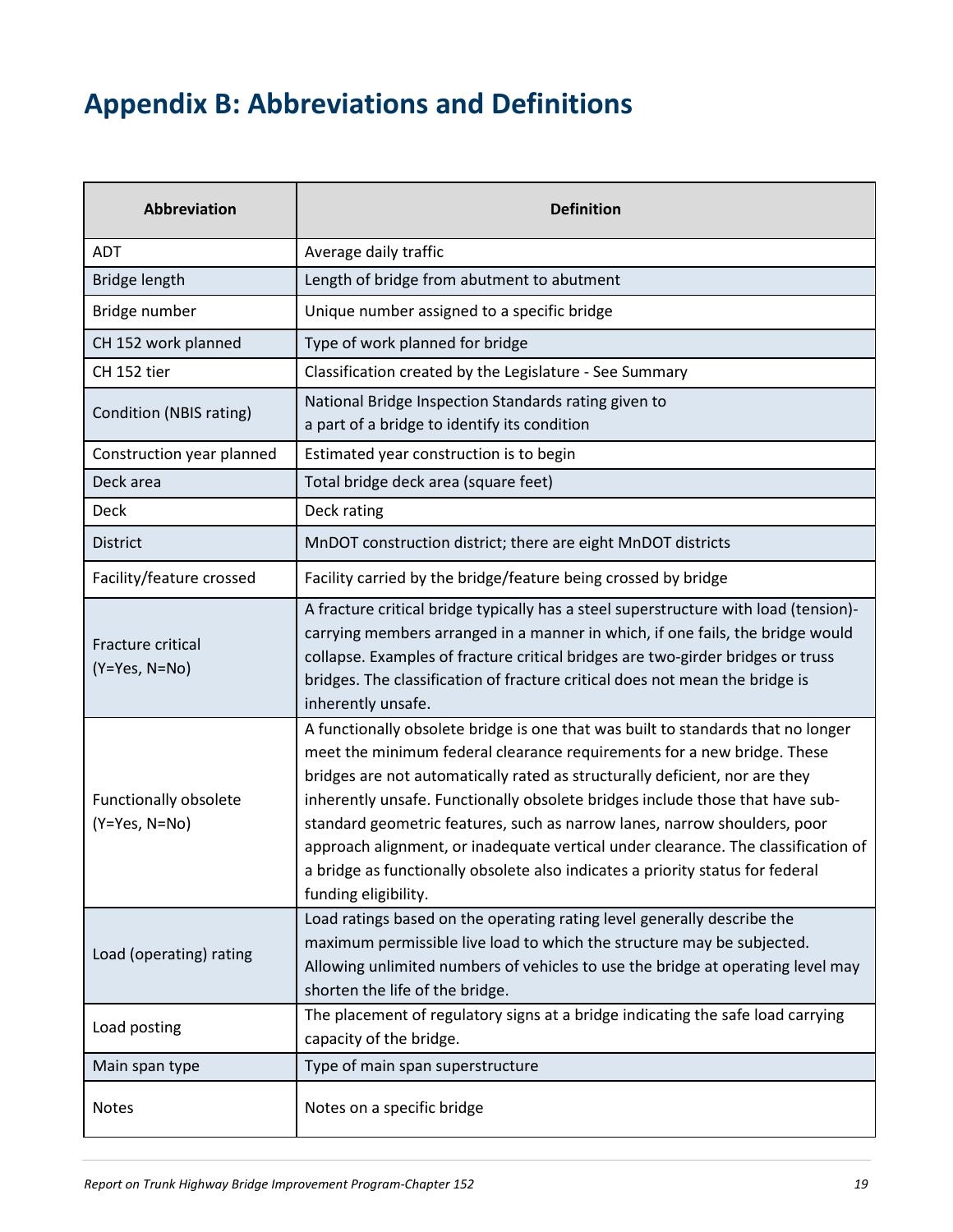| Abbreviation                              | <b>Definition</b>                                                                                                                                                                                                                                                                                                                                                                                                                                                                                                                                                                                                                                                                                                                                     |
|-------------------------------------------|-------------------------------------------------------------------------------------------------------------------------------------------------------------------------------------------------------------------------------------------------------------------------------------------------------------------------------------------------------------------------------------------------------------------------------------------------------------------------------------------------------------------------------------------------------------------------------------------------------------------------------------------------------------------------------------------------------------------------------------------------------|
| 0L                                        | Overlay                                                                                                                                                                                                                                                                                                                                                                                                                                                                                                                                                                                                                                                                                                                                               |
| PT                                        | Paint                                                                                                                                                                                                                                                                                                                                                                                                                                                                                                                                                                                                                                                                                                                                                 |
| <b>RDK</b>                                | Re-deck                                                                                                                                                                                                                                                                                                                                                                                                                                                                                                                                                                                                                                                                                                                                               |
| Rehab                                     | Rehabilitation                                                                                                                                                                                                                                                                                                                                                                                                                                                                                                                                                                                                                                                                                                                                        |
| RE-OL                                     | Re-overlay                                                                                                                                                                                                                                                                                                                                                                                                                                                                                                                                                                                                                                                                                                                                            |
| Route Number                              | Trunk Highway, US Highway or Interstate on which project is located                                                                                                                                                                                                                                                                                                                                                                                                                                                                                                                                                                                                                                                                                   |
| <b>RPL</b>                                | Replace                                                                                                                                                                                                                                                                                                                                                                                                                                                                                                                                                                                                                                                                                                                                               |
| Substructure                              | Structural parts of the bridge that support the superstructure and distributes all<br>traffic and bridge loads into the ground. Substructures are typically referred to<br>as piers or abutments.                                                                                                                                                                                                                                                                                                                                                                                                                                                                                                                                                     |
| Structurally deficient<br>$(Y=Yes, N=No)$ | Bridges are classified as structurally deficient if they have a general condition<br>rating of 4 or less for the deck, superstructure, substructure or culvert, or if the<br>road approaches regularly take on water due to flooding. The fact that a bridge<br>is structurally deficient does not imply that it is unsafe. For bridge owners, the<br>classification is a reminder that the bridge may need further analysis that may<br>result in load posting, maintenance, rehabilitation, replacement or closure. If<br>unsafe conditions are identified during a physical inspection, the structure will<br>be closed. Structurally deficient is a term used to indicate a priority for federal<br>funding eligibility.                          |
| SP#                                       | State project number                                                                                                                                                                                                                                                                                                                                                                                                                                                                                                                                                                                                                                                                                                                                  |
| <b>SUB</b>                                | Substructure rating                                                                                                                                                                                                                                                                                                                                                                                                                                                                                                                                                                                                                                                                                                                                   |
| Substantially complete                    | Bridge is open to traffic                                                                                                                                                                                                                                                                                                                                                                                                                                                                                                                                                                                                                                                                                                                             |
| Sufficiency rating                        | Sufficiency rating is a computed numerical value that is used to determine<br>eligibility for federal funding. The sufficiency rating formula result varies from 0<br>to 100. The formula includes factors for structural condition, bridge geometry<br>and traffic considerations. The sufficiency rating formula is contained in the<br>December 1995 edition of the "Recording and Coding Guide for the Structure<br>Inventory and Appraisal of the Nation's Bridges." A bridge that is structurally<br>deficient or functionally obsolete with a sufficiency rating of 80 or less is eligible<br>for federal rehabilitation funding. Of those, a bridge with a sufficiency rating of<br>less than 50 is eligible for federal replacement funding. |
| <b>SUP</b>                                | Superstructure rating                                                                                                                                                                                                                                                                                                                                                                                                                                                                                                                                                                                                                                                                                                                                 |
| Superstructure                            | Structural parts of the bridge that provide the horizontal span. For example, the<br>portion that directly supports the traffic and spans from one support to another<br>support. Typical superstructure types include beams/girders, arches, trusses and<br>suspension bridge.                                                                                                                                                                                                                                                                                                                                                                                                                                                                       |
| Total project cost estimate               | All project costs associated with the construction, engineering and right of way<br>acquisition (including inflation out to the mid-year of construction and<br>contingency)                                                                                                                                                                                                                                                                                                                                                                                                                                                                                                                                                                          |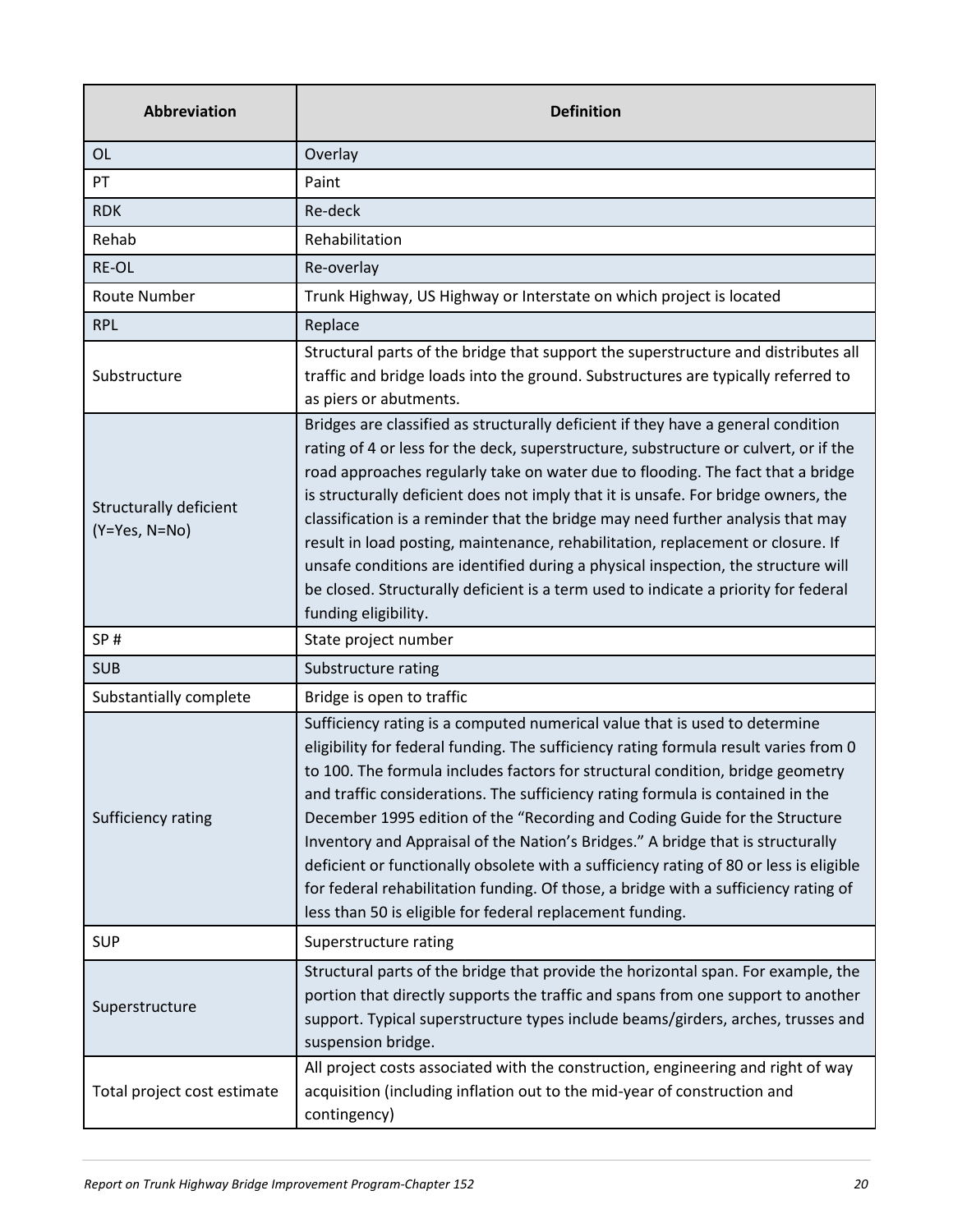| <b>Abbreviation</b>               | <b>Definition</b>                                                                        |
|-----------------------------------|------------------------------------------------------------------------------------------|
| Value in ()                       | Current value, updated from the 2008 value                                               |
| Year built                        | Year the bridge was originally constructed                                               |
| Year of substantial<br>completion | Year the bridge is open to traffic after construction of the planned Chapter 152<br>work |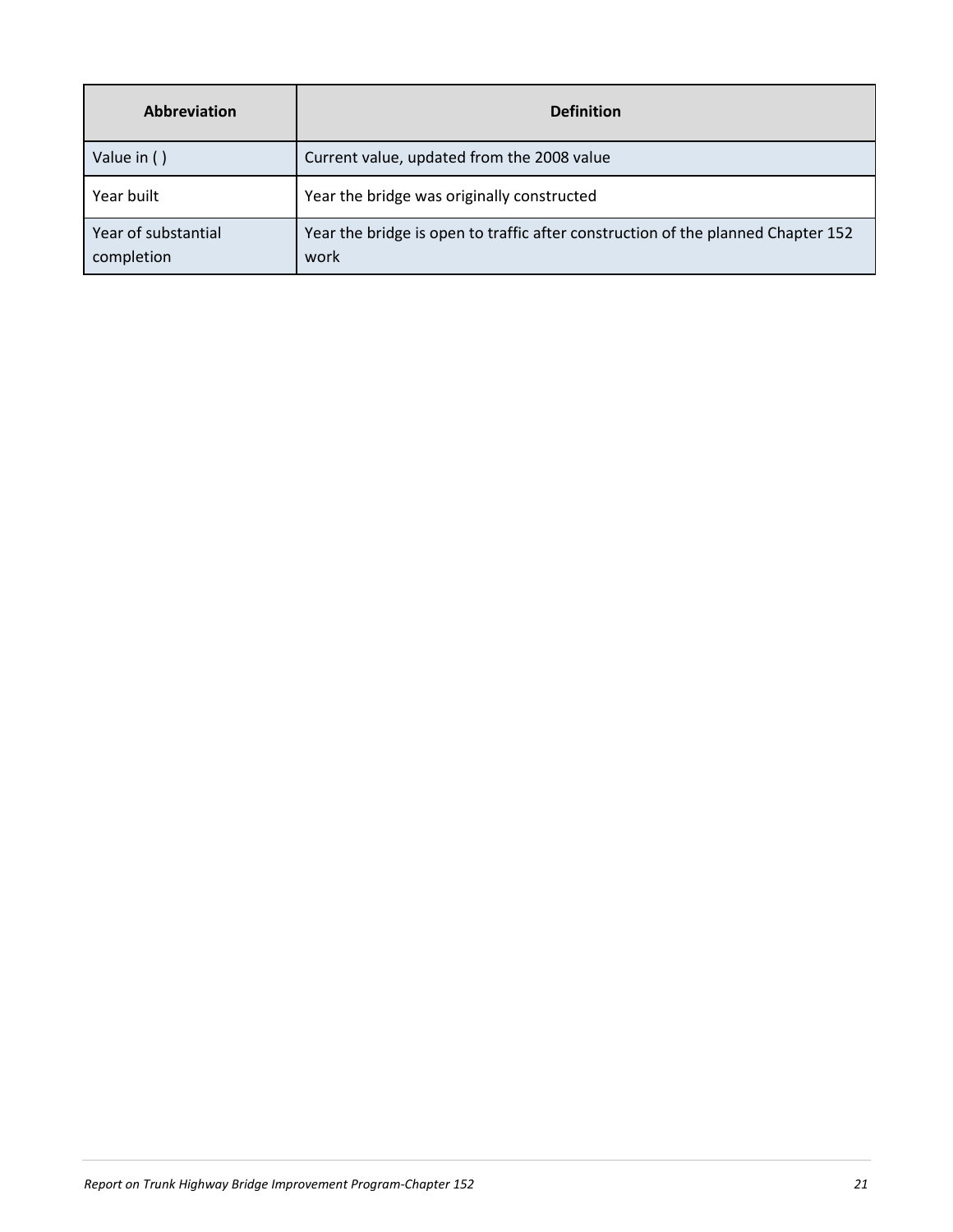## **Appendix C: Fracture Critical and Structurally Deficient Bridges**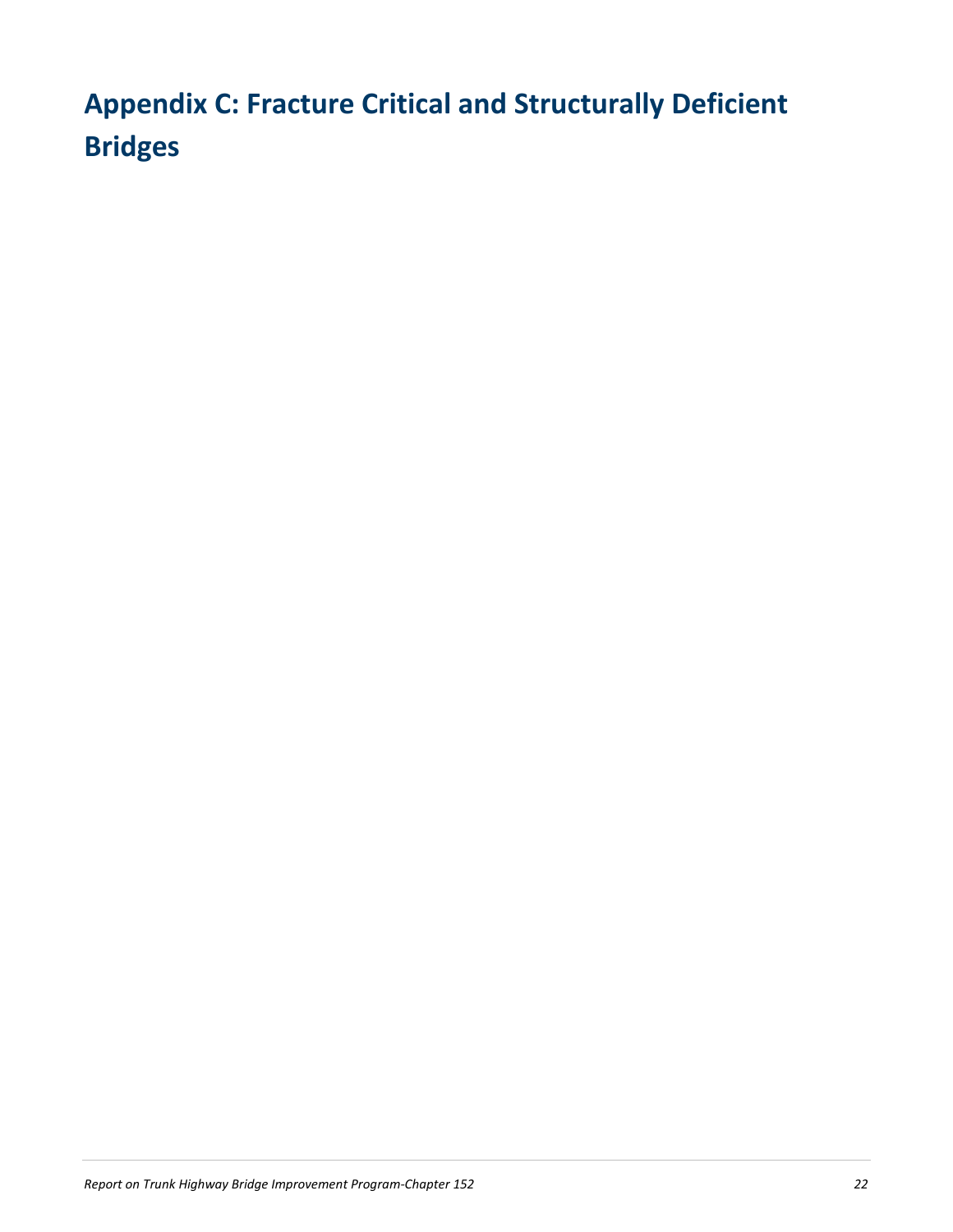|                 |                                       |                |                                                 |                                                                   |                                                                                                  |                 |                   |                                |                                 |                           |                                   | 오<br>도<br>152               |                    |                        | (NBIS RATING)                           |                 |                                |           |                 |                            |                           |                          |                   |                           |
|-----------------|---------------------------------------|----------------|-------------------------------------------------|-------------------------------------------------------------------|--------------------------------------------------------------------------------------------------|-----------------|-------------------|--------------------------------|---------------------------------|---------------------------|-----------------------------------|-----------------------------|--------------------|------------------------|-----------------------------------------|-----------------|--------------------------------|-----------|-----------------|----------------------------|---------------------------|--------------------------|-------------------|---------------------------|
| <b>DISTRICT</b> | <b>BRIDGE</b><br>NUMBER               | CH 152<br>TIER | <b>ROUTE NUMBER</b>                             | <b>STATE PROJECT</b><br>#                                         | FACILITY - FEATURE<br>CROSSED                                                                    | COUNTY          | <b>YEAR BUILT</b> | TOTAL PROJECT COST<br>ESTIMATE | PLANNED YEAR OF<br>CONSTRUCTION | SUBSTANTIALLY<br>COMPLETE | YEAR OF SUBSTANTIAL<br>COMPLETION | WORK PLANNED                | ЯDT                | DECK                   | SUP                                     | SUB             | <b>BRIDGE</b><br><b>LENGTH</b> | DECK AREA | MAIN SPAN TYPE  | LOAD (OPERATING)<br>RATING | STRUCTURALLY<br>DEFICIENT | FUNCTIONALLY<br>OBSOLETE | FRACTURE CRITICAL | SUFFICIENCY RATING        |
|                 | 6496                                  |                | Hwy. 1                                          | 6901-27                                                           | HWY. 1 OVER FLINT CREEK                                                                          | <b>ST LOUIS</b> | 1952              | \$782,348                      | 2009                            | <b>YES</b>                | 2009                              | RPL                         | 500                |                        | $5\overline{)}$                         | 6               | 113                            | 3,899     | STEEL BEAM SPAN | HS 28.3                    | Y<br>(N)                  | N.                       | N                 | 76.6                      |
|                 |                                       |                | Notes: Structure replaced with new Bridge 69043 |                                                                   |                                                                                                  |                 |                   |                                |                                 |                           |                                   |                             |                    |                        |                                         |                 |                                |           |                 |                            |                           |                          |                   |                           |
|                 | 69100                                 |                | Hwy. 2                                          | 6937-69100D                                                       | HWY. 2 OVER ST LOUIS RIVER<br>HWY. 35, & RR (BONG)                                               | ST LOUIS        | 1982              | \$10,541,000                   | 2014                            | <b>YES</b>                | 2015                              | OL & PT                     | 19,400             | $5\overline{)}$<br>(7) |                                         |                 | 8,320                          | 687,257   | STEEL TIED ARCH | HS 40.6                    | N                         | N                        | $\mathsf{Y}$      | 80.6 (79.5)<br>(79.2)     |
|                 |                                       |                |                                                 | Notes: Border bridge with Wisconsin; cost listed is MN share only |                                                                                                  |                 |                   |                                |                                 |                           |                                   |                             |                    |                        |                                         |                 |                                |           |                 |                            |                           |                          |                   |                           |
|                 | 69101                                 |                | Hwy. 2                                          | 6937-101                                                          | HWY. 2 WB OFF RAMP OVER HWY<br>35 RAMP, RR, LAKE                                                 | ST LOUIS        | 1983              | \$442,993                      | 2013                            | <b>YES</b>                | 2014                              | OL & JOINTS                 | 4,500              |                        | $\overline{7}$                          |                 | 1,426                          | 36,796    | CSTL BEAM SPAN  | HS 45.2                    | N                         | N.                       | Y                 | 97.7                      |
|                 | 69101                                 | -2             | Hwy. 2                                          | 6937-102                                                          | HWY. 2 WB OFF RAMP OVER HWY<br>35 RAMP, RR, LAKE                                                 | ST LOUIS        | 1983              | \$793,750                      | 2018                            | NO                        | 2018                              | PIER CAP<br><b>RETROFIT</b> |                    |                        |                                         |                 |                                |           |                 |                            |                           |                          |                   |                           |
|                 | 69102                                 | -2             | Hwy. 2                                          | 6937-102                                                          | HWY. 2 EB ON RAMP OVER HWY<br>35, RR, LAKE                                                       | <b>ST LOUIS</b> | 1983              | \$3,500,000                    | 2018                            | <b>NO</b>                 | 2018                              | PIER CAP<br><b>RETROFIT</b> | 4,500              | (8)                    | 6                                       | - 8<br>(7)      | 2,642                          | 85,872    | CSTL BEAM SPAN  | HS 37.1                    | <sup>N</sup>              | N                        | Y                 | 97.7                      |
|                 | 5470                                  |                | <b>Hwy. 23</b>                                  | 0901-67                                                           | HWY. 23 OVER BNSF RR                                                                             | CARLTON         | 1936              | \$3,159,914                    | 2015                            | YES                       | 2016                              | RPL                         | 730 (710)          | 4                      | $\overline{4}$                          | $5\overline{)}$ | 201                            | 6,757     | STEEL BEAM SPAN | HS 24.9 (HS<br>19.4)       |                           | N                        | ${\sf N}$         | $54.2$ $(45.0)$<br>(45.3) |
|                 | Notes: Replaced with new Bridge 09015 |                |                                                 |                                                                   |                                                                                                  |                 |                   |                                |                                 |                           |                                   |                             |                    |                        |                                         |                 |                                |           |                 |                            |                           |                          |                   |                           |
| $\overline{1}$  | 5554                                  |                | <b>Hwy. 23</b>                                  | 0901-75                                                           | HWY. 23 OVER N FORK NEMADJI<br><b>RIVER</b>                                                      | CARLTON         | 1940              | \$1,418,999                    | 2015                            | <b>YES</b>                | 2015                              | RPL                         | 550 (610)          |                        | $\begin{array}{c} 7 \\ (6) \end{array}$ | 6<br>(5)        | 107                            | 3,620     | STEEL BEAM SPAN | HS 27.0                    | Y                         | N                        | $\,$ N            | 83.3 (83.2)               |
|                 |                                       |                |                                                 |                                                                   | Notes: Tier 3 Bridge - cost not included in Chapter 152 Program. Replaced with new Bridge 09018. |                 |                   |                                |                                 |                           |                                   |                             |                    |                        |                                         |                 |                                |           |                 |                            |                           |                          |                   |                           |
| $\overline{1}$  | 9782                                  | $\overline{2}$ | <b>Hwy. 23</b>                                  | 5880-179                                                          | HWY. 23 OVER I 35                                                                                | PINE            | 1959              | \$1,990,409                    | 2010                            | YES                       | 2010                              | RPL                         | 4,550              | $\overline{4}$         | 5                                       | 7               | 206                            | 7,295     | CSTL BEAM SPAN  | HS 43.5                    | (M)<br>(IV)               | N                        | $\mathbb N$       | 67.0                      |
|                 |                                       |                | Notes: Structure replaced with new Bridge 58819 |                                                                   |                                                                                                  |                 |                   |                                |                                 |                           |                                   |                             |                    |                        |                                         |                 |                                |           |                 |                            |                           |                          |                   |                           |
|                 | 69831                                 |                | 135                                             | 6982-290                                                          | I 35 SB OVER DM&IR RY & BNSF<br><b>RR</b>                                                        | ST LOUIS        | 1967              | \$7,578,442                    | 2011                            | <b>YES</b>                | 2011                              | RPL                         | 21,500<br>(24,000) | 6<br>(5)               | 6<br>(5)                                | 6<br>(5)        | 1,105                          | 39,431    | CSTL DECK GIRD  | HS 30.4                    | N                         | N                        |                   | 82.2 (81.6)<br>(69.1)     |
|                 |                                       |                | Notes: Structure replaced with new Bridge 69865 |                                                                   |                                                                                                  |                 |                   |                                |                                 |                           |                                   |                             |                    |                        |                                         |                 |                                |           |                 |                            |                           |                          |                   |                           |
|                 | 69832                                 | $\mathcal{L}$  | 135                                             | 6982-290                                                          | I 35 NB OVER DM&IR RY & BNSF<br>RR                                                               | ST LOUIS        | 1967              | \$5,881,284                    | 2010                            | <b>YES</b>                | 2010                              | RPL                         | 21,500<br>(24,000) | 6                      | - 5                                     | 6<br>(5)        | 1,171                          | 41,787    | CSTL DECK GIRD  | HS 31.4                    | N.                        | N.                       | Y                 | 71.1 (70.9)               |
|                 |                                       |                | Notes: Structure replaced with new Bridge 69866 |                                                                   |                                                                                                  |                 |                   |                                |                                 |                           |                                   |                             |                    |                        |                                         |                 |                                |           |                 |                            |                           |                          |                   |                           |
|                 | 69847                                 | -3             | 135                                             | 6982-285                                                          | I 35 SB OVER HWY. 2 EB                                                                           | ST LOUIS        | 1964              | \$1,819,741                    | 2009                            | <b>YES</b>                | 2009                              | RPL                         | 14,500             |                        | 6                                       | 6               | 134                            | 5,367     | CSTL BEAM SPAN  | HS 37.0                    | (N)                       | N                        | $\mathsf{N}$      | 91.8                      |

Notes: Tier 3 Bridge - cost not included in Chapter 152 Program. Structure replaced with new Bridge 69861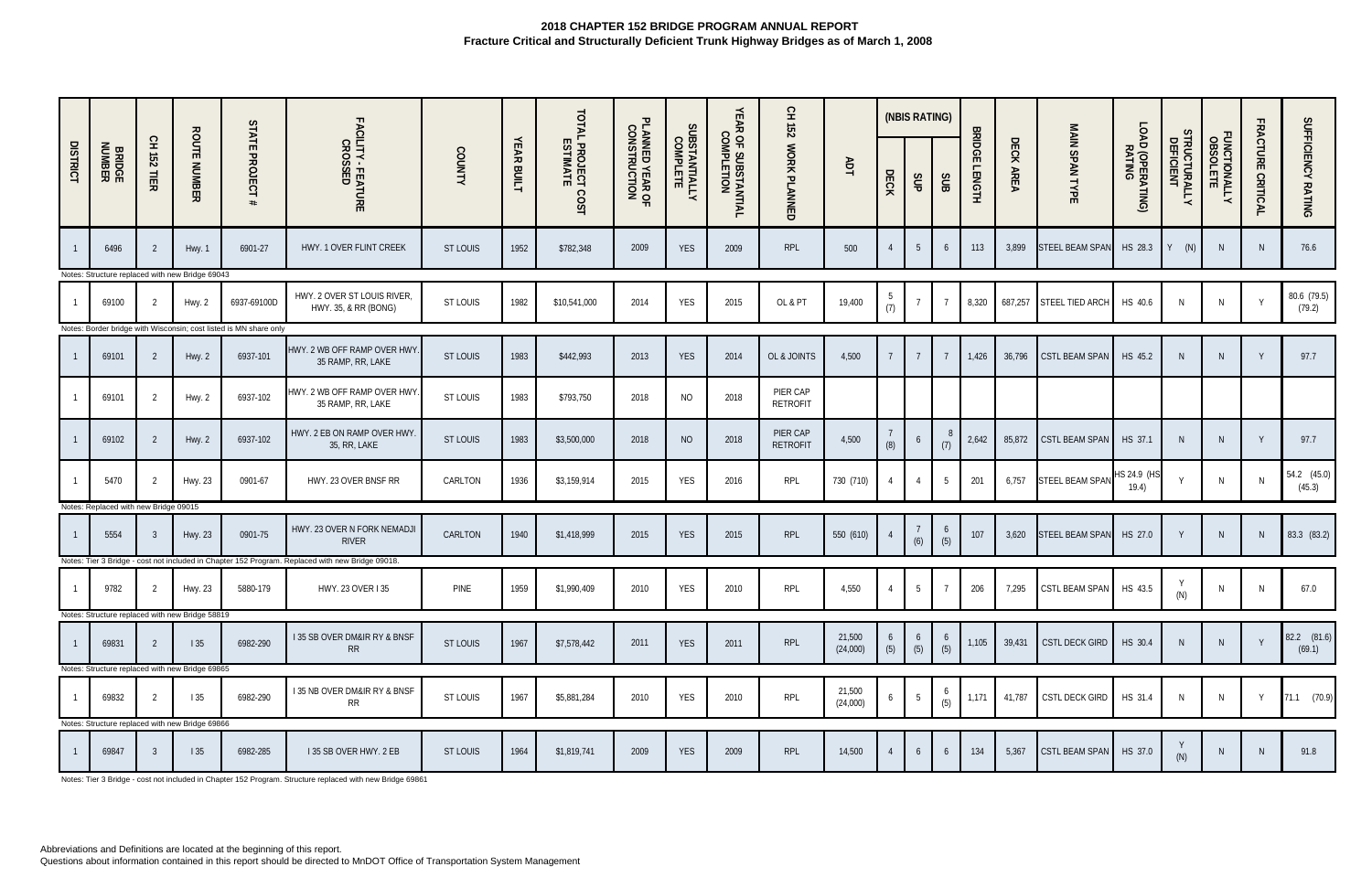|                 |                                |                |                                                  |                                                                               |                                                                                                                                             |                    |                   |                                |                                 |                                  |                                   | 오<br>도<br>152             |               |                | (NBIS RATING)                           |                |                         |           |                            |                            |                           |                          |                   |                       |
|-----------------|--------------------------------|----------------|--------------------------------------------------|-------------------------------------------------------------------------------|---------------------------------------------------------------------------------------------------------------------------------------------|--------------------|-------------------|--------------------------------|---------------------------------|----------------------------------|-----------------------------------|---------------------------|---------------|----------------|-----------------------------------------|----------------|-------------------------|-----------|----------------------------|----------------------------|---------------------------|--------------------------|-------------------|-----------------------|
| <b>DISTRICT</b> | <b>BRIDGE</b><br>NUMBER        | CH 152 TIER    | <b>ROUTE NUMBER</b>                              | <b>STATE PROJECT</b><br>#                                                     | FACILITY - FEATURE<br>CROSSED                                                                                                               | COUNTY             | <b>YEAR BUILT</b> | TOTAL PROJECT COST<br>ESTIMATE | PLANNED YEAR OF<br>CONSTRUCTION | <b>SUBSTANTIALLY</b><br>COMPLETE | YEAR OF SUBSTANTIAL<br>COMPLETION | WORK PLANNED              | ADT           | DECK           | SUP                                     | SUB            | <b>BRIDGE</b><br>LENGTH | DECK AREA | MAIN SPAN TYPE             | LOAD (OPERATING)<br>RATING | STRUCTURALLY<br>DEFICIENT | FUNCTIONALLY<br>OBSOLETE | FRACTURE CRITICAL | SUFFICIENCY RATING    |
|                 | 69848                          | -3             | 135                                              | 6982-285                                                                      | I 35 NB OVER HWY. 2 EB                                                                                                                      | <b>ST LOUIS</b>    | 1964              | see note                       | 2009                            | YES                              | 2009                              | RPL                       | 14,500        |                | $7\overline{ }$                         | 6              | 132                     | 5,310     | CSTL BEAM SPAN             | HS 37.8                    | (N)                       | N.                       | N                 | 91.8                  |
|                 |                                |                |                                                  |                                                                               | Notes: Tier 3 Bridge - cost not included in Chapter 152 Program. Part of Bridge 69847 project, structure replaced with Bridge 69861         |                    |                   |                                |                                 |                                  |                                   |                           |               |                |                                         |                |                         |           |                            |                            |                           |                          |                   |                       |
|                 | 69880                          |                | 135                                              | 6982-290                                                                      | <b>135 OVER RECYCLE WAY &amp;</b><br>ONETA ST.                                                                                              | ST LOUIS           | 1968              | \$8,790,152                    | 2010                            | <b>YES</b>                       | 2011                              | RPL                       | 44,000        |                | $5\phantom{.0}$                         |                | 1,163                   | 95,840    | CSTL BEAM SPAN             | HS 44.0                    | (N)                       | N                        | Y                 | 86.4 (74.8)           |
|                 |                                |                |                                                  | Notes: Part of Bridge 69831 project. Structure replaced with new Bridge 69844 |                                                                                                                                             |                    |                   |                                |                                 |                                  |                                   |                           |               |                |                                         |                |                         |           |                            |                            |                           |                          |                   |                       |
|                 | 6544                           | - 2            | Hwy. 39                                          |                                                                               | HWY. 39; RR OVER ST LOUIS<br><b>RIVER</b>                                                                                                   | <b>ST LOUIS</b>    | 1916              |                                |                                 |                                  |                                   | None - Privately<br>Owned | 1,900 (2,150) | - 8            | $\begin{array}{c} 6 \\ (5) \end{array}$ | 6              | 1,889                   | 47,218    | STEEL MOVEABLE             | HS 33.0                    | <sup>N</sup>              | Y                        | Y                 | 69.6 (69.3)           |
|                 | Notes: RR owned. Rehab in 2009 |                |                                                  |                                                                               |                                                                                                                                             |                    |                   |                                |                                 |                                  |                                   |                           |               |                |                                         |                |                         |           |                            |                            |                           |                          |                   |                       |
|                 | 69004                          | - 2            | Hwy. 53                                          | 6918-86                                                                       | HWY. 135 OVER HWY. 53 NB, SB<br>ON RAMP                                                                                                     | ST LOUIS           | 1961              | \$90,000,000                   | 2015                            | YES                              | 2017                              | RPL                       | 8,300         | 4              | 6                                       | 6<br>(5)       | 140                     | 6,905     | PRESTR BEAM<br>SPAN        | HS 39.0<br>(HS 29.5)       |                           | N                        | $\mathbb N$       | 62.9 (90.3)<br>(88.2) |
|                 |                                |                |                                                  |                                                                               | Notes: Bridge 69004 will be replaced with new Bridge 69130 as part of the US53 realignment project. Costs part of US53 realignment project. |                    |                   |                                |                                 |                                  |                                   |                           |               |                |                                         |                |                         |           |                            |                            |                           |                          |                   |                       |
| $\overline{1}$  | 69029                          | $\overline{2}$ | Hwy. 53                                          | 6916-103                                                                      | HWY. 33 NB OVER HWY. 53 SB                                                                                                                  | ST LOUIS           | 1966              | \$2,537,858                    | 2012                            | YES                              | 2012                              | RPL                       | 1,450         |                | $5\overline{)}$                         | 6              | 126                     | 3,228     | CSTL BEAM SPAN             | HS 42.1                    | (N)                       | <sup>N</sup>             | N                 | 79.9                  |
|                 |                                |                | Notes: Structure replaced with new Bridge 69065  |                                                                               |                                                                                                                                             |                    |                   |                                |                                 |                                  |                                   |                           |               |                |                                         |                |                         |           |                            |                            |                           |                          |                   |                       |
|                 | 90249                          | - 2            | Hwy. 53                                          |                                                                               | HWY. 53 SB OVER RAINY RIVER                                                                                                                 | <b>KOOCHICHING</b> | 1912              |                                |                                 |                                  |                                   | None - Privately<br>Owned | 1,575 (3724)  | 6              | $5\overline{)}$                         | 5              | 941                     | 31,560    | STEEL HIGH<br><b>TRUSS</b> | HS 50.0<br>(HS 11.0)       | Ν<br>(Y)                  | Y<br>(N)                 | $\mathsf{Y}$      | 62.8 (62.6)<br>(36.9) |
|                 | Notes: Privately owned.        |                |                                                  |                                                                               |                                                                                                                                             |                    |                   |                                |                                 |                                  |                                   |                           |               |                |                                         |                |                         |           |                            |                            |                           |                          |                   |                       |
| $1\quad$        | 5721                           | $\overline{1}$ | Hwy. 65                                          | 3609-39C                                                                      | HWY. 65 OVER LITTLE FORK<br><b>RIVER</b>                                                                                                    | KOOCHICHING        | 1877              | \$829,913                      | 2009                            | YES                              | 2009                              | RPL                       | 6804          | 5 <sup>1</sup> | $\overline{4}$                          | 5 <sup>5</sup> | 378                     | 378       | IRON HIGH TRUSS            | HS 16.2                    | (N)                       | $\,$ N $\,$              | Y                 | 20.2                  |
|                 |                                |                | Notes: Structure replaced with new Bridge 36025  |                                                                               |                                                                                                                                             |                    |                   |                                |                                 |                                  |                                   |                           |               |                |                                         |                |                         |           |                            |                            |                           |                          |                   |                       |
| $\mathbf{1}$    | 6736                           |                | Hwy. 65                                          | 3110-12                                                                       | HWY. 65 OVER SWAN RIVER                                                                                                                     | <b>ITASCA</b>      | 1950              | \$1,216,876                    | 2009                            | YES                              | 2009                              | RPL                       | 880           | -3             | 5                                       | 5              | 128                     | 4,416     | STEEL BEAM SPAN HS 29.7    |                            |                           | N                        | N.                | 77.7                  |
|                 |                                |                | Notes: Structure replaced with new Bridge 31002  |                                                                               |                                                                                                                                             |                    |                   |                                |                                 |                                  |                                   |                           |               |                |                                         |                |                         |           |                            |                            |                           |                          |                   |                       |
| $\overline{1}$  | 6767                           | 2              | Hwy. 65                                          | 3609-34                                                                       | HWY. 65 OVER HAY CREEK                                                                                                                      | KOOCHICHING        | 1951              | \$1,047,298                    | 2013                            | <b>YES</b>                       | 2013                              | RPL                       | 90 (115)      | 6              | 6                                       | $\overline{4}$ | 27                      | 810       | STEEL BEAM SPAN HS 25.1    |                            | (N)                       | <sup>N</sup>             | N                 | 64.9 (63.9)           |
|                 |                                |                | Notes: Structure replaced with new Culvert 36X11 |                                                                               |                                                                                                                                             |                    |                   |                                |                                 |                                  |                                   |                           |               |                |                                         |                |                         |           |                            |                            |                           |                          |                   |                       |
|                 | 5718                           |                | Hwy. 123                                         | 5802-23                                                                       | HWY. 123 OVER KETTLE RIVER &<br>ST                                                                                                          | PINE               | 1948              | \$2,426,242                    | 2013                            | <b>YES</b>                       | 2013                              | OL & PT                   | 2,050         | 6<br>(8)       | 5<br>(6)                                | (6)            | 403                     | 15,951    | CSTL DECK TRUSS HS 20.4    |                            | <sup>N</sup>              | N                        | Y                 | 78.6 (62.3)           |

Notes: Since truss has performed well, bridge will continue to function safely with repair project and continued maintenance. Bridge 5718 is HISTORIC and on the 'Preservation Agreement' list.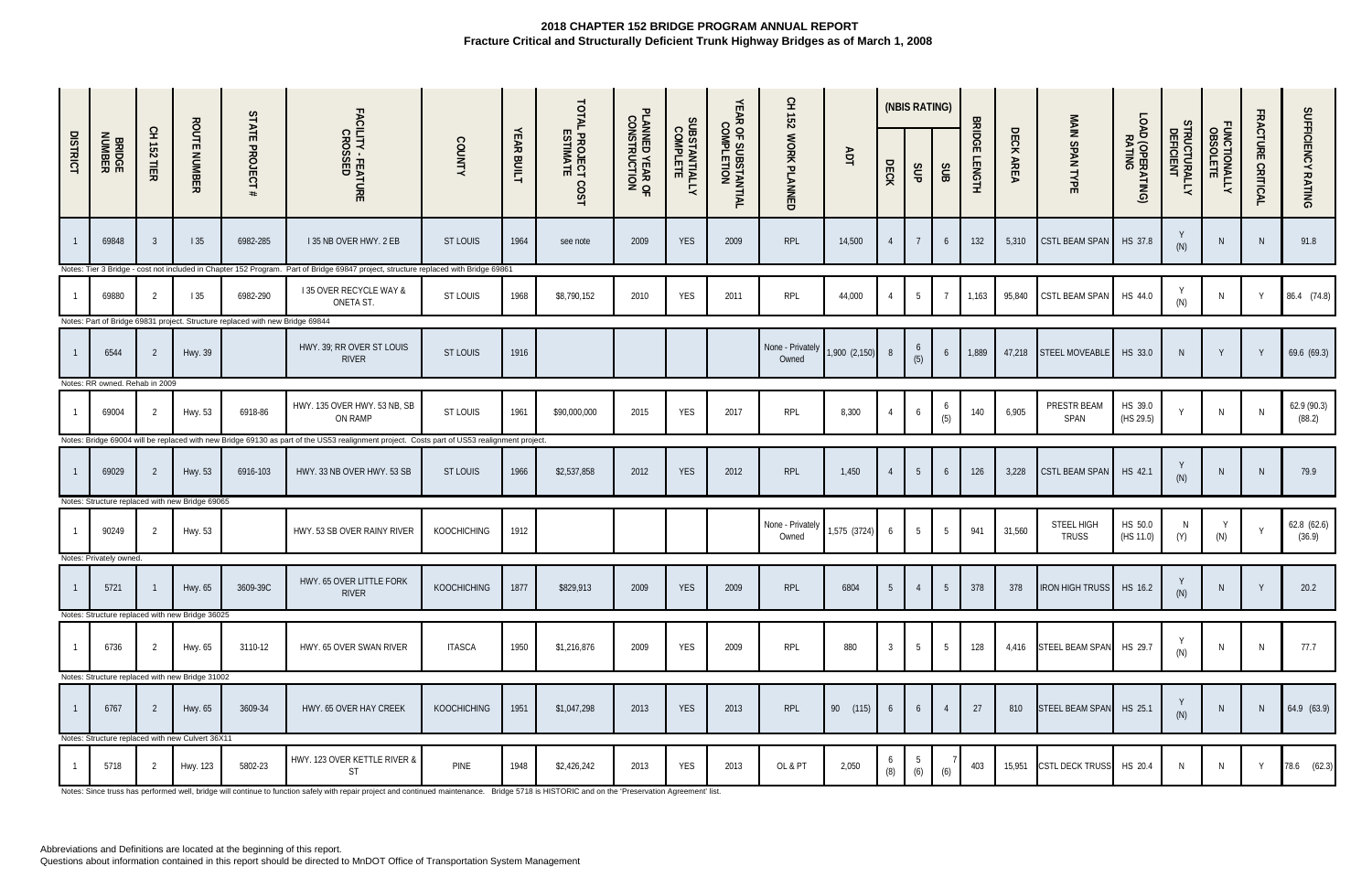|                 |                                              |                |                     |                           |                                                                                                                                                                                                             |               |                   |                                |                                 |                           |                                   | 오<br>모<br>152                 |                     |                          | (NBIS RATING)             |                        |                                |           |                            |                                    |                           |                          |                   |                                    |
|-----------------|----------------------------------------------|----------------|---------------------|---------------------------|-------------------------------------------------------------------------------------------------------------------------------------------------------------------------------------------------------------|---------------|-------------------|--------------------------------|---------------------------------|---------------------------|-----------------------------------|-------------------------------|---------------------|--------------------------|---------------------------|------------------------|--------------------------------|-----------|----------------------------|------------------------------------|---------------------------|--------------------------|-------------------|------------------------------------|
| <b>DISTRICT</b> | <b>BRIDGE</b><br>NUMBER                      | CH 152<br>TIER | <b>ROUTE NUMBER</b> | <b>STATE PROJECT</b><br># | FACILITY - FEATURE<br>CROSSED                                                                                                                                                                               | <b>COUNTY</b> | <b>YEAR BUILT</b> | TOTAL PROJECT COST<br>ESTIMATE | PLANNED YEAR OF<br>CONSTRUCTION | SUBSTANTIALLY<br>COMPLETE | YEAR OF SUBSTANTIAL<br>COMPLETION | WORK PLANNED                  | ЯDT                 | DECK                     | SUP                       | SUB                    | <b>BRIDGE</b><br><b>LENGTH</b> | DECK AREA | <b>MAIN SPAN TYPE</b>      | LOAD (OPERATING)<br>RATING         | STRUCTURALLY<br>DEFICIENT | FUNCTIONALLY<br>OBSOLETE | FRACTURE CRITICAL | SUFFICIENCY RATING                 |
|                 | 69003                                        | -2             | Hwy. 169            | 6934-113                  | HWY. 169 OVER BN RR (ABAN) &<br><b>TRAIL</b>                                                                                                                                                                | ST LOUIS      | 1961              | \$3,403,817                    | 2009                            | <b>YES</b>                | 2009                              | See note                      | 14,400<br>(15, 100) | 6                        |                           | 6                      | 198                            | 13,312    | CSTL BEAM SPAN             | HS 31.2                            |                           | N                        | <sup>N</sup>      | (58.8)<br>59.1                     |
|                 | Notes: Bridge removed, not replaced<br>69839 |                | Hwy. 194            | 6937-102                  | NB MICHIGAN ST OVER HWY. 194<br>SB                                                                                                                                                                          | ST LOUIS      | 1969              | \$1,905,000                    | 2018                            | <b>NO</b>                 | 2018                              | RPR, Redeck &<br>Retrofit     | 4,200 (5,500)       | $5\overline{)}$          | $(6)$ $(5)$               | (7)                    | 318                            | 10,700    | CSTL BEAM SPAN             | HS 46.8                            | N                         | Y                        |                   | 77.6 (76.4)<br>(65.3)              |
|                 |                                              |                |                     |                           | Notes: Currently FC due to pier cap configuration, which will be analyzed for redundancy as part of rehabilitation project.                                                                                 |               |                   |                                |                                 |                           |                                   |                               |                     |                          |                           |                        |                                |           |                            |                                    |                           |                          |                   |                                    |
|                 | 69840                                        | -2             | Hwy. 194            | 6937-102                  | HWY. 194 NB OVER SUPERIOR ST                                                                                                                                                                                | ST LOUIS      | 1968              | \$1,000,000                    | 2018                            | <b>NO</b>                 | 2018                              | RPR & Retrofit                | 9,250               | (6)                      | 6                         | (7)<br>(6)             | 300                            | 10,093    | CSTL BEAM SPAN             | HS 38.1                            | N                         | (N)                      | Y                 | 78.1 (80.1)                        |
|                 |                                              |                |                     |                           | Notes: Currently FC due to pier cap configuration, which will be analyzed for redundancy as part of rehabilitation project.                                                                                 |               |                   |                                |                                 |                           |                                   |                               |                     |                          |                           |                        |                                |           |                            |                                    |                           |                          |                   |                                    |
|                 | 09001                                        |                | Hwy. 210            | 0916-11                   | HWY. 210 OVER ST LOUIS RIVER                                                                                                                                                                                | CARLTON       | 1961              | \$3,265,179                    | 2012                            | YES                       | 2012                              | RPR & Retrofit 1,350 (1,300)  |                     | (4)<br>(8)               | (6)                       | 6<br>(5)<br>(6)<br>(7) | 223                            | 7,850     | STEEL HIGH<br><b>TRUSS</b> | HS 23.0<br>$(HS 13.0)$ $(Y)$ $(N)$ | N.                        | N                        | $\mathsf{Y}$      | $51.7$ (48.7)<br>$(39.6)$ $(56.9)$ |
|                 |                                              |                |                     |                           | Notes: Since truss has performed well, bridge will continue to function safely with completed project and continued maintenance                                                                             |               |                   |                                |                                 |                           |                                   |                               |                     |                          |                           |                        |                                |           |                            |                                    |                           |                          |                   |                                    |
|                 | 9030                                         |                | 1535                | 6981-9030E                | I 535 OVER ST LOUIS R;<br>RR, STREET (Blatnik)                                                                                                                                                              | ST LOUIS      | 1961              | \$11,311,829                   | 2012                            | <b>YES</b>                | 2013                              | Deck Seal &<br>Paint          | 28,000              | (6)                      | 6<br>(5)<br>(4)(5)(<br>4) | (6)<br>(5)(6)          | 7,980                          | 594,187   | <b>CSTL HIGH TRUSS</b>     | HS 21.6                            | -N<br>(Y)                 | Y<br>(N)                 | $\mathsf{Y}$      | 72.3 (53.8)<br>(42.8)              |
|                 | 9030                                         |                | 535                 | 6981-25                   | I 535 OVER ST LOUIS R;<br>RR, STREET (Blatnik)                                                                                                                                                              | ST LOUIS      | 1961              | \$1,270,000                    | 2016                            | YES                       | 2016                              | <b>Gusset Plate</b><br>Repair |                     |                          |                           |                        |                                |           |                            |                                    |                           |                          |                   |                                    |
|                 |                                              |                |                     |                           | Notes: Border bridge with Wisconsin. Rehabilitated in 1993. Repairs continue as needed. Bridge will be replaced between 2025 - 2035.                                                                        |               |                   |                                |                                 |                           |                                   |                               |                     |                          |                           |                        |                                |           |                            |                                    |                           |                          |                   |                                    |
|                 | 69824                                        |                | <b>1535</b>         |                           | I 535 SB ON RAMP OVER I 535 NB<br>& I 35 NB                                                                                                                                                                 | ST LOUIS      | 1969              |                                | 2019-2027                       |                           |                                   | RPL                           | 5,625               | $\mathfrak{b}$<br>(7)    | (6)                       | 6                      | 1,430                          | 36,754    | CSTL DECK GIRD             | HS 25.9 (HS<br>23.4)               |                           | Y<br>(Y)<br>(N)          |                   | 86.6 (82.0)                        |
|                 |                                              |                |                     |                           | Notes: FC bridge, district plans to program a series of bridges within the Twin Ports interchange, this bridge is included. Planned replacement is beyond 2018. Repair work done with Bridge 69831 project. |               |                   |                                |                                 |                           |                                   |                               |                     |                          |                           |                        |                                |           |                            |                                    |                           |                          |                   |                                    |
|                 | 69825                                        |                | <b>1535</b>         |                           | <b>1535 NB OFF RAMP OVER BNSF</b><br>RAILROAD                                                                                                                                                               | ST LOUIS      | 1969              |                                | 2019-2027                       |                           |                                   | RPL                           | 5,625               | (6)<br>$(8)(7)$ $(7)(6)$ | (6)                       |                        | 877                            | 22,534    | <b>CSTL DECK GIRD</b>      | HS 23.7 (HS<br>22.8)               |                           |                          |                   | 84.4 (85.4)<br>(83.9)              |
|                 |                                              |                |                     |                           | Notes: FC bridge, district plans to program a series of bridges within the Twin Ports interchange, this bridge is included. Planned replacement is beyond 2018. Repair work done with Bridge 69831 project. |               |                   |                                |                                 |                           |                                   |                               |                     |                          |                           |                        |                                |           |                            |                                    |                           |                          |                   |                                    |
|                 | 69801A                                       | $\overline{3}$ | 1535                |                           | <b>1535 SB OFF RAMP OVER FILL</b>                                                                                                                                                                           | ST LOUIS      | 1969              |                                | 2019-2027                       |                           |                                   | RPL                           | 2,200               | (7)                      |                           | 8                      | 229                            | 6,106     | CSTL BEAM SPAN             | HS 23.2<br>(HS 28)<br>(HS 30.2)    | (N)                       | N.                       | <sup>N</sup>      | 85.0 (97.1)                        |
|                 |                                              |                |                     |                           | Notes: FC bridge, district plans to program a series of bridges within the Twin Ports interchange, this bridge is included. Planned replacement is beyond 2018. Repair work done with Bridge 69831 project. |               |                   |                                |                                 |                           |                                   |                               |                     |                          |                           |                        |                                |           |                            |                                    |                           |                          |                   |                                    |
|                 | 69801C                                       |                | <b>1535</b>         |                           | I 535 SB ON RAMP OVER<br>RAILROAD & FILL                                                                                                                                                                    | ST LOUIS      | 1969              |                                | 2019-2027                       |                           |                                   | RPL                           | 3,300               | (6)<br>(7)               | (6)<br>(7)                | (5)                    | 666                            | 17,108    | <b>CSTL BEAM SPAN</b>      | HS 25.7 (HL<br>93 0.91)            | $N$ $(Y)$                 |                          |                   | 89.4 (78.4)<br>$(78.3)$ $(36.1)$   |
|                 |                                              |                |                     |                           | Notes: FC bridge, district plans to program a series of bridges within the Twin Ports interchange, this bridge is included. Planned replacement is beyond 2018. Repair work done with Bridge 69831 project. |               |                   |                                |                                 |                           |                                   |                               |                     |                          |                           |                        |                                |           |                            |                                    |                           |                          |                   |                                    |
|                 | 69801F                                       | -2             | 1535                |                           | 1535 SB SEG 1 OVER 135 & RAMP<br>TO I 35 SB                                                                                                                                                                 | ST LOUIS      | 1969              |                                | 2019-2027                       |                           |                                   | RPL                           | 6,625               |                          | (6)                       | (6)                    | 576                            |           | 21,139 CSTL BEAM SPAN      | HS 22.9 (HL<br>93 0.88)            | N                         | $\vert N \vert$<br>(Y)   | Y                 | 63.9 (64.9)<br>$(75.0)$ $(24.8)$   |

Notes: FC bridge, district plans to program a series of bridges within the Twin Ports interchange, this bridge is included. Planned replacement is beyond 2018. Repair work done with Bridge 69831 project.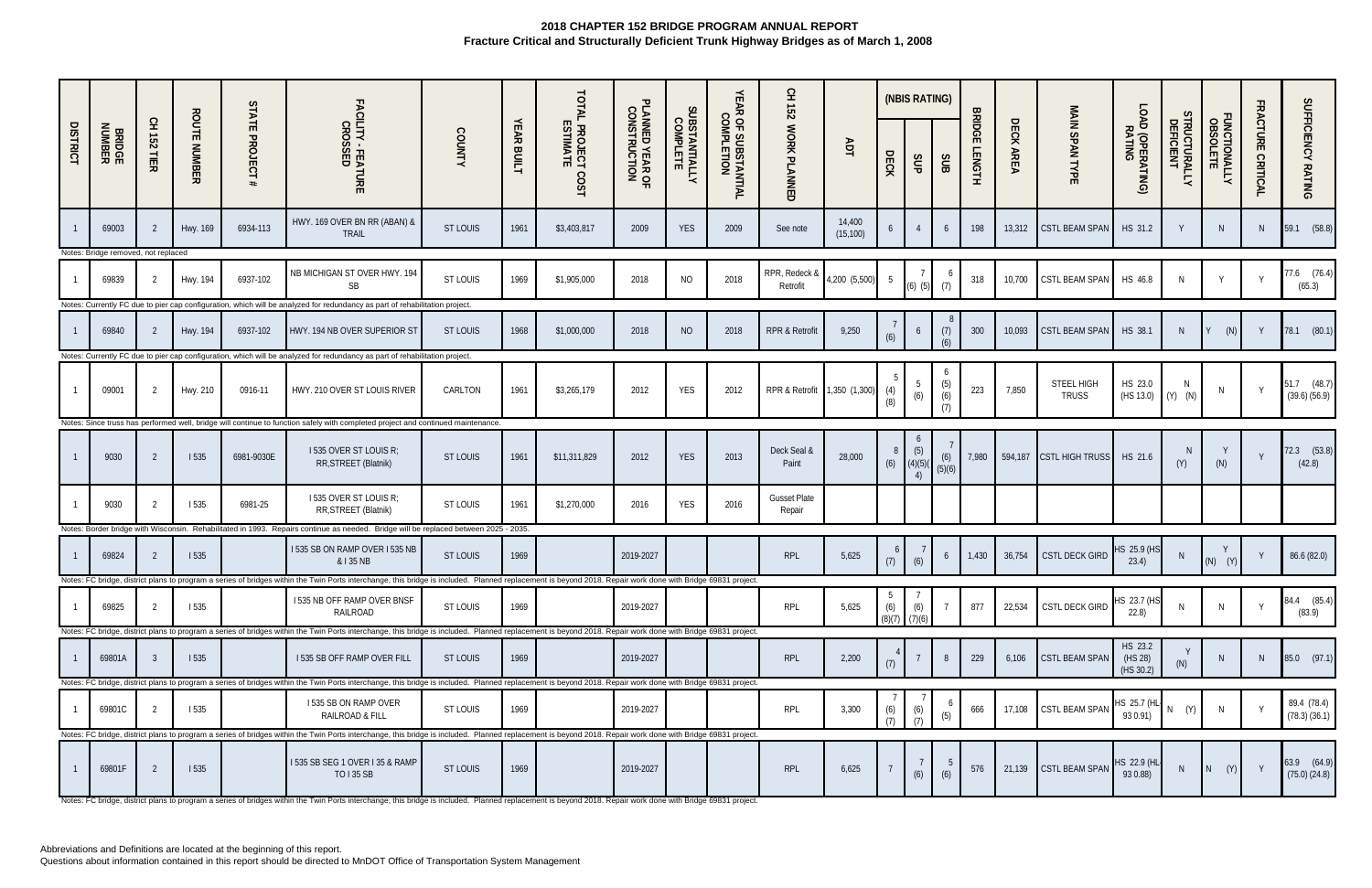|                 |                                       |                 |                                                  |                                                                        |                                                                                                                                                                                                                                |                      |                   |                                |                                 |                           |                                   | 오<br>도<br>732              |                     |             | (NBIS RATING)  |                |                                |              |                            |                            |                                  |                          |                   |                              |
|-----------------|---------------------------------------|-----------------|--------------------------------------------------|------------------------------------------------------------------------|--------------------------------------------------------------------------------------------------------------------------------------------------------------------------------------------------------------------------------|----------------------|-------------------|--------------------------------|---------------------------------|---------------------------|-----------------------------------|----------------------------|---------------------|-------------|----------------|----------------|--------------------------------|--------------|----------------------------|----------------------------|----------------------------------|--------------------------|-------------------|------------------------------|
| <b>DISTRICT</b> | <b>BRIDGE</b><br>NUMBER               | 오<br>25<br>TIER | <b>ROUTE NUMBER</b>                              | <b>STATE PROJECT</b><br>#                                              | FACILITY - FEATURE<br>CROSSED                                                                                                                                                                                                  | <b>COUNTY</b>        | <b>YEAR BUILT</b> | TOTAL PROJECT COST<br>ESTIMATE | PLANNED YEAR OF<br>CONSTRUCTION | SUBSTANTIALLY<br>COMPLETE | YEAR OF SUBSTANTIAL<br>COMPLETION | WORK PLANNED               | ЯDT                 | <b>DECK</b> | SUP            | SUB            | <b>BRIDGE</b><br><b>LENGTH</b> | DECK AREA    | MAIN SPAN TYPE             | LOAD (OPERATING)<br>RATING | <b>TRUCTURALLY<br/>DEFICIENT</b> | FUNCTIONALLY<br>OBSOLETE | FRACTURE CRITICAL | SUFFICIENCY RATING           |
|                 | 69801J                                |                 | 535                                              |                                                                        | 1535 NB SEG 1 OVER 135 NB & SB<br>OFF RAMP                                                                                                                                                                                     | ST LOUIS             | 1969              |                                | 2019-2027                       |                           |                                   | RPL                        | 6,625               | (6)<br>(7)  | (6)            | 6              | 489                            | 12,562       | <b>CSTL BEAM SPAN</b>      | HS 25.0 (HS<br>20.6)       |                                  | N                        | Y                 | 87.2 (79.5)                  |
|                 |                                       |                 |                                                  |                                                                        | Notes: FC bridge, district plans to program a series of bridges within the Twin Ports interchange, this bridge is included. Planned replacement is beyond 2018. Repair work done with Bridge 69831 project.                    |                      |                   |                                |                                 |                           |                                   |                            |                     |             |                |                |                                |              |                            |                            |                                  |                          |                   |                              |
|                 | 69801K                                |                 | 1535                                             |                                                                        | I 535 NB OFF RAMP OVER I 35 SB                                                                                                                                                                                                 | <b>ST LOUIS</b>      | 1969              |                                | 2019-2027                       |                           |                                   | RPL                        | 3,300               | (7)         | 6<br>(7)       | (6)            | 597                            | 15,343       | <b>CSTL BEAM SPAN</b>      | HS 26.7 (HL<br>93 1.09)    |                                  | (Y)<br>N                 |                   | 88.6 (89.6)<br>(35.1)        |
|                 |                                       |                 |                                                  |                                                                        | Notes: FC bridge, district plans to program a series of bridges within the Twin Ports interchange, this bridge is included. Planned replacement is beyond 2018. Repair work done with Bridge 69831 project.                    |                      |                   |                                |                                 |                           |                                   |                            |                     |             |                |                |                                |              |                            |                            |                                  |                          |                   |                              |
|                 | 69801N                                | -2              | <b>1535</b>                                      |                                                                        | I 535 NB SEG 3 OVER CP RAIL                                                                                                                                                                                                    | ST LOUIS             | 1969              |                                | 2019-2027                       |                           |                                   | RPL                        | 4,400 (7,750)       |             | (6)            |                | 296                            | 7,607        | CSTL BEAM SPAN             | HS 25.0 (HS<br>25.2)       |                                  |                          |                   | 88.4 (88.1)<br>(88.7)        |
|                 |                                       |                 |                                                  |                                                                        | Notes: FC bridge, district plans to program a series of bridges within the Twin Ports interchange, this bridge is included. Planned replacement is beyond 2018. Repair work done with Bridge 69831 project.                    |                      |                   |                                |                                 |                           |                                   |                            |                     |             |                |                |                                |              |                            |                            |                                  |                          |                   |                              |
| 2               | 04001                                 |                 | Hwy. 1                                           | 0401-08                                                                | HWY. 1 OVER OVERFLOW<br>CHANNEL                                                                                                                                                                                                | <b>BELTRAMI</b>      | 1962              | \$2,400,000                    | 2016                            | <b>YES</b>                | 2016                              | RPL                        | 55 (45)             |             | (3)            | 6<br>(5)       | 217                            | 7,566        | PRECST CHAN<br>SPAN        | HS 50.0<br>(HS 31.5)       |                                  | $\mathsf{N}$             | N                 | $71.7$ $(71.0)$              |
|                 |                                       |                 | Notes: To be replaced with new Bridge 04029.     |                                                                        |                                                                                                                                                                                                                                |                      |                   |                                |                                 |                           |                                   |                            |                     |             |                |                |                                |              |                            |                            |                                  |                          |                   |                              |
|                 | 4561                                  |                 | Hwy. 1                                           | 0401-11                                                                | HWY. 1 OVER DITCH                                                                                                                                                                                                              | BELTRAMI             | 1926              | \$2,936,879                    | 2009                            | YES                       | 2009                              | RPLW/<br>CULVERT           | 55                  | 5           |                |                | 25                             | 692          | STEEL BEAM SPAN            | HS 19.0                    | (N)                              | N                        |                   | 54.4                         |
|                 |                                       |                 | Notes: Structure replaced with new Culvert 04X02 |                                                                        |                                                                                                                                                                                                                                |                      |                   |                                |                                 |                           |                                   |                            |                     |             |                |                |                                |              |                            |                            |                                  |                          |                   |                              |
|                 | 5581                                  |                 | Hwy. 1                                           | 1501-12                                                                | HWY. 1 OVER SANDY RIVER                                                                                                                                                                                                        | CLEARWATER           | 1936              | \$985,006                      | 2010                            | <b>YES</b>                | 2010                              | RPL                        | 3,000 (2,900)       |             | 5              | 5 <sup>5</sup> | 49                             | 1,470        | CONC DECK GIRD             | HS 28.2 (HS<br>29.6)       | (N)                              |                          | N                 | 46.1 (48.9)                  |
|                 |                                       |                 | Notes: Structure replaced with new Bridge 15007  |                                                                        |                                                                                                                                                                                                                                |                      |                   |                                |                                 |                           |                                   |                            |                     |             |                |                |                                |              |                            |                            |                                  |                          |                   |                              |
| 2               | 9100                                  |                 | Hwy. 1                                           | 4509-05                                                                | HWY. 1 OVER RED RIVER OF THE<br>NORTH (Oslo)                                                                                                                                                                                   | <b>MARSHALL</b>      | 1959              |                                | 2025                            |                           |                                   | REHAB or RPL 1,400 (1,350) |                     |             | 5 <sup>5</sup> | 6              | 792                            | 25,905       | STEEL HIGH<br>TRUSS        | HS 27.1                    | <sup>N</sup>                     | $\mathsf{N}$             | Y                 | 55.6 (54.8)                  |
|                 |                                       |                 |                                                  |                                                                        | Notes: Notes: Border bridge with North Dakota. Historic bridge. Project was let in 2014 as a rehab. Because of high bid prices project was not awarded. Project is being postponed pending the results of further hydraulics a |                      |                   |                                |                                 |                           |                                   |                            |                     |             |                |                |                                |              |                            |                            |                                  |                          |                   |                              |
|                 | 9090                                  |                 | Hwy. 2                                           | 6018-02                                                                | HWY. 2 OVER RED RIVER & CITY<br>ST (Kennedy)                                                                                                                                                                                   | <b>POLK</b>          | 1963              | \$22,000,000                   | 2017                            | NO                        | 2018                              | Redeck & Paint             | 21,500<br>(20, 740) | (7)<br>(5)  | (6)            | 5<br>(4)       |                                | 1,261 81,965 | STEEL HIGH<br><b>TRUSS</b> | HS 26.8 $N$ (Y)            |                                  | N.                       |                   | 73.2 (61.2)<br>(63.4) (48.2) |
|                 |                                       |                 |                                                  |                                                                        | Notes: Border bridge with North Dakota. Historic bridge. MnDOT is lead agency for this border bridge project. Project is rehab with deck replacement, replace one pier, railing replacement and painting. Letting planned for  |                      |                   |                                |                                 |                           |                                   |                            |                     |             |                |                |                                |              |                            |                            |                                  |                          |                   |                              |
| 2               | 5557                                  |                 | Hwy. 11                                          | 3902-21                                                                | HWY. 11 OVER RAPID RIVER                                                                                                                                                                                                       | LAKE OF THE<br>WOODS | 1950              | \$3,414,358                    | 2009                            | YES                       | 2010                              | RPL                        | 760 (784)           | 5           | 4              | 6              | 216                            | 8,942        | CONC ARCH                  | HS 18.0                    |                                  | N                        | <sup>N</sup>      | 49.1 (48.8)                  |
|                 | Notes: Replaced with new Bridge 39008 |                 |                                                  |                                                                        |                                                                                                                                                                                                                                |                      |                   |                                |                                 |                           |                                   |                            |                     |             |                |                |                                |              |                            |                            |                                  |                          |                   |                              |
| -2              | 6690                                  |                 | <b>Hwy. 11</b>                                   | 3501-13                                                                | HWY. 11 OVER RED RIVER OF THE<br>NORTH (ROBBIN)                                                                                                                                                                                | <b>KITTSON</b>       | 1954              | \$16,477,611                   | 2009                            | <b>YES</b>                | 2010                              | RPL                        | 1,400 (1,451)       | (4)         | (4)            | (6)            | 1,058                          | 31740        | CSTL HIGH TRUSS HS 20.6    |                            | N,<br>(Y)                        |                          | Y                 | 48.5 (32.9)                  |
|                 |                                       |                 |                                                  | Notes: Border bridge with North Dakota. Replaced with new Bridge 35011 |                                                                                                                                                                                                                                |                      |                   |                                |                                 |                           |                                   |                            |                     |             |                |                |                                |              |                            |                            |                                  |                          |                   |                              |
|                 | 9412                                  |                 | Hwy. 72                                          | 3905-09                                                                | HWY. 72 OVER RAINY RIVER                                                                                                                                                                                                       | LAKE OF THE<br>WOODS | 1959              | \$40,000,000                   | 2018                            | <b>NO</b>                 | 2020                              | RPL                        | 2,100 (1,950)       | 5           | 5              | 5              | 1,285                          | 34,053       | STEEL HIGH<br><b>TRUSS</b> | HS 22.5                    |                                  | Y<br>(N)                 | Y                 | 40.3 (48.8)                  |
|                 |                                       |                 |                                                  |                                                                        |                                                                                                                                                                                                                                |                      |                   |                                |                                 |                           |                                   |                            |                     |             |                |                |                                |              |                            |                            |                                  |                          |                   |                              |

Notes: Border bridge with Ontario, Canada. Historic bridge. MnDOT Lead. Final design to begin January 2017.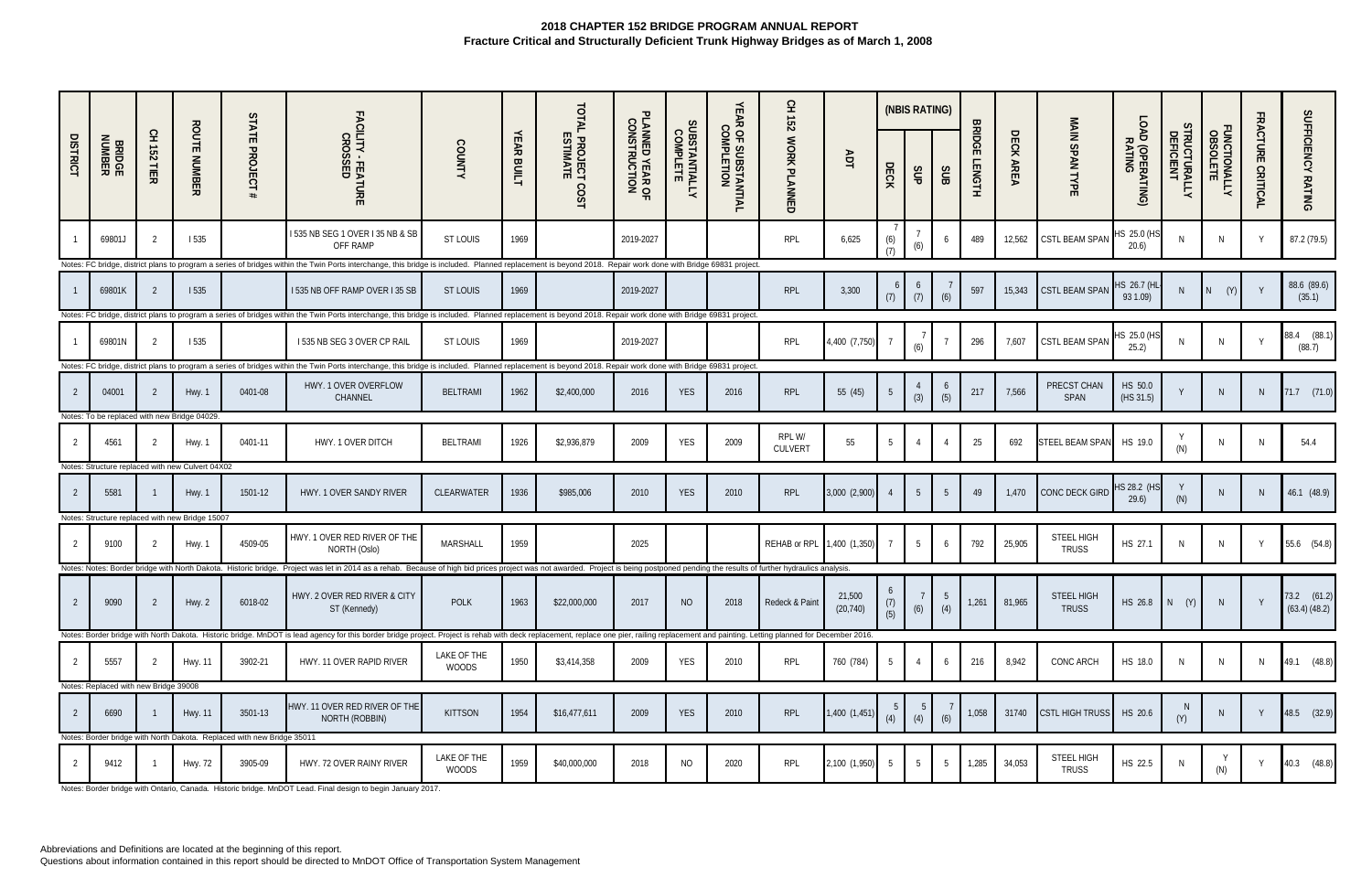|                 |                                                |                                 |                     |                                                                                  |                                                                                                                                                                                                                                     |                |                   |                                |                                 |                                  |                                   | 오<br>도<br>152    |                |                | (NBIS RATING)   |                |                                |           |                                   |                            |                           |                          |                   |                       |
|-----------------|------------------------------------------------|---------------------------------|---------------------|----------------------------------------------------------------------------------|-------------------------------------------------------------------------------------------------------------------------------------------------------------------------------------------------------------------------------------|----------------|-------------------|--------------------------------|---------------------------------|----------------------------------|-----------------------------------|------------------|----------------|----------------|-----------------|----------------|--------------------------------|-----------|-----------------------------------|----------------------------|---------------------------|--------------------------|-------------------|-----------------------|
| <b>DISTRICT</b> | <b>BRIDGE</b><br>NUMBER                        | <b>CH</b><br>152<br><b>TIER</b> | <b>ROUTE NUMBER</b> | <b>STATE PROJECT</b><br>$\ddot{}$                                                | FACILITY - FEATURE<br>CROSSED                                                                                                                                                                                                       | COUNTY         | <b>YEAR BUILT</b> | TOTAL PROJECT COST<br>ESTIMATE | PLANNED YEAR OF<br>CONSTRUCTION | <b>SUBSTANTIALLY</b><br>COMPLETE | YEAR OF SUBSTANTIAL<br>COMPLETION | WORK PLANNED     | ADT            | DECK           | SUP             | SUB            | <b>BRIDGE</b><br><b>LENGTH</b> | DECK AREA | MAIN SPAN TYPE                    | LOAD (OPERATING)<br>RATING | STRUCTURALLY<br>DEFICIENT | FUNCTIONALLY<br>OBSOLETE | FRACTURE CRITICAL | SUFFICIENCY RATING    |
|                 | 6730<br>Notes: Replaced with new Culvert 54X06 |                                 | <b>Hwy. 75</b>      | 5409-26                                                                          | HWY. 75 OVER DITCH                                                                                                                                                                                                                  | <b>NORMAN</b>  | 1949              | \$1,424,455                    | 2010                            | <b>YES</b>                       | 2010                              | RPL<br>W/CULVERT | 1,050          |                |                 |                | 22                             | 941       | CONC SLAB SPAN                    | HS 23.2                    | (N)                       | N.                       | - N               | 40.4                  |
| 2               | 6731                                           |                                 | <b>Hwy. 75</b>      | 5409-26                                                                          | HWY. 75 OVER DITCH                                                                                                                                                                                                                  | <b>NORMAN</b>  | 1949              | see note                       | 2010                            | YES                              | 2010                              | RPL<br>W/CULVERT | 1,050          | 4              | $\overline{4}$  | 6              | 22                             | 941       | CONC SLAB SPAN                    | HS 23.5                    | (N)                       | N                        | <sup>N</sup>      | 40.4                  |
| $\overline{2}$  | 6734                                           | -3                              | Hwy .75             | Notes: Replaced with new Culvert 57X07; Cost incl w/ Br 6730 project.<br>5409-28 | HWY. 75 OVER MARSH RIVER                                                                                                                                                                                                            | <b>NORMAN</b>  | 1951              | \$1,600,000                    | 2010                            | <b>YES</b>                       | 2010                              | RPL              | 1,050          |                | 6               | 6              | 225                            | 7,695     | CSTL BEAM SPAN                    | HS 25.6                    | (N)                       | N.                       | N                 | 83.3 (82.1)           |
| 2               | 35007                                          |                                 | Hwy. 171            | ΝA                                                                               | Notes: Tier 3 Bridge - cost not included in Chapter 152 Program. Structure replaced with new Bridge 54010<br>HWY. 171 OVER RED RIVER OF<br>THE NORTH                                                                                | KITTSON        | 1982              | \$903,972                      | 2009                            | <b>YES</b>                       | 2009                              | <b>RPR</b>       | 800 (701)      | 6              | $\overline{7}$  | (8)            | 2,080                          | 115,024   | <b>CSTL BEAM SPAN</b>             | HS 34.0<br>(HS 29.9)       | (N)                       | N                        | N                 | 68.3 (96.7)           |
|                 | Notes: Border bridge with North Dakota.        |                                 |                     |                                                                                  |                                                                                                                                                                                                                                     |                |                   |                                |                                 |                                  |                                   |                  |                |                |                 |                |                                |           |                                   |                            |                           |                          |                   |                       |
| 2               | 6522                                           |                                 | Hwy. 200            | 5407-28                                                                          | HWY. 200 FRNT RD OVER MARSH<br><b>RIVER</b>                                                                                                                                                                                         | <b>NORMAN</b>  | 1924              | \$344,334                      | 2014                            | <b>YES</b>                       | 2014                              | RPL              | $\overline{4}$ | 6              | $5\phantom{.0}$ | 6<br>(5)       | 41                             | 826       | <b>STEEL LOW</b><br><b>TRUSS</b>  | HS 20.7                    | -N                        | N.                       | Y                 | 70.6                  |
|                 | Notes: Replaced with new Bridge 54011          |                                 |                     |                                                                                  |                                                                                                                                                                                                                                     |                |                   |                                |                                 |                                  |                                   |                  |                |                |                 |                |                                |           |                                   |                            |                           |                          |                   |                       |
| 2               | 5872                                           |                                 | Hwy. 317            | 4514-03                                                                          | HWY. 317 OVER RED RIVER OF<br>THE NORTH (Grafton)                                                                                                                                                                                   | MARSHALL       | 1939              | \$1,335,262                    | 2013                            | YES                              | 2013                              | Repair & PNT     | 320 (285)      |                | 5               | (5)            | 412                            | 10,712    | STEEL HIGH<br><b>TRUSS</b>        | HS 20.7                    | N                         | N                        | $\mathsf{Y}$      | 52.7 (52.9)<br>(51.9) |
|                 |                                                |                                 |                     |                                                                                  | Notes: Border bridge with North Dakota. Overlay in 2005; paint and repairs were needed to maintain condition, which should be adequate for the next 20 years with low ADT.                                                          |                |                   |                                |                                 |                                  |                                   |                  |                |                |                 |                |                                |           |                                   |                            |                           |                          |                   |                       |
| 2               | 4700                                           |                                 | Hwy. 2B             | 6015-07                                                                          | HWY. 2B (BUSINESS) OVER RED<br><b>RIVER (Sorlie)</b>                                                                                                                                                                                | <b>POLK</b>    | 1929              | \$5,644,974                    | 2015                            | <b>YES</b>                       | 2016                              | REHAB            | 12,700         | 6              | - 5             | 6              | 602.6                          | 24,887    | <b>STEEL HIGH</b><br><b>TRUSS</b> | HS 23.2                    |                           | N<br>(Y)                 |                   | 50.6 (48.4)<br>(50.4) |
|                 |                                                |                                 |                     |                                                                                  | Notes: Border bridge with North Dakota. Project was a rehab consisting of painting and minor repairs.                                                                                                                               |                |                   |                                |                                 |                                  |                                   |                  |                |                |                 |                |                                |           |                                   |                            |                           |                          |                   |                       |
| 3               | 3622                                           |                                 | Hwy. 12             | 8602-40                                                                          | HWY. 12 OVER S FK CROW RIVER                                                                                                                                                                                                        | <b>WRIGHT</b>  | 1922              | \$28,342,274                   | 2008                            | YES                              | 2008                              | RPL              | 15,500         | $\overline{4}$ | $\overline{4}$  | $\overline{4}$ | 178                            | 6,568     | CONC DECK GIRD HS 28.2            |                            | (N)                       | N.                       | N                 | 43.4                  |
|                 |                                                |                                 |                     |                                                                                  | Notes: SP 8602-40 (MAIN PROJ.) \$16,435,565; PLUS R/W \$11,906,709. Structure replaced with new Bridge 86012                                                                                                                        |                |                   |                                |                                 |                                  |                                   |                  |                |                |                 |                |                                |           |                                   |                            |                           |                          |                   |                       |
| $\overline{3}$  | 6748                                           |                                 | <b>Hwy. 23</b>      | 0503-78                                                                          | HWY. 23 OVER MISS R &<br>RIVERSIDE DR (DESOTO)                                                                                                                                                                                      | <b>STEARNS</b> | 1957              | \$21,737,384                   | 2008                            | <b>YES</b>                       | 2009                              | RPL              | 31,000         |                | $\overline{4}$  | 5 <sup>5</sup> | 890                            | 62,710    | <b>CSTL DECK TRUSS</b>            |                            | (N)                       |                          |                   | 66.4                  |
|                 |                                                |                                 |                     |                                                                                  | Notes: SP 0503-78 (MAIN PROJ.) \$13,983,267 PLUS SP 0503-73014A (BRIDGE STEEL) \$7,136,574; SP 0503-79 (HOUSING REMOVAL CONTRACT) \$23,332; SP 0503-81 (LEAD PAINT REMOVAL) \$296,000; RW \$298,211. Structure replaced with new Br |                |                   |                                |                                 |                                  |                                   |                  |                |                |                 |                |                                |           |                                   |                            |                           |                          |                   |                       |
| $\mathbf{3}$    | 9086                                           | 2                               | <b>Hwy. 23</b>      | 7306-93                                                                          | HWY. 23 OVER 10TH AVE                                                                                                                                                                                                               | STEARNS        | 1958              | \$14,748,529                   | 2009                            | <b>YES</b>                       | 2009                              | RPL              | 29,000         | $\overline{4}$ | $\overline{4}$  | $\overline{4}$ | 189                            | 15,015    | STEEL BEAM SPAN HS 54.9           |                            |                           | N                        |                   | 55.0                  |
|                 |                                                |                                 |                     |                                                                                  | Notes: SP 7306-93 (MAIN PROJ.) \$14,032,579 PLUS SP 7306-93A (SIGNAL SYS.) \$272,418; R/W \$443,532. Structure replaced with new Bridge 73011                                                                                       |                |                   |                                |                                 |                                  |                                   |                  |                |                |                 |                |                                |           |                                   |                            |                           |                          |                   |                       |
| 3               | 5790                                           |                                 | <b>Hwy. 71</b>      | 7318-36                                                                          | HWY. 71 OVER N FK CROW RIVER                                                                                                                                                                                                        | <b>STEARNS</b> | 1937              | \$734,302                      | 2009                            | <b>YES</b>                       | 2009                              | RPL              | 2,100          | 6              | 6               |                | 55                             | 1,832     | STEEL BEAM SPAN HS 18.5           |                            | (N)                       | N.                       |                   | 29.7                  |

Notes: Replaced with new Bridge 73045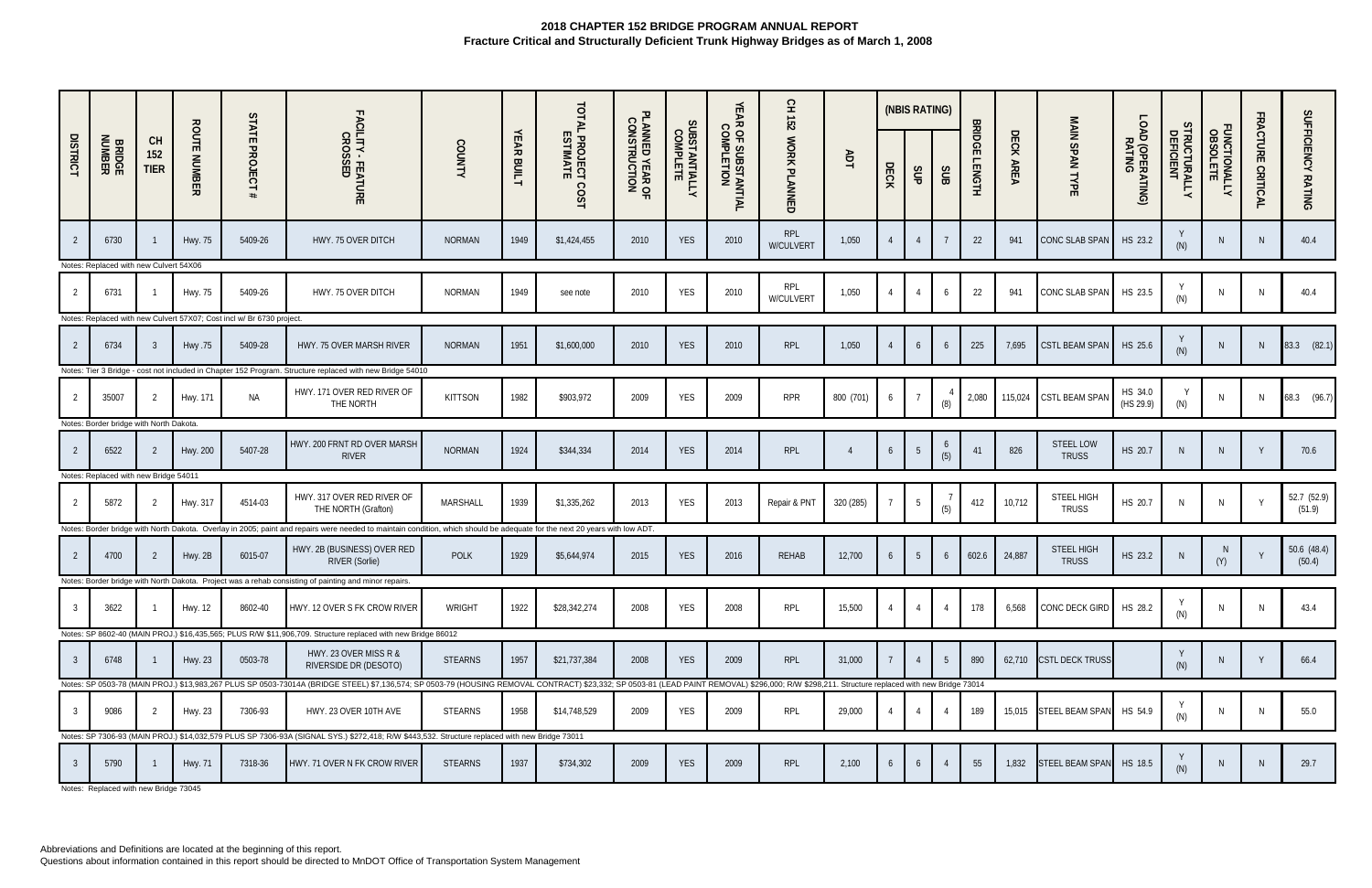|                 |                         |                |                                                                   | STATE                                                                                      |                                                                                                                                                                                               |                  |                   |                                |                                 |                                  |                                   | 오<br><b>152</b> |                  |                | (NBIS RATING)   |                |                                |           |                              |                            |                                   |                          |                   |                       |
|-----------------|-------------------------|----------------|-------------------------------------------------------------------|--------------------------------------------------------------------------------------------|-----------------------------------------------------------------------------------------------------------------------------------------------------------------------------------------------|------------------|-------------------|--------------------------------|---------------------------------|----------------------------------|-----------------------------------|-----------------|------------------|----------------|-----------------|----------------|--------------------------------|-----------|------------------------------|----------------------------|-----------------------------------|--------------------------|-------------------|-----------------------|
| <b>DISTRICT</b> | <b>BRIDGE</b><br>NUMBER | CH 152<br>TIER | <b>ROUTE NUMBER</b>                                               | <b>PROJECT</b><br>#                                                                        | FACILITY - FEATURE<br>CROSSED                                                                                                                                                                 | <b>COUNTY</b>    | <b>YEAR BUILT</b> | TOTAL PROJECT COST<br>ESTIMATE | PLANNED YEAR OF<br>CONSTRUCTION | <b>SUBSTANTIALLY</b><br>COMPLETE | YEAR OF SUBSTANTIAL<br>COMPLETION | WORK PLANNED    | ADT              | <b>DECK</b>    | SUP             | SUB            | <b>BRIDGE</b><br><b>LENGTH</b> | DECK AREA | MAIN SPAN TYPE               | LOAD (OPERATING)<br>RATING | <b>;TRUCTURALLY<br/>DEFICIENT</b> | FUNCTIONALLY<br>OBSOLETE | FRACTURE CRITICAL | SUFFICIENCY RATING    |
|                 | 86813                   |                | <b>194</b>                                                        | 8680-142                                                                                   | 194 WB OVER COUNTY ROAD 75 &<br>RR                                                                                                                                                            | <b>WRIGHT</b>    | 1971              | \$11,610,930                   | 2009                            | YES                              | 2010                              | RPL             | 25,500           |                | 5               |                | 480                            | 21,443    | CSTL BEAM SPAN               | HS 32.0                    | (N)                               | N                        | N.                | 81.3                  |
| 3               | 86814                   |                | 194                                                               | 8680-142                                                                                   | Notes: SP 8680-142 \$11,502,938 PLUS R/W \$107,992; TIER 3 BRIDGE - COST NOT INCLUDED IN CHAPTER 152 PROGRAM. Structure replaced with new Bridge 86819<br>I 94 EB OVER COUNTY ROAD 75 &<br>RR | <b>WRIGHT</b>    | 1972              | SEE NOTE                       | 2009                            | <b>YES</b>                       | 2010                              | RPL             | 25,500           |                | $5\phantom{.0}$ | 6              | 493                            | 22,019    | CSTL BEAM SPAN               | HS 33.7                    | (N)                               | N.                       | <sup>N</sup>      | 81.7                  |
| $\overline{3}$  | 91049                   |                | Hwy. 169                                                          | 0115-41                                                                                    | Notes: Cost included W/ Br 86813 project. Tier 3 Bridge - cost not included in Chapter 152 Program. Structure replaced with new Bridge 86820<br>HWY. 169 OVER RIPPLE RIVER                    | <b>AITKIN</b>    | 1964              | \$1,004,562                    | 2009                            | <b>YES</b>                       | 2009                              | RPL             | 3,950            | $\mathsf{N}$   | N               | $\mathsf{N}$   | 27                             | $\Omega$  | CONC BOX CULV                | HS 24.0                    | (N)                               | N                        |                   | 58.1                  |
| 3               | 91050                   |                | Hwy. 169                                                          | 0115-41                                                                                    | Notes: SP 0115-41 \$1,001,912 PLUS R/W \$2,650. Structure replaced with new Culvert 01X05<br>HWY. 169 OVER RIPPLE RIVER                                                                       | <b>AITKIN</b>    | 1964              | SEE NOTE <sup>4</sup>          | 2009                            | <b>YES</b>                       | 2009                              | RPL             | 3,950            | N <sub>1</sub> | N               | N              | 27                             | $\Omega$  | CONC BOX CULV                | HS 24.0                    | (N)                               | N                        | N                 | 58.1                  |
|                 | 6456                    |                | <b>Hwy. 12</b>                                                    | Notes: Cost incl w/ Br 91049 project. Structure replaced with new Culvert 01X06<br>0602-24 | HWY. 12 OVER MINNESOTA RIVER                                                                                                                                                                  | <b>BIG STONE</b> | 1953              | \$1,672,758                    | 2012                            | <b>YES</b>                       | 2012                              | RPL             | 4,300 (4200)     |                | $\overline{7}$  |                | 63                             | 2,539     | CONC DECK GIRD               | HS 28.3                    |                                   |                          |                   | 76.3 (73.0)           |
|                 |                         |                | Notes: Structure replaced with new Bridge 06002                   |                                                                                            |                                                                                                                                                                                               |                  |                   |                                |                                 |                                  |                                   |                 |                  |                |                 |                |                                |           |                              | (HS 25.4)                  | (N)                               |                          |                   | (72.9)                |
|                 | 3067                    |                | Hwy. 29                                                           | 6105-25                                                                                    | HWY. 29 OVER OUTLET CREEK                                                                                                                                                                     | POPE             | 1920              | \$1,073,858                    | 2012                            | YES                              | 2012                              | RPL             | 3,900 (3,344)    |                | $5\overline{)}$ | 6              | 28                             | 1,098     | CONC DECK GIRD               | HS 20.8                    | (N)                               |                          | $\mathbb N$       | 49.3 (49.0)<br>(49.8) |
|                 | 6552                    |                | Notes: Structure replaced with new Bridge 61004<br><b>Hwy. 29</b> | 7607-29                                                                                    | HWY. 29 OVER DITCH                                                                                                                                                                            | <b>SWIFT</b>     | 1948              | \$8,850,000                    | 2014                            | <b>YES</b>                       | 2014                              | RPL             | 1,200 (1,299)    |                | $\overline{7}$  |                | 92                             | 3,220     | CONC SLAB SPAN               | HS 20.6                    | (N)                               | N.                       |                   | 54.1 (53.1)<br>(52.9) |
|                 |                         |                | Notes: Structure replaced with new Bridge 76015                   |                                                                                            |                                                                                                                                                                                               |                  |                   |                                |                                 |                                  |                                   |                 |                  |                |                 |                |                                |           |                              |                            |                                   |                          |                   |                       |
|                 | 5186                    | $\overline{2}$ | Hwy. 75                                                           | 8408-44                                                                                    | HWY. 75 OVER WHISKEY CREEK                                                                                                                                                                    | WILKIN           | 1932              | \$12,560,000                   | 2015                            | <b>NO</b>                        | 2016                              | RPL             | $1,300(1,150)$ 5 |                | 5 <sup>5</sup>  | 6              | 42                             | 1,429     | STEEL BEAM SPAN HS 17.9      |                            | Y                                 | N <sub>1</sub>           | N.                | 53.3(54.3)            |
|                 |                         |                |                                                                   |                                                                                            | Notes: Cost not included in Chapter 152 Program. Replaced with new Bridge 84005                                                                                                               |                  |                   |                                |                                 |                                  |                                   |                 |                  |                |                 |                |                                |           |                              |                            |                                   |                          |                   | 88.2 (88.4)           |
| 4               | 21805                   | -3             | 194                                                               | 2180-104                                                                                   | <b>194 WB OVER LATOKA LAKE</b>                                                                                                                                                                | <b>DOUGLAS</b>   | 1967              | \$4,500,000                    | 2018                            | <b>NO</b>                        | 2018                              | RPL             | 7,900 (7,750)    | (5)(4)         | 6               | 6              | 126                            | 5,179     | CSTL BEAM SPAN HS 31.8 Y (N) |                            |                                   | N.                       |                   | (90.5)                |
|                 |                         |                |                                                                   |                                                                                            | Notes: Tier 3 Bridge - cost not included in Chapter 152 Program. Structure to be replaced with new Bridge 21829. Cost includes replacement of Bridges 21805 & 21806.                          |                  |                   |                                |                                 |                                  |                                   |                 |                  |                |                 |                |                                |           |                              |                            |                                   |                          |                   |                       |
|                 | 21813                   | $\overline{2}$ | <b>Hwy. 29</b>                                                    | 2102-58                                                                                    | HWY. 29 SB OVER I 94                                                                                                                                                                          | <b>DOUGLAS</b>   | 1965              | SEE NOTE <sup>5</sup>          | 2016                            | <b>YES</b>                       | 2016                              | RPL             | 10,400           |                | 5               | 5              | 235                            | 10,099    | CSTL BEAM SPAN               | HS 44.1                    |                                   | N                        | N.                | 79.0 (78.0)           |
|                 |                         |                |                                                                   |                                                                                            | Notes: Cost included in Bridge 21814 project. Structure replaced with new Bridge 21827.                                                                                                       |                  |                   |                                |                                 |                                  |                                   |                 |                  |                |                 |                |                                |           |                              |                            |                                   |                          |                   |                       |
|                 | 21814                   | $\overline{2}$ | <b>Hwy. 29</b>                                                    | 2102-58                                                                                    | HWY. 29 NB OVER I 94                                                                                                                                                                          | <b>DOUGLAS</b>   | 1965              | \$22,500,000                   | 2016                            | <b>NO</b>                        | 2016                              | RPL             | 10,400           |                | $6\overline{6}$ | 5 <sup>5</sup> | 235                            | 8,404     | <b>CSTL BEAM SPAN</b>        | HS 44.1<br>(HS 34.2)       |                                   | N.                       |                   | 66.7                  |

Notes: Cost includes Bridges 21813 & 21814. Structure replaced with new Bridge 21827.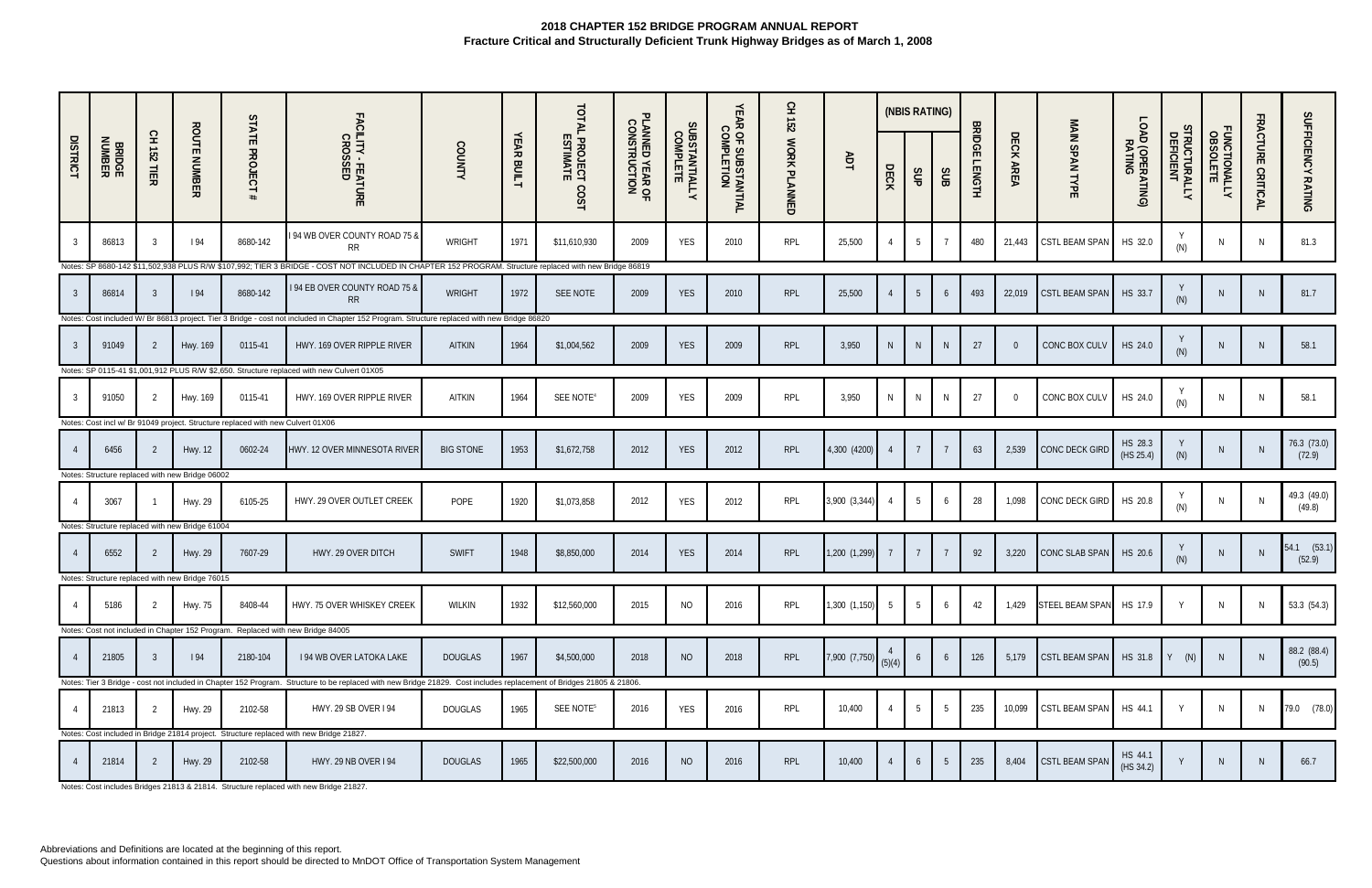|                 |                         |                |                                                  |                                                                               |                                                                                                                                                                                    |                 |                   |                                        |                                 |                                  |                                               |                        |                 |              | (NBIS RATING)              |                |                                |                |                                  |                            |                           |                          |                      |                                        |
|-----------------|-------------------------|----------------|--------------------------------------------------|-------------------------------------------------------------------------------|------------------------------------------------------------------------------------------------------------------------------------------------------------------------------------|-----------------|-------------------|----------------------------------------|---------------------------------|----------------------------------|-----------------------------------------------|------------------------|-----------------|--------------|----------------------------|----------------|--------------------------------|----------------|----------------------------------|----------------------------|---------------------------|--------------------------|----------------------|----------------------------------------|
| <b>DISTRICT</b> | <b>BRIDGE</b><br>NUMBER | CH 152<br>TIER | <b>ROUTE NUMBER</b>                              | <b>STATE PROJECT</b><br>#                                                     | FACILITY - FEATURE<br>CROSSED                                                                                                                                                      | COUNTY          | <b>YEAR BUILT</b> | <b>TOTAL PROJECT<br/>COST ESTIMATE</b> | PLANNED YEAR OF<br>CONSTRUCTION | <b>SUBSTANTIALLY</b><br>COMPLETE | <b>YEAR OF<br/>SUBSTANTIAL<br/>COMPLETION</b> | CH 152 WORK<br>PLANNED | ADT             | DECK         | <b>SUP</b>                 | SUB            | <b>BRIDGE</b><br><b>LENGTH</b> | DECK AREA      | MAIN SPAN TYPE                   | LOAD (OPERATING)<br>RATING | STRUCTURALLY<br>DEFICIENT | FUNCTIONALLY<br>OBSOLETE | FRACTURE<br>CRITICAL | <b>SUFFICIENCY</b><br>RATING           |
|                 | 5337                    |                | Hwy. 3                                           | 6612-95                                                                       | HWY. 3 OVER UP RR                                                                                                                                                                  | <b>RICE</b>     | 1940              | \$3,883,406                            | 2008                            | <b>YES</b>                       | 2008                                          | RPL                    | 7,300           | -5           |                            | 5              | 296                            | 9,956          | STEEL BEAM SPAN                  | HS 26.5                    | (N)                       | N.                       | -N                   | 30.7                                   |
|                 |                         |                | Notes: Structure replaced with new Bridge 66002  |                                                                               |                                                                                                                                                                                    |                 |                   |                                        |                                 |                                  |                                               |                        |                 |              |                            |                |                                |                |                                  |                            |                           |                          |                      |                                        |
| -6              | 6842                    |                | Hwy. 3                                           | 6612-95                                                                       | HWY. 3 OVER CANNON RIVER                                                                                                                                                           | <b>RICE</b>     | 1955              | SEE NOTE <sup>6</sup>                  | 2008                            | <b>YES</b>                       | 2008                                          | RPL                    | 7,300           |              |                            | $\overline{3}$ | 176                            | 5,635          | CONC DECK GIRD                   | HS 35.0                    | (N)                       | N.                       |                      | 25.9                                   |
|                 |                         |                |                                                  |                                                                               | Notes: Costs included with Bridge 5337 Project. Structure replaced with new Bridge 66003                                                                                           |                 |                   |                                        |                                 |                                  |                                               |                        |                 |              |                            |                |                                |                |                                  |                            |                           |                          |                      |                                        |
|                 | 5234                    |                | Hwy. 14                                          | 8501-62                                                                       | HWY. 14 OVER STREAM                                                                                                                                                                | WINONA          | 1932              | \$2,100,000                            | 2023-2028                       |                                  |                                               | RPL                    | 4,500 (4459)    | 6            | 6                          | 6              | 46                             | 1,840          | CONC DECK GIRD                   | HS 68.6<br>(HS 30.8)       | (N)<br>Y                  | N.                       | N                    | 55.0 (56.0)<br>(96.6)                  |
| -6              | 6036                    |                | <b>Hwy. 14</b>                                   | $2001 + 34$                                                                   | Notes: Normal maintenance planned for the program years. Replacement will be needed beyond 2018<br>HWY. 14 OVER STREAM                                                             | <b>DODGE</b>    | 1930              | \$283,000                              | 2012                            | <b>YES</b>                       | 2012                                          | RPL                    | 7,400 (7,750)   | $\mathsf{N}$ | N                          | N              | 22                             | $\Omega$       | CONC BOX CULV                    | HS 24.0 (HS<br>21.6)       | (N)                       | N                        | N                    | 47.1 (37.8)                            |
|                 |                         |                | Notes: Structure replaced with new Culvert 20X20 |                                                                               |                                                                                                                                                                                    |                 |                   |                                        |                                 |                                  |                                               |                        |                 |              |                            |                |                                |                |                                  |                            |                           |                          |                      |                                        |
|                 | 74820                   | -2             | <b>Hwy. 14</b>                                   | 7401-34                                                                       | HWY. 14 EB OVER I 35                                                                                                                                                               | <b>STEELE</b>   | 1965              | \$1,900,000                            | 2010                            | YES                              | 2011                                          | <b>RPL</b>             | 6,050           |              | $5\overline{)}$            | 5              | 202                            | 5,191          | CSTL BEAM SPAN                   | HS 35.7                    | (N)                       | N                        | N                    | 74.4                                   |
|                 |                         |                |                                                  |                                                                               | Notes: Bridge replacement is small portion of overall project costs. Structure replaced with new Bridge 74832                                                                      |                 |                   |                                        |                                 |                                  |                                               |                        |                 |              |                            |                |                                |                |                                  |                            |                           |                          |                      |                                        |
| -6              | 5968                    |                | <b>Hwy. 42</b>                                   | 7901-43                                                                       | HWY. 42 OVER N FORK<br>WHITEWATER RIVER                                                                                                                                            | <b>WABASHA</b>  | 1941              | \$2,154,534                            | 2012                            | <b>YES</b>                       | 2012                                          | RPL                    | 3,000 (3,200)   | 6            | $\overline{4}$             |                | 96                             | 3,168          | CONC DECK GIRD                   | HS 30.0<br>(HS 24.7)       |                           | N.                       | N                    | 45.0 (41.6)<br>(41.4)                  |
|                 |                         |                | Notes: Structure replaced with new Bridge 79007  |                                                                               |                                                                                                                                                                                    |                 |                   |                                        |                                 |                                  |                                               |                        |                 |              |                            |                |                                |                |                                  |                            |                           |                          |                      |                                        |
|                 | 5900                    |                | Hwy. 43                                          | 8503-46                                                                       | HWY. 43 OVER MISS RVR, RR,<br>STREETS (WINONA)                                                                                                                                     | WINONA          | 1941              | \$183,500,000                          | 2014                            | <b>NO</b>                        | 2019                                          | REHAB & RPL            | 11,900          | (5)          | (4)                        | (5)            | 2,289                          | 78,724         | CSTL HIGH TRUSS HS 21.6          |                            | (Y)                       | N                        | $\vee$               | 49.8 (23.7)<br>(26.3) (24.3)<br>(24.3) |
|                 |                         |                |                                                  |                                                                               | Notes: Historic bridge. New Bridge 85851 built next to existing truss and open to traffic. Truss rehabilitation scheduled for June 2017 letting. Dollars expended as of June 2017. |                 |                   |                                        |                                 |                                  |                                               |                        |                 |              |                            |                |                                |                |                                  |                            |                           |                          |                      |                                        |
| 6               | 23004                   | - 2            | Hwy. 43                                          | 2306-22                                                                       | HWY. 43 OVER S FORK ROOT<br><b>RIVER</b>                                                                                                                                           | <b>FILLMORE</b> | 1931              | \$2,958,530                            | 2012                            | YES                              | 2012                                          | RPL                    | 540 (484)       | (5)<br>(6)   | - 5<br>(3)<br>$(4)(6)$ (7) | (5)            | 78                             | 2,184          | <b>STEEL LOW</b><br><b>TRUSS</b> | HS 20.0                    | N(Y)<br>(N)               | N                        | $\mathsf{V}$         | 65.5 (31.3)<br>(45.3)                  |
|                 |                         |                | Notes: Structure replaced with new Bridge 23025  |                                                                               |                                                                                                                                                                                    |                 |                   |                                        |                                 |                                  |                                               |                        |                 |              |                            |                |                                |                |                                  |                            |                           |                          |                      |                                        |
| 6               | 4148                    | - 2            | Hwy. 44                                          | 2308-26                                                                       | HWY, 44 OVER STREAM                                                                                                                                                                | FILLMORE        | 1923              | \$240,000                              | 2013                            | YES                              | 2013                                          | RPL<br>W/CULVERT       | 2,300 (1,745) N |              | N                          | N              | 23                             | $\overline{0}$ | CONC BOX CULV                    | HS 24.0 (HS<br>21.6)       | Y<br>(N)                  | N.                       |                      | 66.9 (60.4)<br>(59.4)                  |
|                 |                         |                |                                                  | Notes: Bridge (Culvert) costs only. Structure replaced with new Culvert 23X10 |                                                                                                                                                                                    |                 |                   |                                        |                                 |                                  |                                               |                        |                 |              |                            |                |                                |                |                                  |                            |                           |                          |                      |                                        |
| 6               | 4150                    | - 2            | <b>Hwy. 44</b>                                   | 2308-26                                                                       | HWY. 44 OVER STREAM                                                                                                                                                                | <b>FILLMORE</b> | 1923              | \$240,000                              | 2013                            | YES                              | 2013                                          | RPL<br>W/CULVERT       | 2,100 (1,844) N |              | N                          | N              | 23                             | $\Omega$       | CONC BOX CULV HS 24.0 (HS        | 21.6)                      | (N)                       | N                        | N                    | 67.2 (60.2)<br>(59.2)                  |

Notes: Bridge (Culvert) costs only. Structure replaced with new Culvert 23X12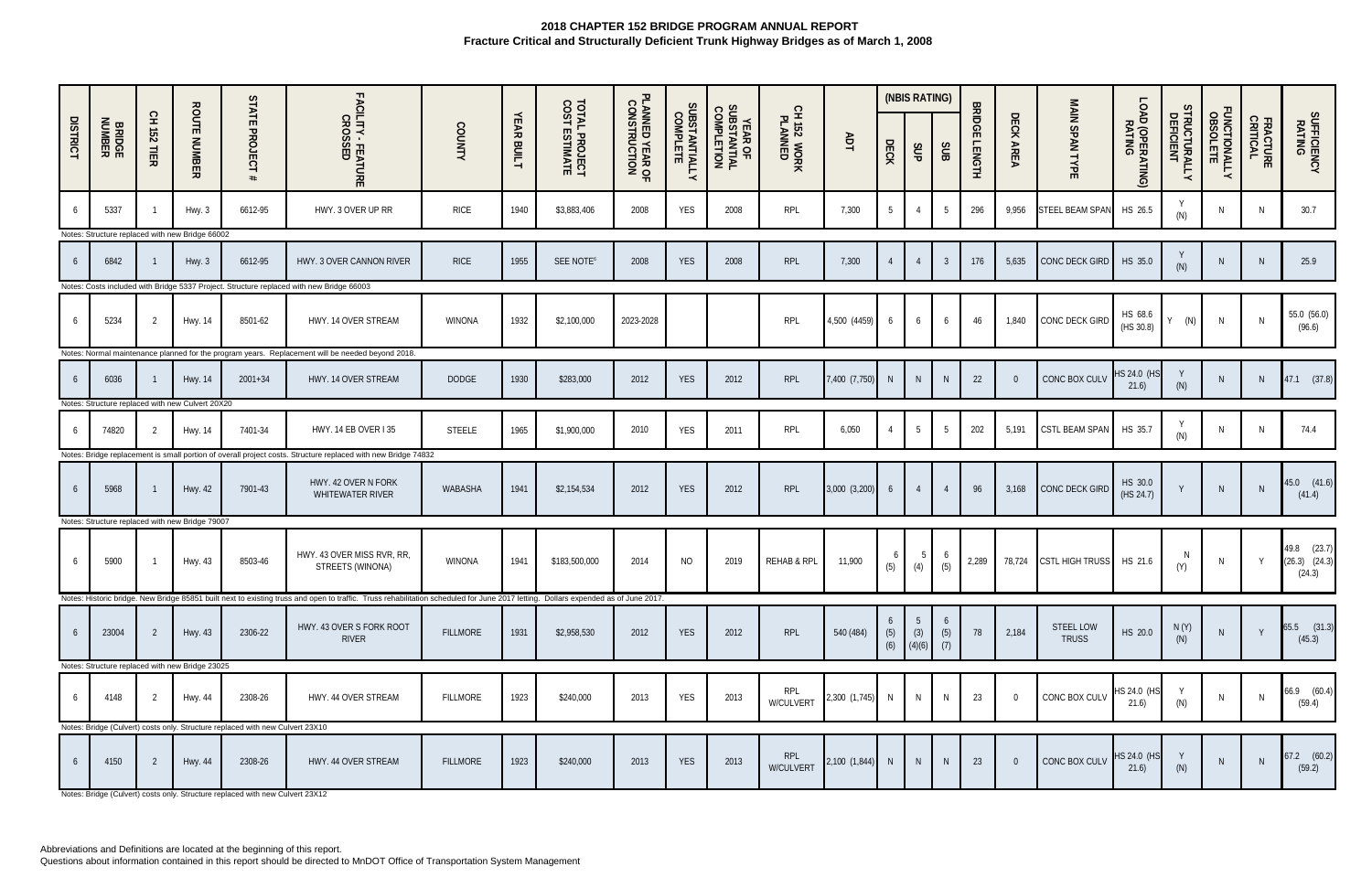|                 |                         |                |                                                 |                                                                               |                                                                                                      |                 |                   |                                |                                 |                                  |                                   | 오<br>도<br>152                        |                 |                       | (NBIS RATING)   |                 |                                |                |                            |                            |                           |                          |                   |                       |
|-----------------|-------------------------|----------------|-------------------------------------------------|-------------------------------------------------------------------------------|------------------------------------------------------------------------------------------------------|-----------------|-------------------|--------------------------------|---------------------------------|----------------------------------|-----------------------------------|--------------------------------------|-----------------|-----------------------|-----------------|-----------------|--------------------------------|----------------|----------------------------|----------------------------|---------------------------|--------------------------|-------------------|-----------------------|
| <b>DISTRICT</b> | <b>BRIDGE</b><br>NUMBER | CH 152<br>TIER | <b>ROUTE NUMBER</b>                             | <b>STATE PROJECT</b><br>$\ddot{}$                                             | FACILITY - FEATURE<br>CROSSED                                                                        | <b>COUNTY</b>   | <b>YEAR BUILT</b> | TOTAL PROJECT COST<br>ESTIMATE | PLANNED YEAR OF<br>CONSTRUCTION | <b>SUBSTANTIALLY</b><br>COMPLETE | YEAR OF SUBSTANTIAL<br>COMPLETION | WORK PLANNED                         | ADT             | DECK                  | SUP             | SUB             | <b>BRIDGE</b><br><b>LENGTH</b> | DECK AREA      | MAIN SPAN TYPE             | LOAD (OPERATING)<br>RATING | STRUCTURALLY<br>DEFICIENT | FUNCTIONALLY<br>OBSOLETE | FRACTURE CRITICAL | SUFFICIENCY RATING    |
| 6               | 4151                    | -2             | <b>Hwy. 44</b>                                  | 2308-26                                                                       | HWY. 44 OVER STREAM                                                                                  | <b>FILLMORE</b> | 1923              | \$240,000                      | 2013                            | YES                              | 2013                              | RPL<br>W/CULVERT                     | 2,100 (1,844)   | N                     | N.              | N               | 23                             | $\overline{0}$ | CONC BOX CULV              | HS 24.0 (HS<br>21.6)       | (N)                       | N                        | $\mathbb N$       | 67.2 (60.2)<br>(59.2) |
|                 |                         |                |                                                 | Notes: Bridge (Culvert) costs only. Structure replaced with new Culvert 23X13 |                                                                                                      |                 |                   |                                |                                 |                                  |                                   |                                      |                 |                       |                 |                 |                                |                |                            |                            |                           |                          |                   |                       |
| -6              | 5713                    |                | Hwy. 56                                         | 2006-25                                                                       | HWY. 56 OVER MID FORK ZUMBRO<br>RIVER                                                                | <b>DODGE</b>    | 1937              | \$1,351,101                    | 2011                            | <b>YES</b>                       | 2012                              | RPL                                  | 1,500 (1,712)   | $5\overline{)}$       | $5\phantom{.0}$ | (5)             | 65                             | 1,820          | STEEL BEAM SPAN            | HS 31.3<br>(HS 29.5)       | Y<br>(N)                  | <sup>N</sup>             | N                 | 45.8 (61.4)           |
|                 |                         |                | Notes: Structure replaced with new Bridge 20003 |                                                                               |                                                                                                      |                 |                   |                                |                                 |                                  |                                   |                                      |                 |                       |                 |                 |                                |                |                            |                            |                           |                          |                   |                       |
|                 | 5905                    | $\overline{2}$ | <b>Hwy. 56</b>                                  | 5005-58                                                                       | HWY. 56 FARM ENT OVER N BR<br>UPPER IOWA RIVER                                                       | <b>MOWER</b>    | 1940              |                                | 2015                            | <b>NO</b>                        |                                   | RPL                                  | $5\phantom{.0}$ | $\overline{7}$        | 6               | (3)             | 38                             | 825            | <b>STEEL BEAM SPAM</b>     | HS 25.4<br>(HS 30.9)       |                           | N                        | N.                | 66.3 (68.9)           |
|                 |                         |                |                                                 |                                                                               | Notes: Rehabilitation of structure done with district forces therefore no costs included for repair. |                 |                   |                                |                                 |                                  |                                   |                                      |                 |                       |                 |                 |                                |                |                            |                            |                           |                          |                   |                       |
| 6               | 5188                    |                | <b>Hwy. 58</b>                                  | 2510-37                                                                       | HWY. 58 OVER N FORK ZUMBRO<br><b>RIVER</b>                                                           | GOODHUE         | 1932              | \$2,553,831                    | 2010                            | <b>YES</b>                       | 2010                              | <b>RPL</b>                           | 6,700 (6,600)   |                       | $\overline{4}$  | 5               | 113                            | 4,956          | STEEL BEAM SPAN            | HS 18.5                    | (N)                       | <sup>N</sup>             | N                 | 18.4                  |
|                 |                         |                | Notes: Structure replaced with new Bridge 25025 |                                                                               |                                                                                                      |                 |                   |                                |                                 |                                  |                                   |                                      |                 |                       |                 |                 |                                |                |                            |                            |                           |                          |                   |                       |
| 6               | 5370                    |                | Hwy. 60                                         | 6607-42                                                                       | HWY. 60 OVER STRAIGHT<br>R, RR, STREET                                                               | <b>RICE</b>     | 1937              | \$10,800,000                   | 2009                            | YES                              | 2009                              | REHAB                                | 10,500          | $\overline{5}$<br>(8) | (7)             | (7)             | 951                            | 42,795         | CONC ARCH                  | HS 24.9                    | (N)                       | N                        | N.                | 49.4 (77.2)           |
|                 |                         |                |                                                 | Notes: Historic bridge. Deficiencies addressed with major rehabilitation.     |                                                                                                      |                 |                   |                                |                                 |                                  |                                   |                                      |                 |                       |                 |                 |                                |                |                            |                            |                           |                          |                   |                       |
| 6               | 5397                    | -2             | Hwy. 60                                         | 7903-45                                                                       | HWY. 60 OVER TROUT BROOK                                                                             | WABASHA         | 1935              | \$400,000                      | 2014                            | <b>YES</b>                       | 2014                              | RPL                                  | 630             |                       | 6               | 6<br>(7)        | 67                             | 1,908          | STEEL THRU GIRD            | HS 19.0                    | N.                        | N                        | Y                 | 73.0 (72.0)           |
|                 |                         |                | Notes: Structure replaced with new Bridge 79011 |                                                                               |                                                                                                      |                 |                   |                                |                                 |                                  |                                   |                                      |                 |                       |                 |                 |                                |                |                            |                            |                           |                          |                   |                       |
| 6               | 6770                    |                | Hwy. 60                                         | 6606-34                                                                       | HWY. 60 OVER CANNON RIVER                                                                            | RICE            | 1952              | \$1,797,266                    | 2009                            | YES                              | 2009                              | RPL                                  | 5,050           | 4                     | 3 <sup>3</sup>  |                 | 95                             | 3,307          | CONC DECK GIRD HS 30.6     |                            | V<br>(N)                  | N.                       | N.                | 18.7                  |
|                 |                         |                | Notes: Structure replaced with new Bridge 66004 |                                                                               |                                                                                                      |                 |                   |                                |                                 |                                  |                                   |                                      |                 |                       |                 |                 |                                |                |                            |                            |                           |                          |                   |                       |
| 6               | 6771                    |                | <b>Hwy. 60</b>                                  | 6606-34                                                                       | HWY. 60 OVER CANNON RIVER                                                                            | <b>RICE</b>     | 1952              | \$606,302                      | 2009                            | <b>YES</b>                       | 2009                              | RPL                                  | 6,300           | .5                    |                 |                 | 115                            | 3,965          | CONC DECK GIRD HS 31.1     |                            | (N)                       | N.                       | <sup>N</sup>      | 37.8                  |
|                 |                         |                | Notes: Structure replaced with new Bridge 66005 |                                                                               |                                                                                                      |                 |                   |                                |                                 |                                  |                                   |                                      |                 |                       |                 |                 |                                |                |                            |                            |                           |                          |                   |                       |
| 6               | 9798                    | -2             | Hwy. 60                                         | 7903-41                                                                       | HWY. 60 OVER STREAM                                                                                  | WABASHA         | 1961              | \$1,996,439                    | 2011                            | YES                              | 2012                              | RPL                                  | 630             | $-5$                  | (3)             | 5               | 94                             | 2,948          | STEEL BEAM SPAN            | HS 27.0 (HS<br>26.6)       | (N)                       | N                        | N.                | 70.1 (47.7)           |
|                 |                         |                | Notes: Structure replaced with new Bridge 79014 |                                                                               |                                                                                                      |                 |                   |                                |                                 |                                  |                                   |                                      |                 |                       |                 |                 |                                |                |                            |                            |                           |                          |                   |                       |
| 6               | 79000                   | 2              | Hwy. 60                                         |                                                                               | HWY. 60 OVER MISS R, RR, & STS                                                                       | WABASHA         | 1987              |                                |                                 |                                  |                                   | Only Normal<br>Maintenance<br>Needed | 4,750           |                       | $\overline{7}$  | $7\overline{ }$ | 2,462                          | 106,605        | STEEL HIGH<br><b>TRUSS</b> | HS 39.2                    |                           | $\mathsf{N}$             |                   | 73.5                  |

Notes: FC bridge built in 1987. All NBIS condition ratings are good. Only normal maintenance planned during program years. Paint and overlay will be needed beyond 2018. See endnote 1.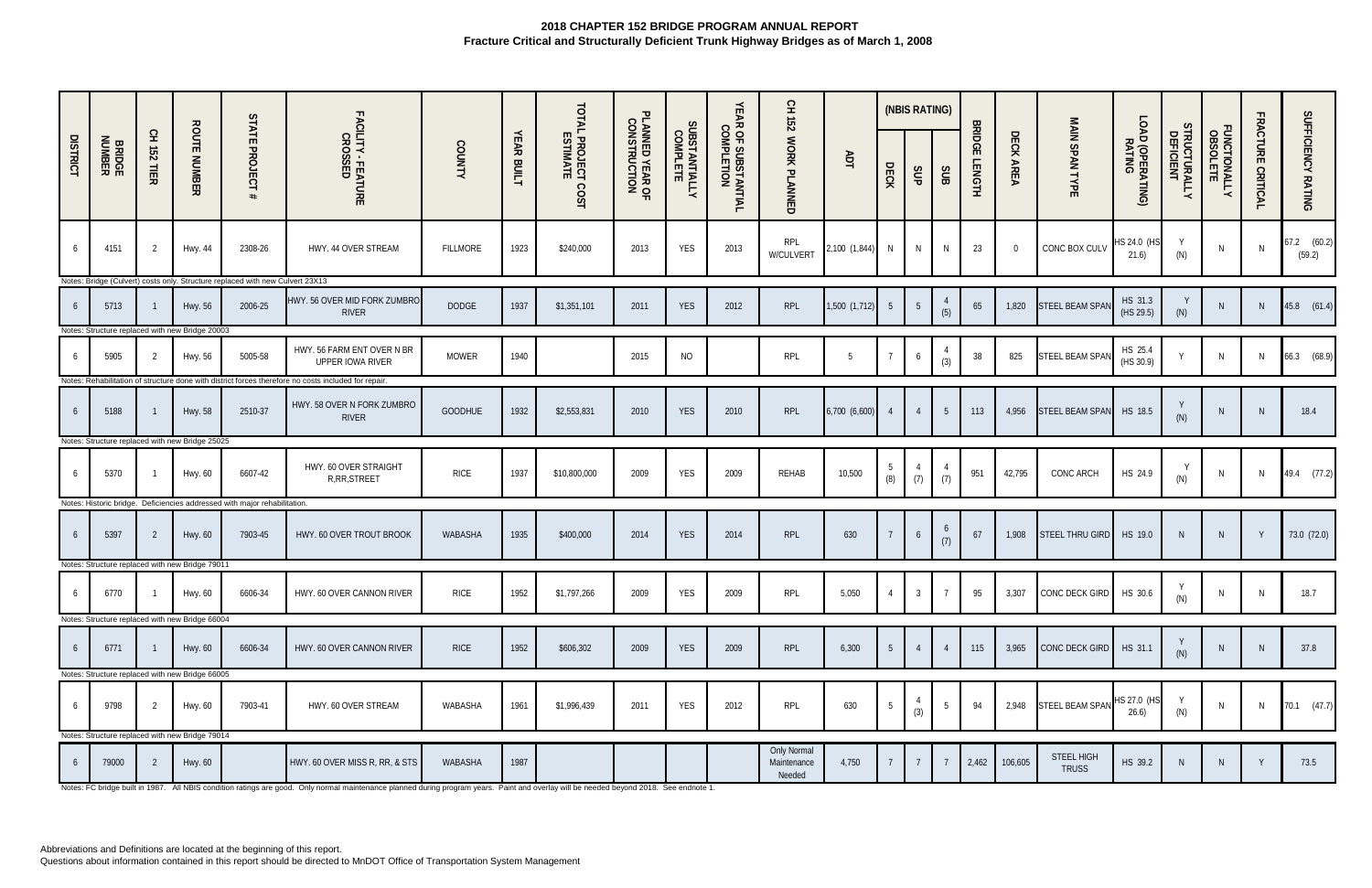|                 |                         |                |                                                 |                                                                           |                                                                                                                     |               |                   |                                |                                 |                                  |                                   | 오<br>도<br>152 |                     |                       | (NBIS RATING)  |                        |                                |                |                        |                            |                           |                          |                   |                       |
|-----------------|-------------------------|----------------|-------------------------------------------------|---------------------------------------------------------------------------|---------------------------------------------------------------------------------------------------------------------|---------------|-------------------|--------------------------------|---------------------------------|----------------------------------|-----------------------------------|---------------|---------------------|-----------------------|----------------|------------------------|--------------------------------|----------------|------------------------|----------------------------|---------------------------|--------------------------|-------------------|-----------------------|
| <b>DISTRICT</b> | <b>BRIDGE</b><br>NUMBER | CH 152<br>TIER | <b>ROUTE NUMBER</b>                             | <b>STATE PROJECT</b><br>#                                                 | FACILITY - FEATURE<br>CROSSED                                                                                       | COUNTY        | <b>YEAR BUILT</b> | TOTAL PROJECT COST<br>ESTIMATE | PLANNED YEAR OF<br>CONSTRUCTION | <b>SUBSTANTIALLY</b><br>COMPLETE | YEAR OF SUBSTANTIAL<br>COMPLETION | WORK PLANNED  | RDT                 | DECK                  | SUP            | SUB                    | <b>BRIDGE</b><br><b>LENGTH</b> | DECK AREA      | MAIN SPAN TYPE         | LOAD (OPERATING)<br>RATING | STRUCTURALLY<br>DEFICIENT | FUNCTIONALLY<br>OBSOLETE | FRACTURE CRITICAL | SUFFICIENCY RATING    |
|                 | 6773                    |                | Hwy. 61                                         | 2513-70                                                                   | HWY. 61 OVER GILBERT CREEK                                                                                          | GOODHUE       | 1954              | \$4,989,983                    | 2011                            | YES                              | 2012                              | RPL           | 7,500 (8,800)       | -5                    | $\overline{4}$ | 5                      | 114                            | 4,164          | CONC DECK GIRD         | HS 32.0<br>(HS 22.4)       | (N)                       | N                        | N.                | $37.6$ $(27.1)$       |
|                 |                         |                | Notes: Structure replaced with new Bridge 25024 |                                                                           |                                                                                                                     |               |                   |                                |                                 |                                  |                                   |               |                     |                       |                |                        |                                |                |                        |                            |                           |                          |                   |                       |
| -6              | 9450                    |                | Hwy. 61                                         | 2513-86                                                                   | HWY. 61 OVER NYMPHARA LANE                                                                                          | GOODHUE       | 1962              | \$5,500,000                    | 2014                            | <b>YES</b>                       | 2014                              | RPL           | 8,000               |                       |                | $5\overline{)}$<br>(4) | 100                            | 6,350          | PRESTR VD SLAB<br>SPAN | HS 64.0<br>(HS 39.2)       |                           | N.                       | <sup>N</sup>      | 36.0                  |
|                 |                         |                | Notes: Structure replaced with new Bridge 25028 |                                                                           |                                                                                                                     |               |                   |                                |                                 |                                  |                                   |               |                     |                       |                |                        |                                |                |                        |                            |                           |                          |                   |                       |
|                 | 9040                    |                | Hwy. 63                                         | 2515-21                                                                   | HWY. 63 OVER MISS RIVER & CP<br>RAIL (RED WING)                                                                     | GOODHUE       | 1958              | \$90,000,000                   | 2017                            | <b>NO</b>                        | 2019                              | RPL           | 11,500<br>(11, 400) | -6<br>(5)             | 6              | -5                     | 1,631                          | 60,829         | <b>CSTL HIGH TRUSS</b> | HS 34.0                    | N.                        | N <sub>1</sub>           | Y                 | 44.8 (43.8)           |
|                 |                         |                |                                                 |                                                                           | Notes: Border bridge with Wisconsin. Total Cost includes Wisconsin Share. Structure replaced with new Bridge 25033. |               |                   |                                |                                 |                                  |                                   |               |                     |                       |                |                        |                                |                |                        |                            |                           |                          |                   |                       |
| -6              | 6808                    | $\mathcal{P}$  | 190                                             | 5080-153                                                                  | <b>190 EB OVER TWP RD &amp; TURTLE</b><br><b>CRK</b>                                                                | <b>MOWER</b>  | 1959              | \$3,945,382                    | 2009                            | <b>YES</b>                       | 2010                              | RPL           | 7,700               | 5                     |                | 5                      | 243                            | 10,741         | PRESTR BEAM<br>SPAN    | HS 33.0                    |                           | $\mathsf{N}$             | <sup>N</sup>      | 65.5                  |
|                 |                         |                |                                                 |                                                                           | Notes: Bridges of Mower County - Combined. Structure replaced with new Bridge 50806                                 |               |                   |                                |                                 |                                  |                                   |               |                     |                       |                |                        |                                |                |                        |                            |                           |                          |                   |                       |
|                 | 8929                    |                | 190                                             | 5080-150                                                                  | <b>190 OVER DOBBINS CREEK</b>                                                                                       | <b>MOWER</b>  | 1957              | \$4,542,515                    | 2009                            | YES                              | 2010                              | RPL           | 18,800              | N.                    | N              | N                      | 31                             | $\overline{0}$ | CONC BOX CULV          | HS 24.0                    | $\vee$                    | $\mathsf{N}$             | <sup>N</sup>      | 41.3                  |
|                 |                         |                |                                                 | Notes: Bridges of Mower County - Combined; Replaced with Culvert BR 50X30 |                                                                                                                     |               |                   |                                |                                 |                                  |                                   |               |                     |                       |                |                        |                                |                |                        |                            |                           |                          |                   |                       |
|                 | 9320                    | 2              | 190                                             | 8580-149                                                                  | <b>190 OVER MISSISSIPPI RIVER</b><br>(DRESBACH)                                                                     | <b>WINONA</b> | 1967              | \$212,800,000                  | 2012                            | <b>YES</b>                       | 2016                              | RPL           | 26,000              | $\overline{5}$<br>(4) | $\circ$<br>(5) | 6                      | 2,490                          |                | 175,894 CSTL DECK GIRD | HS 33.0                    | N                         | N.                       | $\mathsf{Y}$      | 77.0 (66.0)<br>(65.0) |
|                 |                         |                |                                                 | Notes: Border bridge with Wisconsin. TPCE includes Wisconsin Share.       |                                                                                                                     |               |                   |                                |                                 |                                  |                                   |               |                     |                       |                |                        |                                |                |                        |                            |                           |                          |                   |                       |
|                 | 85807                   |                | 190                                             | 8580-157                                                                  | I 90 WB OVER TWP 323                                                                                                | <b>WINONA</b> | 1963              | \$5,012,266                    | 2009                            | <b>YES</b>                       | 2009                              | RPL           | 10,600              |                       |                | 6                      | 119                            | 5.045          | PRESTR VD SLAB<br>SPAN | HS 44.0                    | $\vee$                    | N                        | <sup>N</sup>      | 63.7                  |
|                 |                         |                | Notes: Structure replaced with new Bridge 85835 |                                                                           |                                                                                                                     |               |                   |                                |                                 |                                  |                                   |               |                     |                       |                |                        |                                |                |                        |                            |                           |                          |                   |                       |
| -6              | 85808                   | $\overline{2}$ | 190                                             | 8580-157                                                                  | 190 EB OVER TWP 323                                                                                                 | <b>WINONA</b> | 1963              | \$1,862,967                    | 2010                            | <b>YES</b>                       | 2010                              | RPL           | 10,600              |                       | (5)            | 6                      | 119                            | 5,045          | PRESTR VD SLAB<br>SPAN | HS 44.0                    | $\vee$                    | N.                       | N                 | 63.7                  |
|                 |                         |                | Notes: Structure replaced with new Bridge 85836 |                                                                           |                                                                                                                     |               |                   |                                |                                 |                                  |                                   |               |                     |                       |                |                        |                                |                |                        |                            |                           |                          |                   |                       |
| -6              | 85809                   | -2             | 190                                             | 8580-157                                                                  | I 90 WB OVER TWP 312                                                                                                | <b>WINONA</b> | 1963              | \$1,680,872                    | 2009                            | <b>YES</b>                       | 2009                              | RPL           | 10,600              | $\overline{4}$        | $\overline{4}$ | 5                      | 95                             | 4,038          | PRESTR VD SLAB<br>SPAN | HS 46.0                    | $\vee$                    | N                        | N.                | 61.6                  |
|                 |                         |                | Notes: Structure replaced with new Bridge 85837 |                                                                           |                                                                                                                     |               |                   |                                |                                 |                                  |                                   |               |                     |                       |                |                        |                                |                |                        |                            |                           |                          |                   |                       |
| 6               | 85810                   | 2              | 190                                             | 8580-157                                                                  | 190 EB OVER TWP 312                                                                                                 | <b>WINONA</b> | 1963              | \$1,774,254                    | 2010                            | YES                              | 2010                              | RPL           | 10,600              |                       | (5)            | (6)                    | 95                             | 4,038          | PRESTR VD SLAB<br>SPAN | HS 46.0                    |                           | N.                       | N                 | 61.6                  |
|                 |                         |                | Notes: Structure replaced with new Bridge 85838 |                                                                           |                                                                                                                     |               |                   |                                |                                 |                                  |                                   |               |                     |                       |                |                        |                                |                |                        |                            |                           |                          |                   |                       |
|                 | 4867                    | CP             | Hwy. 105                                        | 5007-25                                                                   | HWY. 105 OVER WOODBURY<br>CREEK                                                                                     | <b>MOWER</b>  | 1931              | \$1,994,952                    | 2010                            | <b>YES</b>                       | 2010                              | RPL           | 275                 | 5                     | 5              | 5                      | 53                             | 1420           | STEEL BEAM SPAN        | HS 18.4                    | N                         | N                        | N                 | 53.6                  |

Notes: Bridge included in Chapter 152 as a "Commissioner Priority" (CP) project, due to bridge being load posted. Structure replaced with new Bridge 50010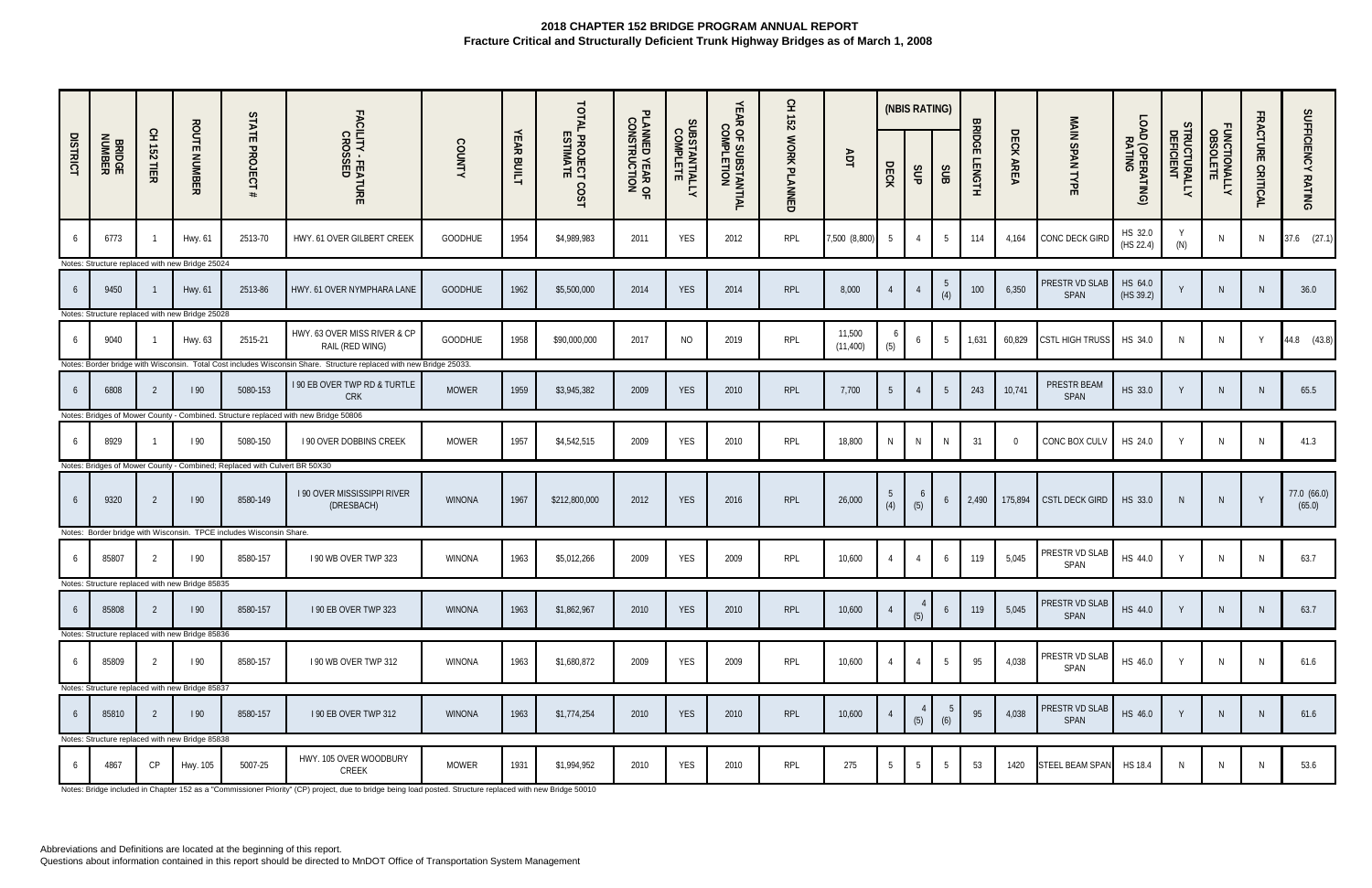|                 |                                        | 오<br>도             |                                                  |                                                                                  |                                             |                   |                   |                                |                                 |                                  |                                   | CH 152       |                 |                 | (NBIS RATING)   |                        |                                |                  |                                   |                            | U.                        |                          |                   |                                  |
|-----------------|----------------------------------------|--------------------|--------------------------------------------------|----------------------------------------------------------------------------------|---------------------------------------------|-------------------|-------------------|--------------------------------|---------------------------------|----------------------------------|-----------------------------------|--------------|-----------------|-----------------|-----------------|------------------------|--------------------------------|------------------|-----------------------------------|----------------------------|---------------------------|--------------------------|-------------------|----------------------------------|
| <b>DISTRICT</b> | <b>BRIDGE</b><br>NUMBER                | <b>152</b><br>TIER | <b>ROUTE NUMBER</b>                              | <b>STATE PROJECT</b>                                                             | FACILITY - FEATURE<br>CROSSED               | COUNTY            | <b>YEAR BUILT</b> | TOTAL PROJECT COST<br>ESTIMATE | PLANNED YEAR OF<br>CONSTRUCTION | <b>SUBSTANTIALLY</b><br>COMPLETE | YEAR OF SUBSTANTIAL<br>COMPLETION | WORK PLANNED | RDT             | DECK            | SUP             | SUB                    | <b>BRIDGE</b><br><b>LENGTH</b> | <b>DECK AREA</b> | MAIN SPAN TYPE                    | LOAD (OPERATING)<br>RATING | STRUCTURALLY<br>DEFICIENT | FUNCTIONALLY<br>OBSOLETE | FRACTURE CRITICAL | SUFFICIENCY RATING               |
|                 | 6975                                   |                    | Hwy. 250                                         | 2319-16                                                                          | HWY. 250 OVER S BR ROOT RIVER               | <b>FILLMORE</b>   | 1931              | \$8,220,000                    | 2016                            | <b>NO</b>                        | 2016                              | RPL          | 840 (787)       | (6)             |                 | 6<br>(5)<br>(6)        | 104                            | 2,808            | <b>STEEL HIGH</b><br><b>TRUSS</b> | HS 17.0                    | <sup>N</sup>              | Y                        |                   | 57.5 (57.6)<br>$(47.1)$ $(57.6)$ |
|                 |                                        |                    |                                                  | Notes: Cost includes Br 6977. To be replaced with new Bridge 23027.              |                                             |                   |                   |                                |                                 |                                  |                                   |              |                 |                 |                 |                        |                                |                  |                                   |                            |                           |                          |                   |                                  |
| 6               | 6977                                   |                    | Hwy. 250                                         | 2319-16                                                                          | HWY. 250 OVER N BR ROOT RIVER               | <b>FILLMORE</b>   | 1924              | SEE NOTE <sup>7</sup>          | 2016                            | <b>NO</b>                        | 2016                              | RPL          | 380 (413)       | (6)             | 6               | 6, (5),<br>$(6)$ $(5)$ | 144                            | 3,456            | STEEL HIGH<br><b>TRUSS</b>        | HS 15.0<br>(HS 22.5)       | N                         |                          |                   | 50.6 (47.0)<br>(65.1) (65.3)     |
|                 |                                        |                    |                                                  | Notes: Cost included with Br 6975 project. To be replaced with new Bridge 23028. |                                             |                   |                   |                                |                                 |                                  |                                   |              |                 |                 |                 |                        |                                |                  |                                   |                            |                           |                          |                   |                                  |
|                 | 6749                                   |                    | Hwy. 4                                           | 0801-31                                                                          | HWY. 4 OVER LITTLE<br>COTTONWOOD RIVER      | <b>BROWN</b>      | 1951              | \$2,324,929                    | 2011                            | YES                              | 2011                              | RPL          | 1,250 (1,400)   | $\overline{7}$  | $\overline{4}$  | 5 <sup>5</sup>         | 98                             | 3,381            | <b>STEEL BEAM SPAN</b>            | HS 32.0<br>(HS 32.7)       |                           | $\mathsf{N}$             | N                 | 66.4 (60.9)                      |
|                 |                                        |                    | Notes: Structure replaced with new Bridge 08006  |                                                                                  |                                             |                   |                   |                                |                                 |                                  |                                   |              |                 |                 |                 |                        |                                |                  |                                   |                            |                           |                          |                   |                                  |
|                 | 6762                                   | - 3                | Hwy. 4                                           | 8302-33                                                                          | HWY. 4 OVER WATONWAN RIVER                  | WATONWAN          | 1951              | \$2,972,439                    | 2012                            | YES                              | 2012                              | RPL          | 970 (880)       | $\overline{4}$  | $5\overline{)}$ | 5                      | 56                             | 1,932            | STEEL BEAM SPAN                   | HS 34.0<br>(HS 46.5)       |                           | N                        | N                 | 82.6 (82.7)                      |
|                 |                                        |                    | Notes: Structure replaced with new Bridge 83039  |                                                                                  |                                             |                   |                   |                                |                                 |                                  |                                   |              |                 |                 |                 |                        |                                |                  |                                   |                            |                           |                          |                   |                                  |
|                 | 9200                                   |                    | <b>Hwy. 14</b>                                   | 0804-81                                                                          | HWY. 14 OVER MINNESOTA RIVER                | <b>BROWN</b>      | 1963              | \$42,700,000                   | 2018                            | <b>NO</b>                        | 2019                              | RPL          | 8,600 (8,700)   | $5\phantom{.0}$ | 6<br>(5)        | (5)                    | 566                            | 20,107           | PRESTR BEAM<br>SPAN               | HS 70.0<br>(HS 35.8)       | Y<br>(N)                  | N.                       | N                 | 38.0 (54.6)                      |
|                 |                                        |                    | Notes: To be replaced with new Bridge 08016      |                                                                                  |                                             |                   |                   |                                |                                 |                                  |                                   |              |                 |                 |                 |                        |                                |                  |                                   |                            |                           |                          |                   |                                  |
|                 | 4014                                   |                    | <b>Hwy. 22</b>                                   | 5205-31                                                                          | HWY. 22 OVER ROBARTS CREEK                  | NICOLLET          | 1923              | \$331,463                      | 2013                            | <b>YES</b>                       | 2013                              | RPL          | 1,200 (939)     | N               | N               | N                      | 23                             | $\Omega$         | CONC BOX CULV                     | HS 24.0                    | Y                         | N                        | $\mathsf{N}$      | 68.2                             |
|                 |                                        |                    | Notes: Repaired with custom horse shoe liner     |                                                                                  |                                             |                   |                   |                                |                                 |                                  |                                   |              |                 |                 |                 |                        |                                |                  |                                   |                            |                           |                          |                   |                                  |
|                 | 5834                                   | -2                 | Hwy. 30                                          | 1702-10                                                                          | HWY. 30 OVER BR OF WATONWAN<br>R            | COTTONWOOD        | 1939              | \$1,019,930                    | 2011                            | YES                              | 2011                              | RPL          | 740 (850)       |                 | $5\phantom{.0}$ | 5 <sup>5</sup>         | 32                             | 1,072            | STEEL BEAM SPAN                   | HS 30.0<br>(HS 30.6)       |                           | N                        | $\,$ N            | 79.1 (74.5)                      |
|                 | Notes: Replaced with new Culvert 17X01 |                    |                                                  |                                                                                  |                                             |                   |                   |                                |                                 |                                  |                                   |              |                 |                 |                 |                        |                                |                  |                                   |                            |                           |                          |                   |                                  |
|                 | 5513                                   |                    | Hwy. 68                                          | 0710-30                                                                          | HWY. 68 OVER UP RR                          | <b>BLUE EARTH</b> | 1936              | \$1,543,387                    | 2013                            | YES                              | 2013                              | RPL          | 3,150 (2,699)   | (7)             | (8)             | $5^{\circ}$<br>(7)     | 115                            | 4,497            | CONC DECK GIRD                    | HS 30.6<br>(HS 21.9)       | Y                         | N                        | N                 | 45.7 (34.8)<br>(25.8)            |
|                 | 6889                                   | 2                  | <b>Hwy. 71</b>                                   | 1705-11                                                                          | HWY. 71 OVER DES MOINES<br><b>RIVER</b>     | COTTONWOOD        | 1956              | \$3,210,447                    | 2010                            | YES                              | 2010                              | RPL          | 2,350           | $\overline{4}$  | $\overline{4}$  | $\overline{4}$         | 143                            | 4,919            | STEEL BEAM SPAN HS 48.0           |                            |                           | N.                       | N                 | 58.2                             |
|                 | Notes: Replaced with new Bridge 17008  |                    |                                                  |                                                                                  |                                             |                   |                   |                                |                                 |                                  |                                   |              |                 |                 |                 |                        |                                |                  |                                   |                            |                           |                          |                   |                                  |
|                 | 6245                                   | 2                  | <b>Hwy. 75</b>                                   | 6704-19                                                                          | HWY. 75 OVER POPLAR CREEK                   | <b>ROCK</b>       | 1932              | \$853,080                      | 2013                            | YES                              | 2014                              | RPL          | 9,500 (6,900) N |                 | N               | N                      | 23                             | $\Omega$         | CONC BOX CULV                     | HS 24.0                    | Y                         | N                        | N.                | 52.8 (53.2)                      |
|                 |                                        |                    | Notes: Structure replaced with new Culvert 67X03 |                                                                                  |                                             |                   |                   |                                |                                 |                                  |                                   |              |                 |                 |                 |                        |                                |                  |                                   |                            |                           |                          |                   |                                  |
|                 | 4930                                   | 2                  | <b>Hwy. 99</b>                                   | 4008-25                                                                          | HWY. 99 OVER MINNESOTA RIVER<br>(ST. PETER) | LE SUEUR          | 1931              | \$4,900,000                    | 2016                            | <b>NO</b>                        | 2017                              | REHAB        | 7,000 (5,077) 5 |                 | 5<br>(4)        | (6)                    | 402                            |                  | 12,512 CSTL HIGH TRUSS HS 23.6    |                            | N <sub>1</sub>            | (Y)<br>(N)               | $\mathsf{V}$      | 56.0 (48.5)<br>(50.5)            |

Notes: Historic bridge. Project let in 2014, never awarded. Project letting in November 2016.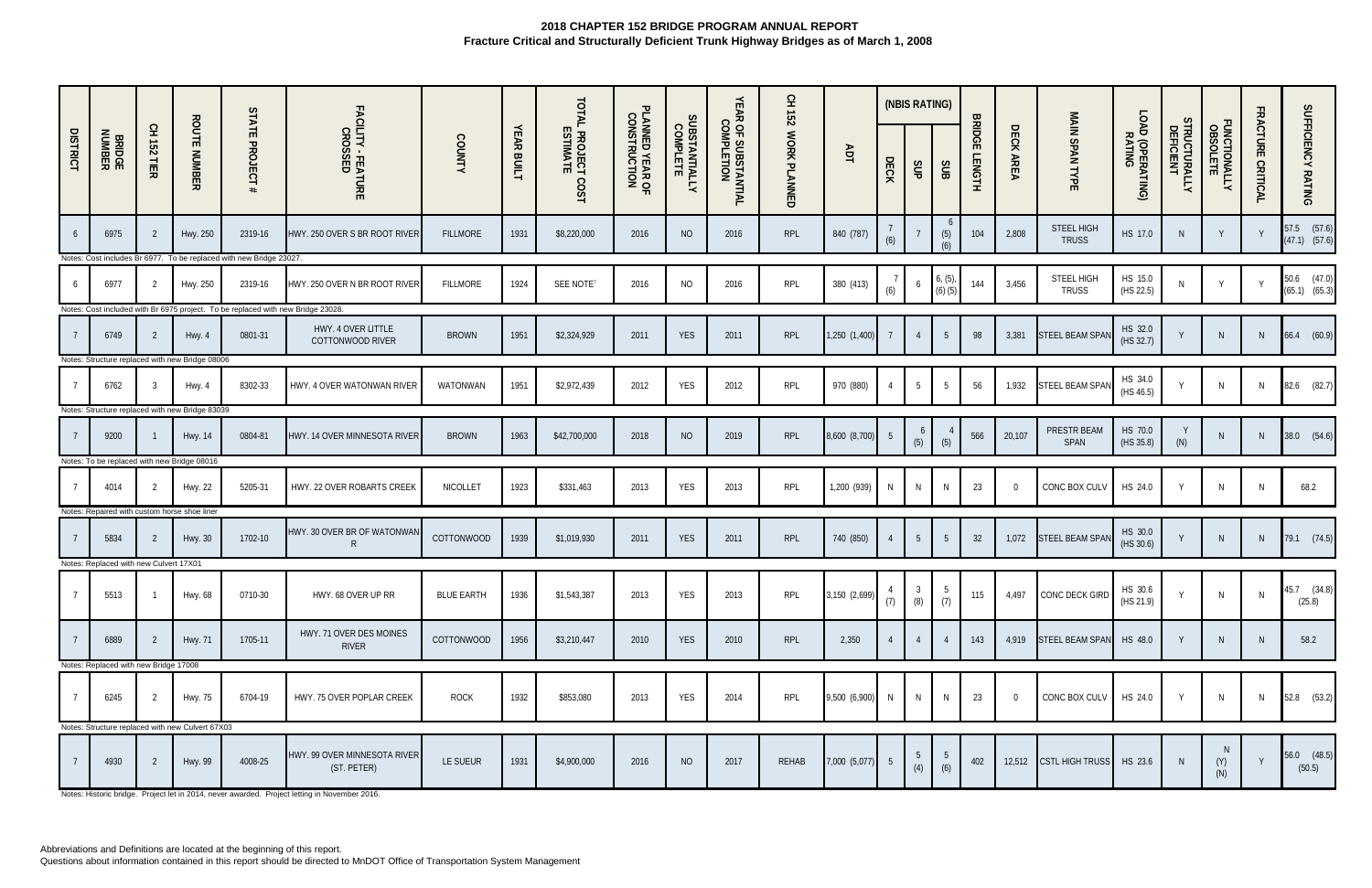|                 |                                        |                              |                                                 |                                                                           |                                                                                                                                                               |                      |                   |                                |                                 |                                  |                                   | 오<br>모<br>152                        |                     |                       | (NBIS RATING)          |                |                                |           |                                   |                            |                           |                          |                   |                           |
|-----------------|----------------------------------------|------------------------------|-------------------------------------------------|---------------------------------------------------------------------------|---------------------------------------------------------------------------------------------------------------------------------------------------------------|----------------------|-------------------|--------------------------------|---------------------------------|----------------------------------|-----------------------------------|--------------------------------------|---------------------|-----------------------|------------------------|----------------|--------------------------------|-----------|-----------------------------------|----------------------------|---------------------------|--------------------------|-------------------|---------------------------|
| <b>DISTRICT</b> | <b>BRIDGE</b><br>NUMBER                | 오<br>$\overline{25}$<br>TIER | <b>ROUTE NUMBER</b>                             | <b>STATE PROJECT</b><br>#                                                 | FACILITY - FEATURE<br>CROSSED                                                                                                                                 | COUNTY               | <b>YEAR BUILT</b> | TOTAL PROJECT COST<br>ESTIMATE | PLANNED YEAR OF<br>CONSTRUCTION | <b>SUBSTANTIALLY</b><br>COMPLETE | YEAR OF SUBSTANTIAL<br>COMPLETION | WORK PLANNED                         | RDT                 | DECK                  | SUP                    | SUB            | <b>BRIDGE</b><br><b>LENGTH</b> | DECK AREA | MAIN SPAN TYPE                    | LOAD (OPERATING)<br>RATING | STRUCTURALLY<br>DEFICIENT | FUNCTIONALLY<br>OBSOLETE | FRACTURE CRITICAL | SUFFICIENCY RATING        |
|                 | 6535                                   | - 2                          | Hwy. 258                                        | 0809-12                                                                   | HWY. 258 OVER COTTONWOOD<br><b>RIVER</b>                                                                                                                      | <b>BROWN</b>         | 1949              | \$3,381,311                    | 2012                            | YES                              | 2012                              | RPL                                  | 700 (470)           | 4                     | 5                      |                | 163                            | 4,564     | STEEL HIGH<br><b>TRUSS</b>        | HS 22.7                    | Y                         | N                        | Y                 | 45.2 (45.6)               |
|                 | Notes: Replaced with new Bridge 08007  |                              |                                                 |                                                                           |                                                                                                                                                               |                      |                   |                                |                                 |                                  |                                   |                                      |                     |                       |                        |                |                                |           |                                   |                            |                           |                          |                   |                           |
|                 | 6821                                   | -2                           | Hwy. 270                                        | 6706-13                                                                   | HWY. 270 OVER MUD CREEK                                                                                                                                       | <b>ROCK</b>          | 1953              | \$1,369,237                    | 2011                            | <b>YES</b>                       | 2011                              | RPL                                  | 740 (840)           | $\overline{4}$        | 5                      | 5 <sup>5</sup> | 38                             | 1,251     | STEEL BEAM SPAN                   | HS 29.1                    | N                         | N                        | N                 | 78.6 (74.6)               |
|                 | Notes: Replaced with new Culvert 67X02 |                              |                                                 |                                                                           |                                                                                                                                                               |                      |                   |                                |                                 |                                  |                                   |                                      |                     |                       |                        |                |                                |           |                                   |                            |                           |                          |                   |                           |
| 8               | 9114                                   | -2                           | Hwy. 7                                          | 1201-32                                                                   | HWY. 7 OVER CHIPPEWA RIVER                                                                                                                                    | CHIPPEWA             | 1932              | \$5,500,000                    | 2014                            | YES                              | 2014                              | RPL                                  | 1,850 (2,200)       | $5\overline{)}$       | $5\overline{)}$<br>(4) | 5              | 182                            | 5,951     | STEEL HIGH<br><b>TRUSS</b>        | HS 24.1 (HS<br>22.0        | N<br>(Y)                  |                          |                   | $63.7$ $(43.6)$<br>(43.8) |
|                 |                                        |                              | Notes: Structure replaced with new Bridge 12015 |                                                                           |                                                                                                                                                               |                      |                   |                                |                                 |                                  |                                   |                                      |                     |                       |                        |                |                                |           |                                   |                            |                           |                          |                   |                           |
| -8              | 4667                                   |                              | Hwy. 19                                         |                                                                           | HWY. 19 ACCESS RD OVER<br>SULPHER L                                                                                                                           | <b>REDWOOD</b>       | 1927              |                                |                                 |                                  | N/A                               | NOT ON TRUNK<br><b>HIGHWAY</b>       | 50(5)               | $\overline{4}$        | (3)                    | (3)(6)         | 122                            | 3,416     | <b>STEEL HIGH</b><br><b>TRUSS</b> | HS 17.2                    | $\mathsf{v}$              | N                        | Y                 | 44.0 (33.0)               |
|                 |                                        |                              |                                                 |                                                                           | Notes: Only normal maintenance planned to maintain condition. Hwy. 19 alignment has changed, bridge no longer on trunk highway.                               |                      |                   |                                |                                 |                                  |                                   |                                      |                     |                       |                        |                |                                |           |                                   |                            |                           |                          |                   |                           |
| 8               | 5388                                   |                              | <b>Hwy. 24</b>                                  | 4711-20                                                                   | HWY. 24 OVER N FK CROW RIVER                                                                                                                                  | MEEKER               | 1935              |                                | 2009                            | <b>YES</b>                       | 2009                              | RPL                                  | 1,650               | $\overline{4}$        | 5                      | 5              | 105                            | 2,919     | <b>STEEL LOW</b><br><b>TRUSS</b>  | HS 16.2                    | $\vee$                    | <sup>N</sup>             | $\mathsf{V}$      | 47.0                      |
|                 |                                        |                              |                                                 |                                                                           | Notes: New bridge in place, Historic Bridge moved to Lake Louise State Park. Ch. 152 funds not used on this project. Structure replaced with new Bridge 47006 |                      |                   |                                |                                 |                                  |                                   |                                      |                     |                       |                        |                |                                |           |                                   |                            |                           |                          |                   |                           |
| -8              | 5380                                   | -2                           | <b>Hwy. 40</b>                                  | 1209-22                                                                   | HWY. 40 OVER LAC QUI PARLE L                                                                                                                                  | CHIPPEWA             | 1938              | \$2,500,000                    | 2019                            |                                  |                                   | RPL                                  | 610 (540)           |                       |                        | 5<br>(6)       | 221                            | 6,284     | <b>STEEL HIGH</b><br><b>TRUSS</b> | HS 18.0                    |                           | $\mathsf{N}$             | Y                 | 38.9 (39.3)               |
|                 |                                        |                              |                                                 | Notes: Historic bridge. Bridge to be replaced outside of Ch. 152 program. |                                                                                                                                                               |                      |                   |                                |                                 |                                  |                                   |                                      |                     |                       |                        |                |                                |           |                                   |                            |                           |                          |                   |                           |
| -8              | 6962                                   |                              | Hwy. 68                                         | 6407-28                                                                   | HWY. 68 OVER DITCH                                                                                                                                            | <b>REDWOOD</b>       | 1900              | \$400,525                      | 2009                            | <b>YES</b>                       | 2009                              | RPL                                  | 1,350               | $5\overline{)}$       | 5                      |                | 26                             | 905       | STEEL BEAM SPAN                   | HS 24.1                    | Y                         | N                        | N                 | 48.5                      |
|                 |                                        |                              | Notes: Bridge replaced with new Culvert 64X09   |                                                                           |                                                                                                                                                               |                      |                   |                                |                                 |                                  |                                   |                                      |                     |                       |                        |                |                                |           |                                   |                            |                           |                          |                   |                           |
| 8               | 87005                                  | 2                            | Hwy. 274                                        |                                                                           | HWY. 274 OVER YELLOW<br>MEDICINE RIVER                                                                                                                        | YELLOW MEDICINE 1968 |                   |                                |                                 |                                  | N/A                               | Only Normal<br>Maintenance<br>Needed | 920(1,042)          | 8 <sup>°</sup><br>(7) | 8<br>(7)               | 5              | 187                            | 8,186     | PRESTR BEAM<br>SPAN               | HS 45.4                    | Y<br>(N)                  | $\mathsf{N}$             | N                 | 66.9 (83.0)<br>(88.1)     |
|                 |                                        |                              |                                                 |                                                                           | Notes: No work needed. Condition ratings were re-evaluated - bridge no longer structurally deficient. Only using maintenance dollars, not capital funds.      |                      |                   |                                |                                 |                                  |                                   |                                      |                     |                       |                        |                |                                |           |                                   |                            |                           |                          |                   |                           |
| 8               | 6816                                   | - 2                          | Hwy. 277                                        | 1213-12                                                                   | HWY. 277 OVER CO DITCH # 22                                                                                                                                   | CHIPPEWA             | 1952              | \$1,300,000                    | 2017                            | NO                               | 2017                              | <b>RPL</b>                           | 310 (365)           | 6                     | 6                      | $\overline{4}$ | 29                             | 1,015     | STEEL BEAM SPAN                   | HS 30.3                    | Y                         | <sup>N</sup>             | <sup>N</sup>      | 67.9 (70.8)               |
|                 |                                        |                              | Notes: To be replaced with new Culvert 12X02.   |                                                                           |                                                                                                                                                               |                      |                   |                                |                                 |                                  |                                   |                                      |                     |                       |                        |                |                                |           |                                   |                            |                           |                          |                   |                           |
| M               | 6654                                   |                              | Hwy. 5                                          | 1002-89                                                                   | HWY. 5 OVER RECREATION TRAIL                                                                                                                                  | CARVER               | 1952              | \$9,010,101                    | 2012                            | YES                              | 2014                              | RPL                                  | 16,000<br>(19, 200) |                       | 5                      | 5 <sup>5</sup> | 160                            | 6,136     | CONC DECK GIRD HS 28.5            |                            |                           | <sup>N</sup>             | N <sub>1</sub>    | 49.1                      |

Notes: Bridge replaced with new Bridge 10003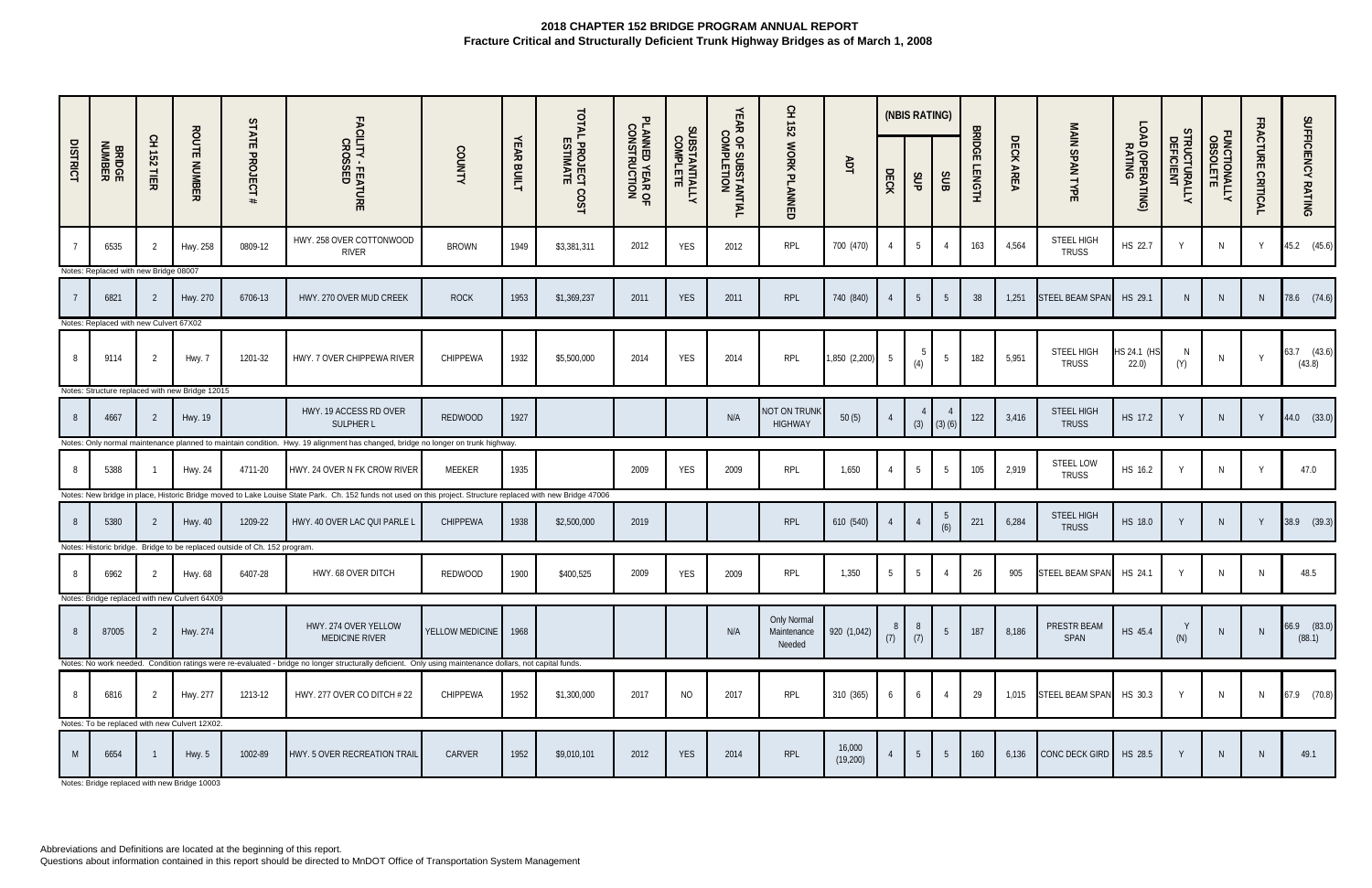| <b>DISTRICT</b> | <b>BRIDGE</b><br>NUMBER | 오<br>152<br>TIER | <b>ROUTE NUMBER</b>                                | <b>STATE PROJECT</b>                                               | FACILITY - FEATURE<br>CROSSED                                                                                                                                             | COUNTY          | <b>YEAR BUILT</b> | TOTAL PROJECT COST<br>ESTIMATE | PLANNED YEAR OF<br>CONSTRUCTION | <b>SUBSTANTIALLY</b><br>COMPLETE | YEAR OF SUBSTANTIAL<br>COMPLETION | 오<br><b>152</b><br>WORK PLANNED | ADT                 | <b>DECK</b>                   | (NBIS RATING)<br>SUP                 | SUB                                       | <b>BRIDGE</b><br>ENGTH | DECK AREA | MAIN SPAN TYPE                       | LOAD (OPERATING)<br>RATING | <b>STRUCTURALLY<br/>DEFICIENT</b> | FUNCTIONALLY<br>OBSOLETE | FRACTURE CRITICAL | SUFFICIENCY RATING               |
|-----------------|-------------------------|------------------|----------------------------------------------------|--------------------------------------------------------------------|---------------------------------------------------------------------------------------------------------------------------------------------------------------------------|-----------------|-------------------|--------------------------------|---------------------------------|----------------------------------|-----------------------------------|---------------------------------|---------------------|-------------------------------|--------------------------------------|-------------------------------------------|------------------------|-----------|--------------------------------------|----------------------------|-----------------------------------|--------------------------|-------------------|----------------------------------|
| M               | 9300                    |                  | Hwy. 5                                             | 6201-86                                                            | HWY. 5 WEST 7TH ST OVER<br>MISSISSIPPI RIVER                                                                                                                              | RAMSEY          | 1961              | \$12,127,500                   | 2014                            | YES                              | 2016                              | <b>RDK</b>                      | 56,000<br>(28, 500) | (4)                           | $5\overline{)}$<br>(4)(5)<br>(4)     |                                           | 1,199                  | 87,850    | CSTL DECK GIRD                       | HS 37.0                    | $N$ $(Y)$                         | N.                       | $\vee$            | 67.0 (66.0)<br>(64.0)            |
|                 |                         |                  | Notes: FC bridge built in 1961, remodeled in 1986. |                                                                    | Historic bridge. Bridge will continue to function safely with rehab project and continued maintenance.                                                                    |                 |                   |                                |                                 |                                  |                                   |                                 |                     |                               |                                      |                                           |                        |           |                                      |                            |                                   |                          |                   |                                  |
| M               | 5462                    |                  | Hwy. 7                                             | 2734-33                                                            | HWY. 7 (COUNTY ROAD 25) OVER<br>HWY. 100                                                                                                                                  | <b>HENNEPIN</b> | 1939              |                                | 2014                            | <b>YES</b>                       | 2016                              | RPL                             | 36,000              |                               | $5\phantom{.0}$                      | 5                                         | 190                    | 15,080    | CONC DECK GIRD                       | HS 38.5                    |                                   | N.                       | N.                | 71.2                             |
|                 |                         |                  |                                                    | Notes: Replaced with new Bridge 27305. Cost included with Br. 5598 |                                                                                                                                                                           |                 |                   |                                |                                 |                                  |                                   |                                 |                     |                               |                                      |                                           |                        |           |                                      |                            |                                   |                          |                   |                                  |
| M               | 82010                   |                  | Hwy. 105                                           | 8216-XX                                                            | HWY. 10 (PRESCOTT) OVER ST<br><b>CROIX RIVER</b>                                                                                                                          | WASHINGTON      | 1990              | \$300,000                      | 2018                            | <b>NO</b>                        |                                   | OL                              | 13,500<br>(15,700)  |                               | $7\overline{ }$                      | 6                                         | 684                    | 35131     | STEEL MOVEABLE                       | HS 50.0                    | N.                                | N                        | Y                 | 61.9                             |
|                 |                         |                  |                                                    |                                                                    | Notes: Built in 1986 (see endnote 1) and built with a redundant system for FC tie girder. Wisconsin leading the effort.                                                   |                 |                   |                                |                                 |                                  |                                   |                                 |                     |                               |                                      |                                           |                        |           |                                      |                            |                                   |                          |                   |                                  |
| M               | 82815                   |                  | Hwy. 35                                            | 8280-47                                                            | HWY 8 WB OVER I 35                                                                                                                                                        | WASHINGTON      | 1967              | \$45,400,000                   | 2018                            | <b>NO</b>                        |                                   | RPL                             | 10,500              | (5)                           | (6)                                  | (6)                                       | 356                    | 12,706    | CSTL DECK GIRD                       | HS 26.6                    |                                   |                          |                   | 75.9<br>(74.9)                   |
|                 |                         |                  |                                                    |                                                                    | Notes: FC bridge built in 1967. Bridge to be replaced with new Bridge 82871. Total project cost listed that includes 3 additional bridges and concrete paving on roadway. |                 |                   |                                |                                 |                                  |                                   |                                 |                     |                               |                                      |                                           |                        |           |                                      |                            |                                   |                          |                   |                                  |
| M               | 4654                    |                  | Hwy. 36                                            | 8221-01                                                            | HWY. 36 OVER ST CROIX RIVER                                                                                                                                               | WASHINGTON      | 1930              | \$361,739,213                  | 2013                            | NO                               | 2017                              | RPL                             | 18,000              | 8<br>(7)                      | $\ddot{\mathbf{6}}$<br>(4)(3)<br>(4) | (6)                                       | 1,053                  | 25,272    | STEEL MOVEABLE                       | HS 20.0                    |                                   | N.                       | $\vee$            | 32.8<br>$(17.8)$ $(2.8)$         |
|                 |                         |                  |                                                    |                                                                    | Notes: Historic bridge. Truss will be converted to pedestrian bridge. The new replacement bridge opened to traffic in August 2017.                                        |                 |                   |                                |                                 |                                  |                                   |                                 |                     |                               |                                      |                                           |                        |           |                                      |                            |                                   |                          |                   |                                  |
| M               | 5723                    |                  | <b>Hwy. 36</b>                                     | 6212-148                                                           | HWY. 36 OVER LEXINGTON<br>AVE(COUNTY ROAD 51)                                                                                                                             | <b>RAMSEY</b>   | 1938              | \$16,100,000                   | 2016                            | <b>YES</b>                       | 2016                              | RPL                             | 85,000              |                               |                                      | 5                                         | 64                     | 10,115    | <b>CONC RIGID</b><br>FRAME           | HS 55.0<br>(HS 40.0)       |                                   |                          |                   | 61.0                             |
|                 |                         |                  | Notes: To be replaced with new Bridge 62731.       |                                                                    |                                                                                                                                                                           |                 |                   |                                |                                 |                                  |                                   |                                 |                     |                               |                                      |                                           |                        |           |                                      |                            |                                   |                          |                   |                                  |
| M               | 9115                    |                  | <b>Hwy. 36</b>                                     | 8214-114                                                           | HWY. 36 EB OVER HWY. 95                                                                                                                                                   | WASHINGTON      | 1959              | SEE NOTE <sup>8</sup>          | 2015                            | <b>YES</b>                       | 2016                              | RPL                             | 9,750               | $\overline{3}$<br>$(6)$ $(N)$ | $(5)$ $(N)$                          | -5<br>(N)                                 | 401                    | 14,957    | CONC BOX GIRD                        | HS 59.1                    | (N)                               | $\mathsf{N}$<br>(Y)      | <sup>N</sup>      | 28.3 (66.8)                      |
|                 |                         |                  |                                                    |                                                                    | Notes: Costs incl w/ Br 4654 (St. Croix River Crossing) project. Replaced with new Bridge 82045.                                                                          |                 |                   |                                |                                 |                                  |                                   |                                 |                     |                               |                                      |                                           |                        |           |                                      |                            |                                   |                          |                   |                                  |
| M               | 9800                    |                  | Hwy. 52                                            | 6244-30                                                            | HWY. 52 (LAFAYETTE) OVER MISS<br>R, RR & STREETS                                                                                                                          | RAMSEY          | 1968              | \$213,913,984                  | 2011                            | YES                              | 2015                              | RPL                             | 81,000              | 5(4)                          | $\overline{4}$<br>$(8)$ $(8)$        | $\begin{array}{c} (6) \\ (8) \end{array}$ |                        |           | 3,366 254,251 CSTL DECK GIRD HS 31.7 |                            |                                   | N                        |                   | 49.5 (47.5)<br>(50.3)            |
|                 |                         |                  | Notes: Replaced with new Bridge 62017 and 62018    |                                                                    |                                                                                                                                                                           |                 |                   |                                |                                 |                                  |                                   |                                 |                     |                               |                                      |                                           |                        |           |                                      |                            |                                   |                          |                   |                                  |
| M               | 62026                   | 2                | Hwy. 52                                            | 6244-36                                                            | LAFAYETTE (HWY. 52) OVER UP<br>RR & EATON ST                                                                                                                              | RAMSEY          | 1965              | \$7,725,836                    | 2011                            | YES                              | 2012                              | RDK                             | 74,000              | (5)<br>(7)                    | (5)                                  | (7)                                       | 580                    | 59,017    | CSTL BEAM SPAN HS 34.8 (HS           | 31.2)                      | $\vee$                            | N <sub>1</sub>           | <sup>N</sup>      | 59.1 (56.9)<br>$(57.0)$ $(58.2)$ |
| M               | 94277                   | -2               | Hwy. 55                                            | 2751-51                                                            | HWY. 55 OVER BASSETT CREEK                                                                                                                                                | <b>HENNEPIN</b> | 1939              | \$2,026,276                    | 2019                            |                                  |                                   | RPL                             | 27,500<br>(20, 500) | N                             | N                                    | N                                         | 20                     | $\Omega$  | CONC BOX CULV                        | HS 18.0                    | (N)                               | N                        | N                 | $36.9$ $(38.4)$<br>(55.1) (54.3) |

Notes: Planned to be replaced in 2019 with Blue Line LRT outside of Ch. 152 program.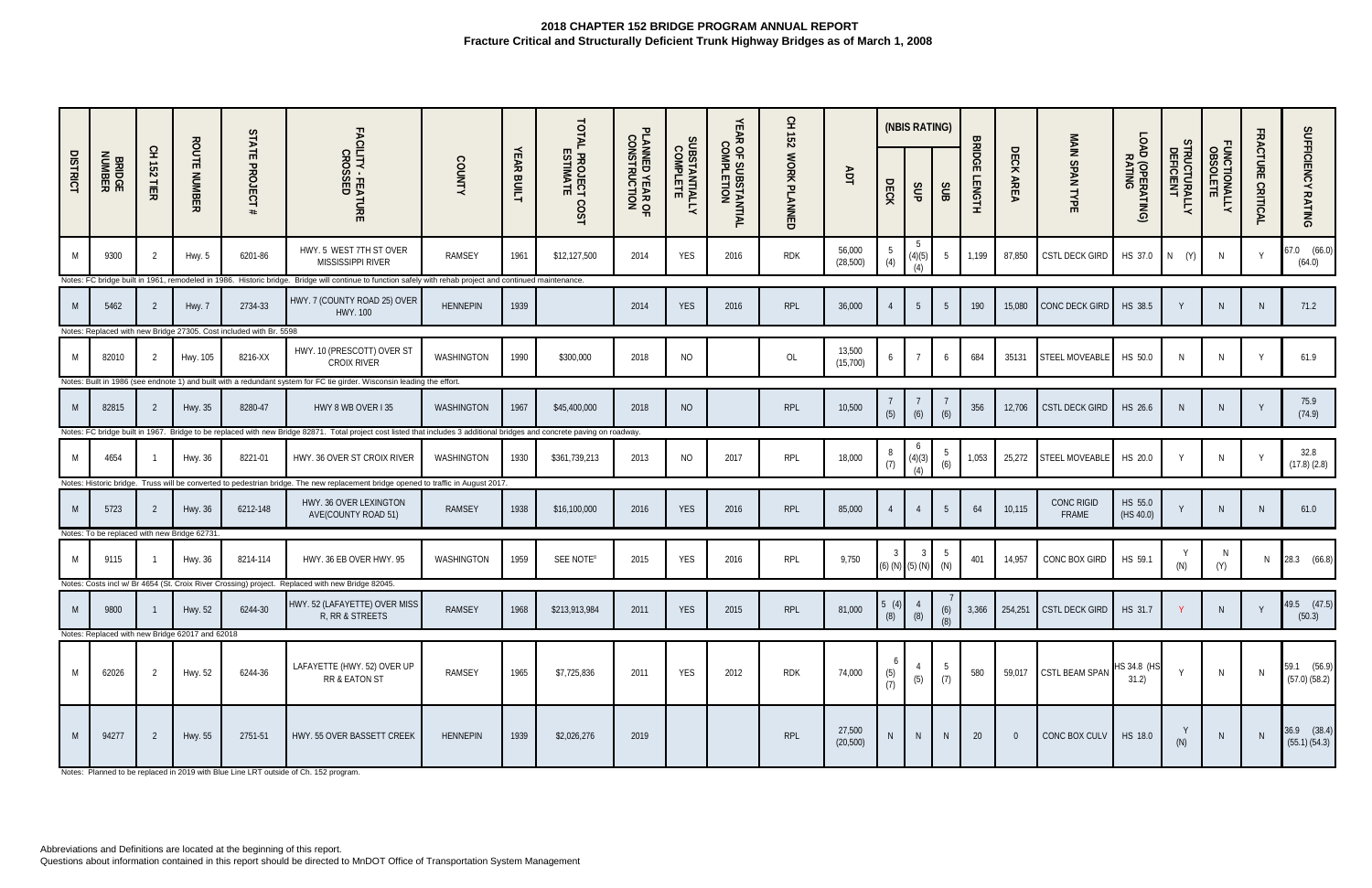|                 |                                                |                  |                     | STATE                                                                       |                                                                                                                                                                                                                                            |                 |                   |                                |                                 |                           |                                   | 오<br>도<br>152 |        |                         | (NBIS RATING)          |                |                             |           |                                     |                            |                                  |                          |                   |                              |
|-----------------|------------------------------------------------|------------------|---------------------|-----------------------------------------------------------------------------|--------------------------------------------------------------------------------------------------------------------------------------------------------------------------------------------------------------------------------------------|-----------------|-------------------|--------------------------------|---------------------------------|---------------------------|-----------------------------------|---------------|--------|-------------------------|------------------------|----------------|-----------------------------|-----------|-------------------------------------|----------------------------|----------------------------------|--------------------------|-------------------|------------------------------|
| <b>DISTRICT</b> | <b>BRIDGE</b><br>NUMBER                        | 오<br>152<br>TIER | <b>ROUTE NUMBER</b> | <b>PROJECT</b>                                                              | FACILITY - FEATURE<br>CROSSED                                                                                                                                                                                                              | COUNTY          | <b>YEAR BUILT</b> | TOTAL PROJECT COST<br>ESTIMATE | PLANNED YEAR OF<br>CONSTRUCTION | SUBSTANTIALLY<br>COMPLETE | YEAR OF SUBSTANTIAL<br>COMPLETION | WORK PLANNED  | ADT    | <b>DECK</b>             | SUP                    | SUB            | <b>BRIDGI</b><br>m<br>ENGTH | DECK AREA | MAIN SPAN TYPE                      | LOAD (OPERATING)<br>RATING | <b>TRUCTURALLY<br/>DEFICIENT</b> | FUNCTIONALLY<br>OBSOLETE | FRACTURE CRITICAL | SUFFICIENCY RATING           |
|                 | 5895                                           |                  | Hwy. 61             | 1913-64                                                                     | HWY. 61 OVER MISS RIVER, RR,<br>STREET (HASTINGS)                                                                                                                                                                                          | DAKOTA          | 1950              | \$215,152,000                  | 2010                            | YES                       | 2013                              | RPL           | 32,500 | (4)                     |                        | - 5            | 1,857                       | 74,292    | <b>CSTL HIGH TRUSS</b>              | HS 24.6 (HS<br>32.2)       |                                  | N                        | $\vee$            | 38.1 (43.4)<br>(41.1)        |
| M               | Notes: Replaced with new Bridge 19004<br>6688  |                  | <b>Hwy. 61</b>      | 6222-160                                                                    | HWY. 61 OVER BNSF RR                                                                                                                                                                                                                       | <b>RAMSEY</b>   | 1952              | \$6,745,095                    | 2010                            | <b>YES</b>                | 2010                              | RPL           | 24,500 |                         |                        | 5              | 180                         | 11,934    | CONC DECK GIRD                      | HS 38.1                    |                                  |                          | N                 | 42.3 (43.7)                  |
| M               | Notes: Replaced with new Bridge 62092<br>27046 |                  | <b>Hwy. 77</b>      | 2758-75                                                                     | HWY. 77 SB COLL RD OVER<br>KILLEBREW DRIVE                                                                                                                                                                                                 | <b>HENNEPIN</b> | 1988              | \$823,068                      | 2021                            |                           |                                   | RE-OL         | 5,000  | -6                      | (6)                    |                | 505                         | 23,170    | CSTL BEAM SPAN                      | HS 62.0                    | N.                               | N                        |                   | 95.6 (96.6)<br>(97.6)        |
| M               | 27048                                          |                  | <b>Hwy. 77</b>      | 2758-XX                                                                     | Notes: FC bridge built in 1988. All NBIS condition ratings are satisfactory to good. Overlay to be done after 2018. See endnote 1.<br>HWY. 77 SB OFF RAMP OVER 81ST<br>STREET                                                              | <b>HENNEPIN</b> | 1988              |                                | 2028-2034                       |                           |                                   |               | 3,450  |                         | (6)                    |                | 526                         | 24,170    | <b>CSTL BEAM SPAN</b>               | HS 94.0                    |                                  | N.                       | Y                 | 94.7 (95.7)                  |
| M               | 27052C                                         | -2               | <b>Hwy. 77</b>      | 2758-XX                                                                     | Notes: FC bridge built in 1988. All NBIS condition ratings are good. Normal maintenance planned for the program years. Paint and overlay will be needed beyond 2018. See endnote 1.<br>HWY. 77 NB COLL RD OVER 79TH<br>ST & EB 494/5 RAMPS | HENNEPIN        | 1989              |                                | 2028-2034                       |                           |                                   |               | 10,000 |                         | $7^{\circ}$            |                | 603                         | 25,253    | CSTL BEAM SPAN                      | HS 46.0                    | N                                | N.                       | Y                 | 96.2 (97.2)                  |
|                 | 9600N                                          |                  | Hwy. 77             | 1925-52                                                                     | Notes: FC bridge built in 1989. All NBIS condition ratings are good. Normal maintenance planned for the program years. Paint and overlay will be needed beyond 2018. See endnote 1.<br>HWY. 77 NB OVER MINNESOTA R<br>& BLACK DOG          | <b>HENNEPIN</b> | 1978              | \$2,140,000                    | 2014                            | <b>YES</b>                | 2015                              | Paint         | 47,000 | 6                       | 6                      | (6)            | 5,159                       | 308,514   | STEEL TIED ARCH                     | HS 34.0<br>(HS 35.6)       |                                  |                          |                   | 91.5                         |
| M               | 9600S                                          |                  | <b>Hwy. 77</b>      | 1925-52                                                                     | Notes: FC bridge built in 1978. All NBIS condition ratings are satisfactory to good. See endnote 1<br>HWY. 77 SB OVER MINNESOTA R &<br><b>BLACK DOG</b>                                                                                    | <b>HENNEPIN</b> | 1978              | SEE NOTE <sup>9</sup>          | 2014                            | YES                       | 2015                              | Paint         | 47,000 | 6                       | 6                      | (6)            | 5,185                       | 310,045   | STEEL TIED ARCH                     | HS 34.0<br>(HS 35.6)       |                                  | N                        | Y                 | 91.5                         |
| M               | 27728                                          | $\overline{2}$   | 94                  | 2781-452                                                                    | Notes: FC bridge built in 1978. All NBIS condition ratings are satisfactory to good. See endnote 1. (Cost incl w Br 9600N)<br>I 94 NB ON RAMP OVER<br>GLENWOOD AVE & RR                                                                    | HENNEPIN        | 1978              | \$1,700,000                    | 2017                            | NO                        | 2017                              | RE-OL         | 7,100  | $\boldsymbol{6}$<br>(5) | 6                      | 6<br>(5)       |                             |           | 1,475 64,614 CSTL BEAM SPAN HS 42.5 |                            | N,                               | N.                       |                   | 98.5 (99.5)<br>(98.5) (87.4) |
| M               | 27842                                          | - 2              | l 94                | 2782-327                                                                    | Notes: FC bridge built in 1978. All NBIS condition ratings are satisfactory. Surface repairs to be done in 2017. Redeck to be done after 2018. See endnote 1.<br>I 94 WB ON RAMP OVER I 94 &<br>HWY. 65                                    | HENNEPIN        | 1966              | \$313,600,000                  | 2018                            | <b>NO</b>                 |                                   | RPL           | 20,000 | (5)<br>(4)              | (5)<br>(4)             | 6              | 534                         | 13,566    | <b>CCONC BOX GIRD</b>               | HS 36.0<br>(HS 28.0)       |                                  | N                        | N.                | 64.8 (64.4)                  |
| M               | 27861                                          | 2                | 194                 | 2781-27861                                                                  | Notes: Bridge to be replaced with I35W Transit Project. Cost reflects total project cost. To be replaced with new Bridge 27W07.<br>I 94 WB OFF RAMP OVER CP RAIL<br>& CITY ST                                                              | HENNEPIN        | 1968              | \$930,936                      | 2010                            | <b>YES</b>                | 2010                              | <b>RDK</b>    | 11,000 | (8)<br>(7)              | $5\overline{)}$<br>(6) | (7)            | 268                         | 6.888     | CSTL BEAM SPAN HS 31.6              |                            |                                  | N.                       | N                 | 65.0                         |
| M               | 27726B                                         | 2                | l 94                | Notes: Economic stimulus (ARRA) funding used to advance project<br>2781-452 | <b>194 SB OFF RAMP OVER LYNDALE</b><br>AVE N & RR                                                                                                                                                                                          | HENNEPIN        | 1979              | \$1,700,000                    | 2017                            | <b>NO</b>                 | 2017                              | RE-OL         | 10,900 | 6                       | 6                      | $\overline{7}$ | 1.100                       | 28,919    | CSTL BEAM SPAN HS 44.0              |                            | N.                               | Y                        | Y                 | 93.3 (94.3)                  |

Notes: FC bridge built in 1979. All NBIS condition ratings are satisfactory to good. Surface repairs and ultrathin wearing course to be done in 2017. Redeck to be done after 2018. See endnote 1.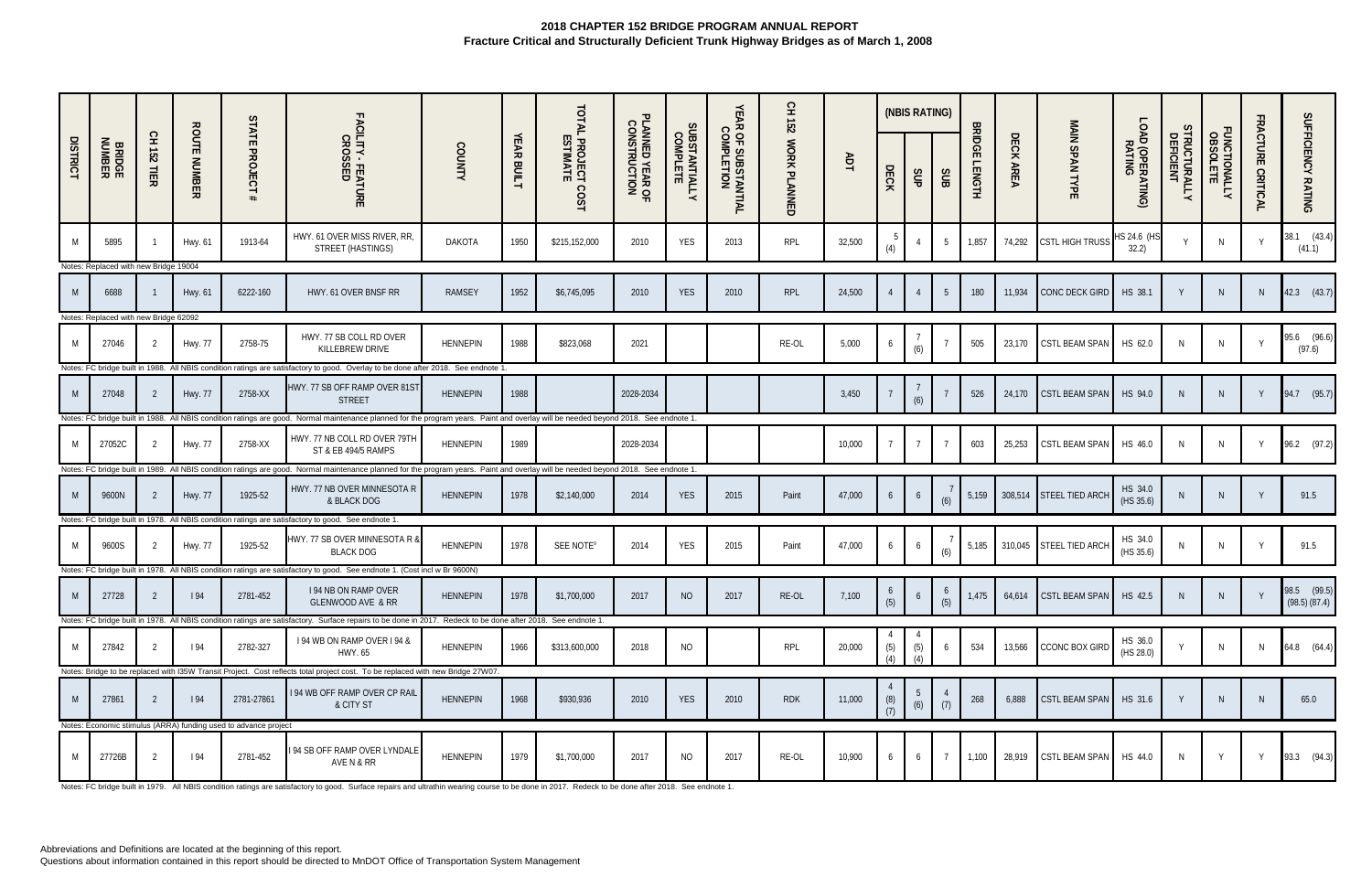Questions about information contained in this report should be directed to MnDOT Office of Transportation System Management

|                 |                                       |                  |                     |                                                                      |                                                                                                                                                                                                     |                 |                   |                                |                                 |                                  |                                   | 오<br>152     |                    |               | (NBIS RATING)   |                      |                                     |           |                                   |                           |                           |                          |                   |                       |
|-----------------|---------------------------------------|------------------|---------------------|----------------------------------------------------------------------|-----------------------------------------------------------------------------------------------------------------------------------------------------------------------------------------------------|-----------------|-------------------|--------------------------------|---------------------------------|----------------------------------|-----------------------------------|--------------|--------------------|---------------|-----------------|----------------------|-------------------------------------|-----------|-----------------------------------|---------------------------|---------------------------|--------------------------|-------------------|-----------------------|
| <b>DISTRICT</b> | <b>BRIDGE</b><br>NUMBER               | 오<br>152<br>TIER | <b>ROUTE NUMBER</b> | <b>STATE PROJECT</b><br>$^{\rm \#}$                                  | FACILITY - FEATURE<br>CROSSED                                                                                                                                                                       | COUNTY          | <b>YEAR BUILT</b> | TOTAL PROJECT COST<br>ESTIMATE | PLANNED YEAR OF<br>CONSTRUCTION | <b>SUBSTANTIALLY</b><br>COMPLETE | YEAR OF SUBSTANTIAL<br>COMPLETION | WORK PLANNED | <b>ADT</b>         | DECK          | SUP             | SUB                  | <b>BRIDGI</b><br>ш<br><b>LENGTH</b> | DECK AREA | MAIN SPAN TYPE                    | OAD (OPERATING)<br>RATING | STRUCTURALLY<br>DEFICIENT | FUNCTIONALLY<br>OBSOLETE | FRACTURE CRITICAL | SUFFICIENCY RATING    |
| M               | 27727B                                |                  | 194                 | 2781-452                                                             | <b>194 SB ON RAMP OVER</b><br><b>GLENWOOD AVE &amp; RR'S</b>                                                                                                                                        | <b>HENNEPIN</b> | 1978              | \$1,700,000                    | 2017                            | NO                               | 2017                              | RE-OL        | 8,000              | $\mathfrak b$ | $\sigma$<br>(5) | $\mathfrak b$<br>(5) | 1,896                               | 54,542    | PRESTR BEAM<br>SPAN               | HS 40.0<br>(HS 33.8)      |                           | (N)                      | $\mathsf{Y}$      | 94.4 (95.4)<br>(86.3) |
|                 |                                       |                  |                     |                                                                      | Notes: FC bridge built in 1978. All NBIS condition ratings are satisfactory. Surface repairs and ultrathin wearing course to be done in 2017. Redeck to be done after 2018. See endnote 1.          |                 |                   |                                |                                 |                                  |                                   |              |                    |               |                 |                      |                                     |           |                                   |                           |                           |                          |                   |                       |
|                 | 27799R                                |                  | <b>194</b>          | 2781-452                                                             | 194 EB ON RAMP OVER LYNDALE<br>AVENUE SB                                                                                                                                                            | <b>HENNEPIN</b> | 1969              |                                | 2028-2034                       |                                  |                                   | <b>RDK</b>   | 25,400             | -6            | (6)             |                      | 784                                 | 29,470    | <b>CSTL BEAM SPAN</b>             | HS 42.0<br>(HS 41.0)      |                           |                          | $\mathsf{Y}$      | 85.8                  |
|                 |                                       |                  |                     |                                                                      | Notes: FC bridge built in 1989, remodeled in 1987. NBIS condition ratings are satisfactory. Epoxy chip seal to be done in 2017. Paint and re-deck will be needed beyond 2018.                       |                 |                   |                                |                                 |                                  |                                   |              |                    |               |                 |                      |                                     |           |                                   |                           |                           |                          |                   |                       |
| M               | 5598                                  |                  | <b>Hwy. 100</b>     | 2734-33                                                              | MINNETONKA BLVD OVER HWY.<br>100                                                                                                                                                                    | HENNEPIN        | 1939              | \$83,884,993                   | 2014                            | <b>YES</b>                       | 2015                              | RPL          | 19,100             |               |                 | 5 <sub>5</sub>       | 164                                 | 12,794    | CONC DECK GIRD                    | HS 40.1<br>(HS 40.2)      |                           | <sup>N</sup>             |                   | 63.0                  |
|                 |                                       |                  |                     | Notes: Cost incl w/ Br 5462 project. Replaced with new Bridge 27306. |                                                                                                                                                                                                     |                 |                   |                                |                                 |                                  |                                   |              |                    |               |                 |                      |                                     |           |                                   |                           |                           |                          |                   |                       |
| M               | 27789                                 |                  | <b>Hwy. 100</b>     | ΝA                                                                   | HWY. 100 SB CD OVER SB CD RP<br>& FRNT RD                                                                                                                                                           | HENNEPIN        | 1989              |                                | 2019-2027                       |                                  |                                   | RE-OL        | 2,000              | -6            |                 | (6)                  | 967                                 | 38,228    | <b>CSTL BEAM SPAN</b>             | HS 70.0 (HS<br>31.0       |                           | N                        | Y                 | 90.0 (91.0)           |
|                 |                                       |                  |                     |                                                                      | Notes: FC bridge built in 1989. All NBIS condition ratings are fair to good. Normal maintenance planned for the program years. Paint and overlay will be needed beyond 2018. See endnote 1.         |                 |                   |                                |                                 |                                  |                                   |              |                    |               |                 |                      |                                     |           |                                   |                           |                           |                          |                   |                       |
| M               | 27791                                 | 2                | Hwy. 100            | <b>NA</b>                                                            | HWY. 100 SB ON RAMP OVER<br>GLENWOOD AVE TO SB 100                                                                                                                                                  | HENNEPIN        | 1989              |                                | 2028-2034                       |                                  |                                   | RE-OL        | 2,000              |               | (6)             |                      | 495                                 | 13,910    | CSTL BEAM SPAN                    | HS 55.0                   | N                         | N                        | Y                 | 97.0 (98.0)           |
|                 |                                       |                  |                     |                                                                      | Notes: FC bridge built in 1989. All NBIS condition ratings are good. Normal maintenance planned for the program years. Paint and overlay will be needed beyond 2018. See endnote 1.                 |                 |                   |                                |                                 |                                  |                                   |              |                    |               |                 |                      |                                     |           |                                   |                           |                           |                          |                   |                       |
|                 | 62090                                 |                  | Hwy. 149            | 6223-20                                                              | HWY. 149 (SMITH AVE) OVER<br>MISSISSIPPI R & RAILROAD                                                                                                                                               | <b>RAMSEY</b>   | 1986              | \$15,210,915                   | 2018                            | NO                               |                                   | <b>RDK</b>   | 18,000<br>(14,000) | 6<br>(5)      | (6)             |                      | 2,770                               | 150,395   | CSTL TIED ARCH                    | HS 42.0                   | N                         | N                        | $\vee$            | 85.1 (91.1)<br>(90.7) |
|                 |                                       |                  |                     |                                                                      | Notes: Built in 1986 (see endnote 1) and built with a redundant system for FC tie girder. High bridge. Project costs reflect actual construction bid amount.                                        |                 |                   |                                |                                 |                                  |                                   |              |                    |               |                 |                      |                                     |           |                                   |                           |                           |                          |                   |                       |
|                 | 6347                                  |                  | <b>Hwy. 243</b>     | 1311-6347A                                                           | HWY. 243 (OSCEOLA) OVER ST<br><b>CROIX RIVER</b>                                                                                                                                                    | <b>CHISAGO</b>  | 1953              | \$909,311                      | 2010                            | YES                              | 2010                              | OL & PT      | 7,600 (6,985)      | (6)<br>(5)    | 6               | (6)                  | 674                                 | 23,051    | <b>STEEL DECK</b><br><b>TRUSS</b> | HS 19.5<br>(HS 26.2)      | <sup>N</sup>              | <sup>N</sup>             | Y                 | 65.6 (72.4)           |
|                 |                                       |                  |                     |                                                                      | Notes: Border bridge with Wisconsin. Replacement planned in 2022-2027 timeframe.                                                                                                                    |                 |                   |                                |                                 |                                  |                                   |              |                    |               |                 |                      |                                     |           |                                   |                           |                           |                          |                   |                       |
| M               | 6630                                  |                  | Hwy. 280            | 6241-87                                                              | HENNEPIN AVENUE OVER MT RAIL                                                                                                                                                                        | RAMSEY          | 1954              | \$2,122,057                    | 2009                            | YES                              | 2009                              | RPL          | 16,000             | 4             | 4               | 5                    | 97                                  | 6,388     | CONC SLAB SPAN HS 26.6            |                           | Y                         | N                        | N                 | 36.8                  |
|                 | Notes: Replaced with new Bridge 62049 |                  |                     |                                                                      |                                                                                                                                                                                                     |                 |                   |                                |                                 |                                  |                                   |              |                    |               |                 |                      |                                     |           |                                   |                           |                           |                          |                   |                       |
| M               | 6738                                  |                  | <b>Hwy. 280</b>     | 6241-87                                                              | LARPENTEUR(COUNTY ROAD30)<br>OVER HWY. 280                                                                                                                                                          | <b>RAMSEY</b>   | 1954              | \$2,526,258                    | 2009                            | <b>YES</b>                       | 2009                              | RPL          | 13,500             |               |                 |                      | 150                                 | 10,259    | CONC DECK GIRD                    | HS 41.0                   |                           | N.                       | <sup>N</sup>      | 49.0                  |
|                 |                                       |                  |                     | Notes: Cost incl w/ Br 6630 project; Replaced with new Bridge 62048  |                                                                                                                                                                                                     |                 |                   |                                |                                 |                                  |                                   |              |                    |               |                 |                      |                                     |           |                                   |                           |                           |                          |                   |                       |
| M               | 27753                                 | -2               | 394                 |                                                                      | I 394R RAMP OVER NB HWY. 100<br>TO 394 HOV EB                                                                                                                                                       | HENNEPIN        | 1989              |                                | 2028-2034                       |                                  |                                   | RE-OL        | 7,600              |               | (6)             |                      | 520                                 | 13,572    | CSTL BEAM SPAN                    | HS 48.0                   | N.                        | N.                       | Y                 | 97.0 (98.0)           |
|                 |                                       |                  |                     |                                                                      | Notes: FC bridge built in 1988. All NBIS condition ratings are good or satisfactory. Normal maintenance planned for the program years. Paint and overlay will be needed beyond 2018. See endnote 1. |                 |                   |                                |                                 |                                  |                                   |              |                    |               |                 |                      |                                     |           |                                   |                           |                           |                          |                   |                       |
| M               | 27788                                 | 2                | 1394                |                                                                      | I 394 EB ON RAMP OVER HWY. 100<br>NB ON RAMP                                                                                                                                                        | <b>HENNEPIN</b> | 1989              |                                | 2028-2034                       |                                  |                                   | RE-OL        | 4,500              |               | (6)             |                      | 289                                 | 7,590     | <b>CSTL BEAM SPAN</b>             | HS 56.0 (HS<br>93 1.2)    |                           | (Y)<br>N                 | Y                 | 94.0 (95.0)<br>(36.0) |
|                 |                                       |                  |                     |                                                                      | Notes: FC bridge built in 1988. All NBIS condition ratings are good or satisfactory. Normal maintenance planned for the program years. Paint and overlay will be needed beyond 2018. See endnote 1. |                 |                   |                                |                                 |                                  |                                   |              |                    |               |                 |                      |                                     |           |                                   |                           |                           |                          |                   |                       |
| M               | 27753A                                |                  | 394                 |                                                                      | I 394R RAMP OVER 394 HOV WB<br>TO NB HWY. 100                                                                                                                                                       | HENNEPIN        | 1989              |                                | 2028-2034                       |                                  |                                   | RE-OL        | 3,800              |               | (6)             |                      | 360                                 | 9,404     | CSTL BEAM SPAN                    | HS 48.0                   | N                         | N                        | Y                 | 97.0 (98.0)           |
|                 |                                       |                  |                     |                                                                      | Notes: FC bridge built in 1988. All NBIS condition ratings are good or satisfactory. Normal maintenance planned for the program years. Paint and overlay will be needed beyond 2018. See endnote 1. |                 |                   |                                |                                 |                                  |                                   |              |                    |               |                 |                      |                                     |           |                                   |                           |                           |                          |                   |                       |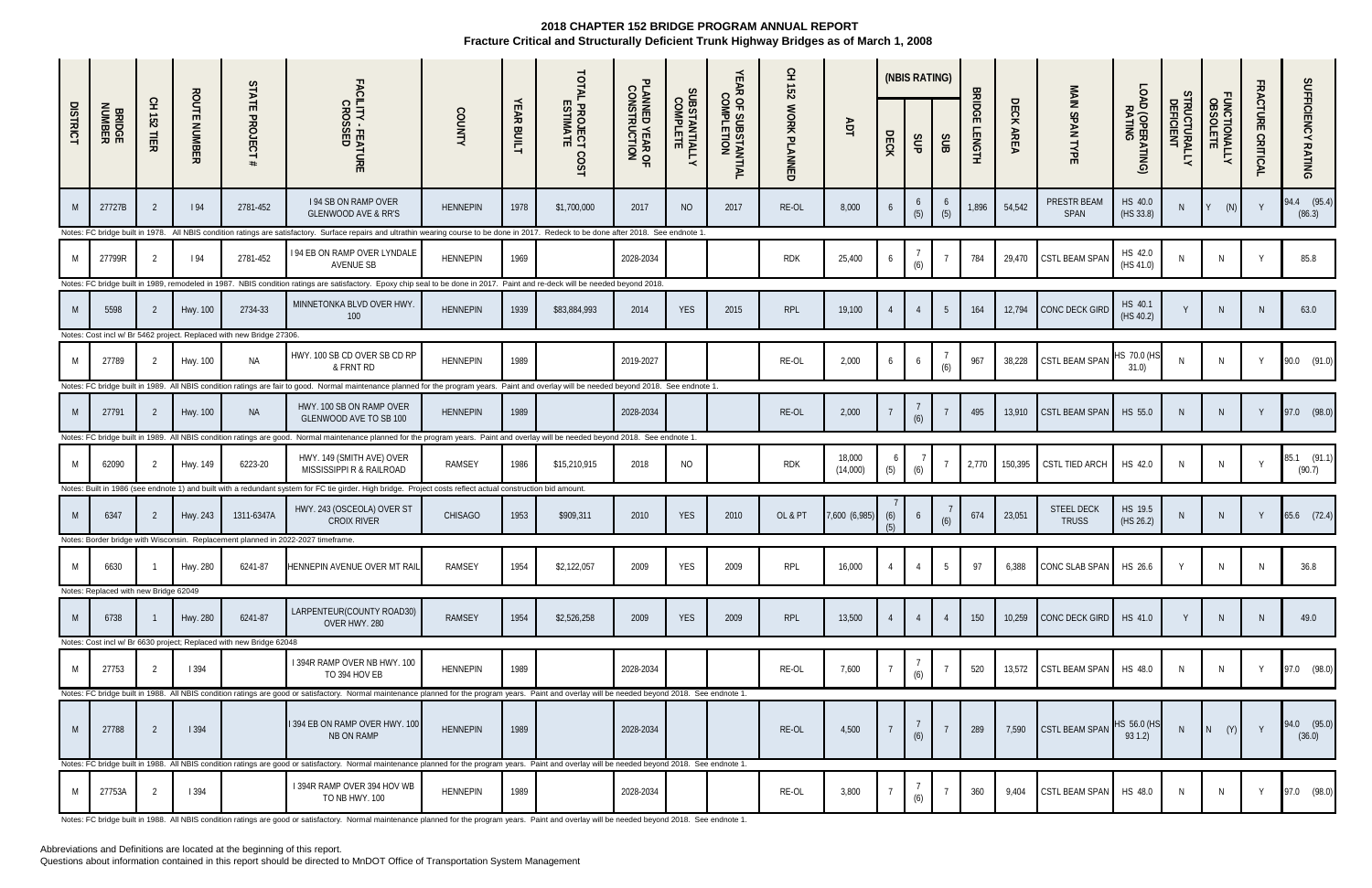|                 |                                       |               |                                                |                                                                              |                                                                                                                                                                                                                                               |                 |                   |                                |                                 |                                  |                                   | $\Xi$<br>152                    |                      |                | (NBIS RATING)  |                | <b>BRIDGE</b> |           |                                |                            |                           |                          | <b>FRACTURE</b> |                       |
|-----------------|---------------------------------------|---------------|------------------------------------------------|------------------------------------------------------------------------------|-----------------------------------------------------------------------------------------------------------------------------------------------------------------------------------------------------------------------------------------------|-----------------|-------------------|--------------------------------|---------------------------------|----------------------------------|-----------------------------------|---------------------------------|----------------------|----------------|----------------|----------------|---------------|-----------|--------------------------------|----------------------------|---------------------------|--------------------------|-----------------|-----------------------|
| <b>DISTRICT</b> | <b>BRIDGE</b><br>NUMBER               | CH 152<br>HER | <b>ROUTE NUMBER</b>                            | <b>STATE PROJECT</b>                                                         | FACILITY - FEATURE<br>CROSSED                                                                                                                                                                                                                 | COUNTY          | <b>YEAR BUILT</b> | TOTAL PROJECT COST<br>ESTIMATE | PLANNED YEAR OF<br>CONSTRUCTION | <b>SUBSTANTIALLY</b><br>COMPLETE | YEAR OF SUBSTANTIAL<br>COMPLETION | WORK PLANNED                    | <b>ADT</b>           | DECK           | SUP            | SUB            | <b>LENGTH</b> | DECK AREA | MAIN SPAN TYPE                 | LOAD (OPERATING)<br>RATING | STRUCTURALLY<br>DEFICIENT | FUNCTIONALLY<br>OBSOLETE | CRITICAL        | SUFFICIENCY RATING    |
| M               | 27776A                                |               | 1394                                           |                                                                              | I 394R OVER I 394 WB,<br>DUNWOODY BLVD                                                                                                                                                                                                        | <b>HENNEPIN</b> | 1987              |                                | 2028-2034                       |                                  |                                   | RE-OL                           | 7,600                |                | (6)            |                | 2,738         |           | 154,403 CSTL BEAM SPAN HS 43.0 |                            | N.                        | N.                       | Y               | 93.8 (94.8)           |
| M               | 27776B                                | -2            | 394                                            |                                                                              | Notes: FC bridge built in 1988. All NBIS condition ratings are good or satisfactory. Normal maintenance planned for the program years. Paint and overlay will be needed beyond 2018. See endnote 1.<br>1394R EB OVER 1394 &<br>DOWNTOWN RAMPS | <b>HENNEPIN</b> | 1987              |                                | 2028-2034                       |                                  |                                   | RE-OL                           | 2,175                |                | (6)            |                | 538           | 25,078    | <b>CSTL BEAM SPAN</b>          | HS 43.0                    | N                         | N                        | Y               | 94.7 (95.7)           |
|                 |                                       |               |                                                |                                                                              | Notes: FC bridge built in 1988. All NBIS condition ratings are good or satisfactory. Normal maintenance planned for the program years. Paint and overlay will be needed beyond 2018. See endnote 1.                                           |                 |                   |                                |                                 |                                  |                                   |                                 |                      |                |                |                |               |           |                                |                            |                           |                          |                 |                       |
| M               | 27789A                                |               | 394                                            |                                                                              | I 394 EB OFF RAMP OVER SB HWY.<br>100                                                                                                                                                                                                         | <b>HENNEPIN</b> | 1989              |                                | 2019-2027                       |                                  |                                   | RE-OL                           | 6,000                |                | (6)            | (6)            | 162           | 1,877     | <b>CSTL BEAM SPAN</b>          | HS 70.0 (HS<br>31.0        |                           |                          | Y               | 99.0<br>(100.0)       |
|                 |                                       |               |                                                |                                                                              | Notes: FC bridge built in 1988. All NBIS condition ratings are good or satisfactory. Normal maintenance planned for the program years. Paint and overlay will be needed beyond 2018. See endnote 1.                                           |                 |                   |                                |                                 |                                  |                                   |                                 |                      |                |                |                |               |           |                                |                            |                           |                          |                 |                       |
| M               | 9197                                  |               | l 694                                          | 6280-304                                                                     | <b>1694 WB OVER BNSF RR</b>                                                                                                                                                                                                                   | RAMSEY          | 1960              |                                | 2007                            | YES                              | 2009                              | RPL w/ Unweave<br>/ Weave Proj. | 51,500               | $\overline{4}$ | 6              | 5              | 123           | 9,211     | PRESTR BEAM<br>SPAN            | HS 57.0                    | Y                         |                          | N               | 71.0                  |
|                 |                                       |               |                                                | Notes: RPL w/ Unweave/Weave Project. Replaced with new Bridge 62904.         |                                                                                                                                                                                                                                               |                 |                   |                                |                                 |                                  |                                   |                                 |                      |                |                |                |               |           |                                |                            |                           |                          |                 |                       |
| M               | 82805                                 | -3            | 1694                                           | 8286-64                                                                      | I 694 SB OVER UP RR                                                                                                                                                                                                                           | WASHINGTON      | 1967              |                                | 2010                            | YES                              | 2010                              | <b>RDK</b>                      | 35,000<br>(36, 500)  | 4<br>(8)       | 6<br>(7)       | (6)            | 145           | 6,257     | CSTL BEAM SPAN HS 41.9         |                            | (N)                       | <sup>N</sup>             | N <sub>1</sub>  | 95.0 (98.0)           |
|                 |                                       |               |                                                |                                                                              | Notes: Tier 3 Bridge - cost not included in Chapter 152 Program. Economic stimulus (ARRA) funding used.                                                                                                                                       |                 |                   |                                |                                 |                                  |                                   |                                 |                      |                |                |                |               |           |                                |                            |                           |                          |                 |                       |
| M               | 82806                                 | - 3           | l 694                                          | 8286-64                                                                      | I 694 NB OVER UP RR                                                                                                                                                                                                                           | WASHINGTON      | 1967              |                                | 2010                            | YES                              | 2010                              | <b>RDK</b>                      | 35,000<br>(36, 500)  | 4<br>(7)       | 6<br>(7)       | (6)            | 145           | 6,257     | <b>CSTL BEAM SPAN</b>          | HS 41.9<br>(HS 30.6)       | Y<br>(N)                  | <sup>N</sup>             | N               | 84.0 (93.7)<br>(96.7) |
|                 |                                       |               |                                                |                                                                              | Notes: Tier 3 Bridge - cost not included in Chapter 152 Program. Economic stimulus (ARRA) funding used.                                                                                                                                       |                 |                   |                                |                                 |                                  |                                   |                                 |                      |                |                |                |               |           |                                |                            |                           |                          |                 |                       |
| M               | 6513                                  | 2             | 135E                                           | 6280-353                                                                     | MARYLAND (COUNTY ROAD 31)<br>OVER I 35E                                                                                                                                                                                                       | RAMSEY          | 1958              | \$14,546,185                   | 2012                            | <b>YES</b>                       | 2012                              | <b>RPL</b>                      | 22,500<br>(27,900)   |                | 5              | 5 <sup>5</sup> | 199           |           | 19,930 STEEL BEAM SPAN         | HS 32.0<br>(HS 48.0)       | Y                         | N,                       | <sup>N</sup>    | 77.0                  |
|                 | Notes: Replaced with new Bridge 62626 |               |                                                |                                                                              |                                                                                                                                                                                                                                               |                 |                   |                                |                                 |                                  |                                   |                                 |                      |                |                |                |               |           |                                |                            |                           |                          |                 |                       |
| M               | 6515                                  |               | 135E                                           | 6280-308                                                                     | I 35E OVER CAYUGA ST & BNSF<br><b>RR</b>                                                                                                                                                                                                      | RAMSEY          | 1965              | \$161,980,647                  | 2014                            | YES                              | 2016                              | RPL                             | 148,000              | 5              |                |                | 1,285         |           | 120,185 CSTL BEAM SPAN HS 29.0 |                            |                           |                          | N               | 40.8                  |
|                 |                                       |               | Notes: Replaced by new Bridge 62924 and 62925. |                                                                              |                                                                                                                                                                                                                                               |                 |                   |                                |                                 |                                  |                                   |                                 |                      |                |                |                |               |           |                                |                            |                           |                          |                 |                       |
| M               | 6517                                  |               | 135E                                           | 6280-308                                                                     | <b>I 35E OVER BNSF RR</b>                                                                                                                                                                                                                     | RAMSEY          | 1963              |                                | 2014                            | YES                              | 2015                              | RPL                             | 148000<br>(149,000)  |                | $\overline{4}$ | $\overline{4}$ | 298           |           | 34,992 CSTL BEAM SPAN          | HS 31.3<br>(HS 30.6)       |                           | N                        | N               | 53.0 (51.8)           |
|                 |                                       |               |                                                | Notes: Cost incl w/ Br 6515 (Cayuga) project. Replaced with new Bridge 62920 |                                                                                                                                                                                                                                               |                 |                   |                                |                                 |                                  |                                   |                                 |                      |                |                |                |               |           |                                |                            |                           |                          |                 |                       |
| M               | 9265                                  |               | 135E                                           | 6280-308                                                                     | I 35E OVER PENNSYLVANIA AVE                                                                                                                                                                                                                   | RAMSEY          | 1964              |                                | 2014                            | YES                              | 2015                              | RPL                             | 144,000<br>(154,000) | $\overline{4}$ | $\overline{4}$ | $\overline{4}$ | 165           |           | 19,166 STEEL BEAM SPAN HS 44.0 |                            | Y                         | N                        | <sup>N</sup>    | 64.0                  |

Notes: Cost incl w/ Br 6515 (Cayuga) project. Replaced with 62918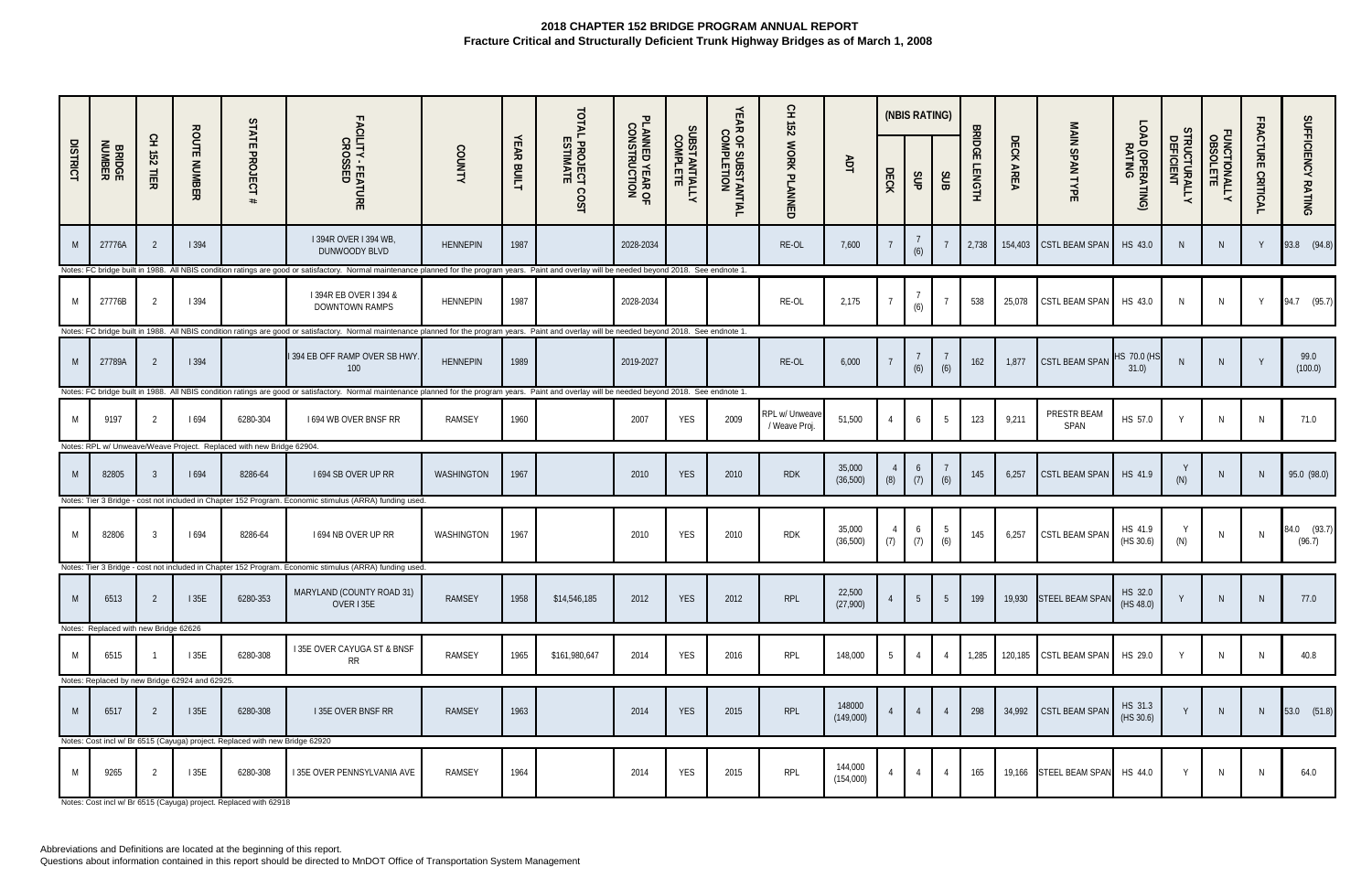|                 |                                       |                  |                     |                                                                          |                                                                                            |                 |                   |                                |                                 |                                  |                                   | CH 152                         |                    |                 | (NBIS RATING)   |                 |                                |           |                        |                            |                                  |                          |                   |                    |
|-----------------|---------------------------------------|------------------|---------------------|--------------------------------------------------------------------------|--------------------------------------------------------------------------------------------|-----------------|-------------------|--------------------------------|---------------------------------|----------------------------------|-----------------------------------|--------------------------------|--------------------|-----------------|-----------------|-----------------|--------------------------------|-----------|------------------------|----------------------------|----------------------------------|--------------------------|-------------------|--------------------|
| <b>DISTRICT</b> | <b>BRIDGE</b><br>NUMBER               | 오<br>152<br>TIER | <b>ROUTE NUMBER</b> | <b>STATE PROJECT</b><br>#                                                | FACILITY - FEATURE<br>CROSSED                                                              | COUNTY          | <b>YEAR BUILT</b> | TOTAL PROJECT COST<br>ESTIMATE | PLANNED YEAR OF<br>CONSTRUCTION | <b>SUBSTANTIALLY</b><br>COMPLETE | YEAR OF SUBSTANTIAL<br>COMPLETION | WORK PLANNED                   | ЯDТ                | DECK            | dſS             | SUB             | <b>BRIDGE</b><br><b>LENGTH</b> | DECK AREA | MAIN SPAN TYPE         | LOAD (OPERATING)<br>RATING | <b>STRUCTURALLY</b><br>DEFICIENT | FUNCTIONALLY<br>OBSOLETE | FRACTURE CRITICAL | SUFFICIENCY RATING |
| M               | 9053                                  |                  | <b>135W</b>         | 2782-320                                                                 | W 94TH ST OVER I 35W                                                                       | <b>HENNEPIN</b> | 1957              | \$8,900,627                    | 2014                            | YES                              | 2014                              | <b>RDK</b>                     | 12,800<br>(11,000) | 5               | $(8)$ $(7)(6)$  | 6<br>(7)        | 199                            | 12,815    | PRESTR BEAM<br>SPAN    | HS 53.8<br>(HS 31.9)       |                                  | N.                       | N <sub>1</sub>    | (49.1)<br>48.7     |
| M               | Notes: Historic bridge.<br>9570       | 2                | <b>135W</b>         | 6284-163                                                                 | COUNTY ROAD E2 (COUNTY ROAD<br>73) OVER I 35W                                              | RAMSEY          | 1964              | \$13,617,140                   | 2016                            | YES                              | 2016                              | RPL                            | 5,700<br>(10, 100) | $\overline{7}$  | $\overline{4}$  | 5               | 214                            | 8,284     | PRESTR BEAM<br>SPAN    | HS 55.0<br>(HS 39.3)       |                                  | N                        | $\mathsf{N}$      | 52.0               |
|                 | Notes: Replaced with new Bridge 62873 |                  |                     |                                                                          |                                                                                            |                 |                   |                                |                                 |                                  |                                   |                                |                    |                 |                 |                 |                                |           |                        |                            |                                  |                          |                   |                    |
| M               | 9796                                  |                  | <b>135W</b>         | 2782-288                                                                 | W 76TH ST OVER I 35W                                                                       | <b>HENNEPIN</b> | 1959              |                                | 2008                            | YES                              | 2009                              | RPL                            | 23,800             | $\overline{4}$  | $\overline{4}$  |                 | 187                            | 12,037    | CSTL BEAM SPAN         | HS 49.3                    |                                  | N <sub>1</sub>           | $\mathsf{N}$      | 44.5               |
|                 | Notes: Replaced with new Bridge 27V98 |                  |                     |                                                                          |                                                                                            |                 |                   |                                |                                 |                                  |                                   |                                |                    |                 |                 |                 |                                |           |                        |                            |                                  |                          |                   |                    |
| M               | 27871                                 |                  | <b>135W</b>         | 2782-327                                                                 | I 35W SB OVER HWY. 65 NB                                                                   | <b>HENNEPIN</b> | 1967              | \$26,509,477                   | 2017                            | <b>NO</b>                        |                                   | RPL                            | 48,500             | $5\overline{)}$ | 5               | $\overline{4}$  | 363                            | 12,973    | <b>CCONC BOX GIRD</b>  | HS 67.0                    | Y                                | N                        | $\mathsf{N}$      | 44.1               |
|                 |                                       |                  |                     |                                                                          | Notes: The structure will be replaced with new Bridge 27W05. Cost included with Br. 27842. |                 |                   |                                |                                 |                                  |                                   |                                |                    |                 |                 |                 |                                |           |                        |                            |                                  |                          |                   |                    |
| M               | 27930                                 |                  | <b>135W</b>         | 2782-281                                                                 | HWY. 121 NB OVER I 35W SB                                                                  | <b>HENNEPIN</b> | 1964              |                                | 2007                            | YES                              | 2009                              | RPL                            | 6,000              | $\overline{4}$  | $5\overline{)}$ | 6               | 307                            | 10,254    | CSTL BEAM SPAN         | HS 31.5                    |                                  | N <sub>1</sub>           | $\mathsf{N}$      | 62.4               |
|                 | Notes: Replaced with new Bridge 27V65 |                  |                     |                                                                          |                                                                                            |                 |                   |                                |                                 |                                  |                                   |                                |                    |                 |                 |                 |                                |           |                        |                            |                                  |                          |                   |                    |
| M               | 27932                                 |                  | <b>135W</b>         | 2782-281                                                                 | HWY. 62 EB OVER I 35W                                                                      | <b>HENNEPIN</b> | 1964              |                                | 2007                            | YES                              | 2009                              | RPL w/<br>Crosstown<br>Project | 50,000             | $\overline{4}$  | $\overline{4}$  | 6               | 376                            | 12,558    | <b>CCONC BOX GIRD</b>  | HS 36.0                    | Y                                |                          | $\mathsf{N}$      | 37.0               |
|                 | Notes: Replaced with New Bridge 27V68 |                  |                     |                                                                          |                                                                                            |                 |                   |                                |                                 |                                  |                                   |                                |                    |                 |                 |                 |                                |           |                        |                            |                                  |                          |                   |                    |
| M               | 27937                                 |                  | <b>135W</b>         | 2782-281                                                                 | HWY. 62 WB OVER I 35W NB                                                                   | <b>HENNEPIN</b> | 1964              |                                | 2007                            | YES                              | 2009                              | RPL w/<br>Crosstown<br>Project | 49,000             |                 | $\overline{4}$  | 6               | 224                            | 5,720     | CCONC BOX GIRD         | HS 38.5                    |                                  | <sup>N</sup>             | $\mathsf{N}$      | 55.4               |
|                 | Notes: Replaced with New Bridge 27V76 |                  |                     |                                                                          |                                                                                            |                 |                   |                                |                                 |                                  |                                   |                                |                    |                 |                 |                 |                                |           |                        |                            |                                  |                          |                   |                    |
| M               | 27938                                 |                  | <b>135W</b>         | 2782-281                                                                 | 35W SB TO EB HWY. 62 OVER I 35<br>NB                                                       | HENNEPIN        | 1964              |                                | 2007                            | YES                              | 2009                              | RPL w/<br>Crosstown<br>Project | 22,750             | $\overline{4}$  | $\overline{4}$  |                 | 290                            | 7,382     | CCONC BOX GIRD HS 45.2 |                            | Y                                | <sup>N</sup>             | N                 | 64.2               |
|                 | Notes: Replaced with New Bridge 27V79 |                  |                     |                                                                          |                                                                                            |                 |                   |                                |                                 |                                  |                                   |                                |                    |                 |                 |                 |                                |           |                        |                            |                                  |                          |                   |                    |
| M               | 27939                                 | $\overline{2}$   | <b>135W</b>         | 2782-281                                                                 | I 35W SB OVER E 60TH ST                                                                    | HENNEPIN        | 1963              |                                | 2007                            | <b>YES</b>                       | 2009                              | RPL w/<br>Crosstown<br>Project | 85,000             |                 | $\overline{4}$  | $7\overline{ }$ | 127                            | 7,786     | CSTL BEAM SPAN HS 33.7 |                            | Y                                | N                        | N                 | 58.1               |
|                 | Notes: Replaced with New Bridge 27V81 |                  |                     |                                                                          |                                                                                            |                 |                   |                                |                                 |                                  |                                   |                                |                    |                 |                 |                 |                                |           |                        |                            |                                  |                          |                   |                    |
| M               | 27940                                 | $\overline{2}$   | <b>135W</b>         | 2782-281                                                                 | I 35W NB OVER E 60TH ST                                                                    | HENNEPIN        | 1963              |                                | 2007                            | <b>YES</b>                       | 2009                              | RPL w/<br>Crosstown<br>Project | 85,000             | $\overline{4}$  | $\overline{4}$  | $\overline{7}$  | 127                            | 7,786     | CSTL BEAM SPAN HS 33.7 |                            | Y                                | <sup>N</sup>             | N                 | 58.1               |
|                 |                                       |                  |                     | Notes: Structure replaced with new Bridge 27V81 under Cross-town project |                                                                                            |                 |                   |                                |                                 |                                  |                                   |                                |                    |                 |                 |                 |                                |           |                        |                            |                                  |                          |                   |                    |